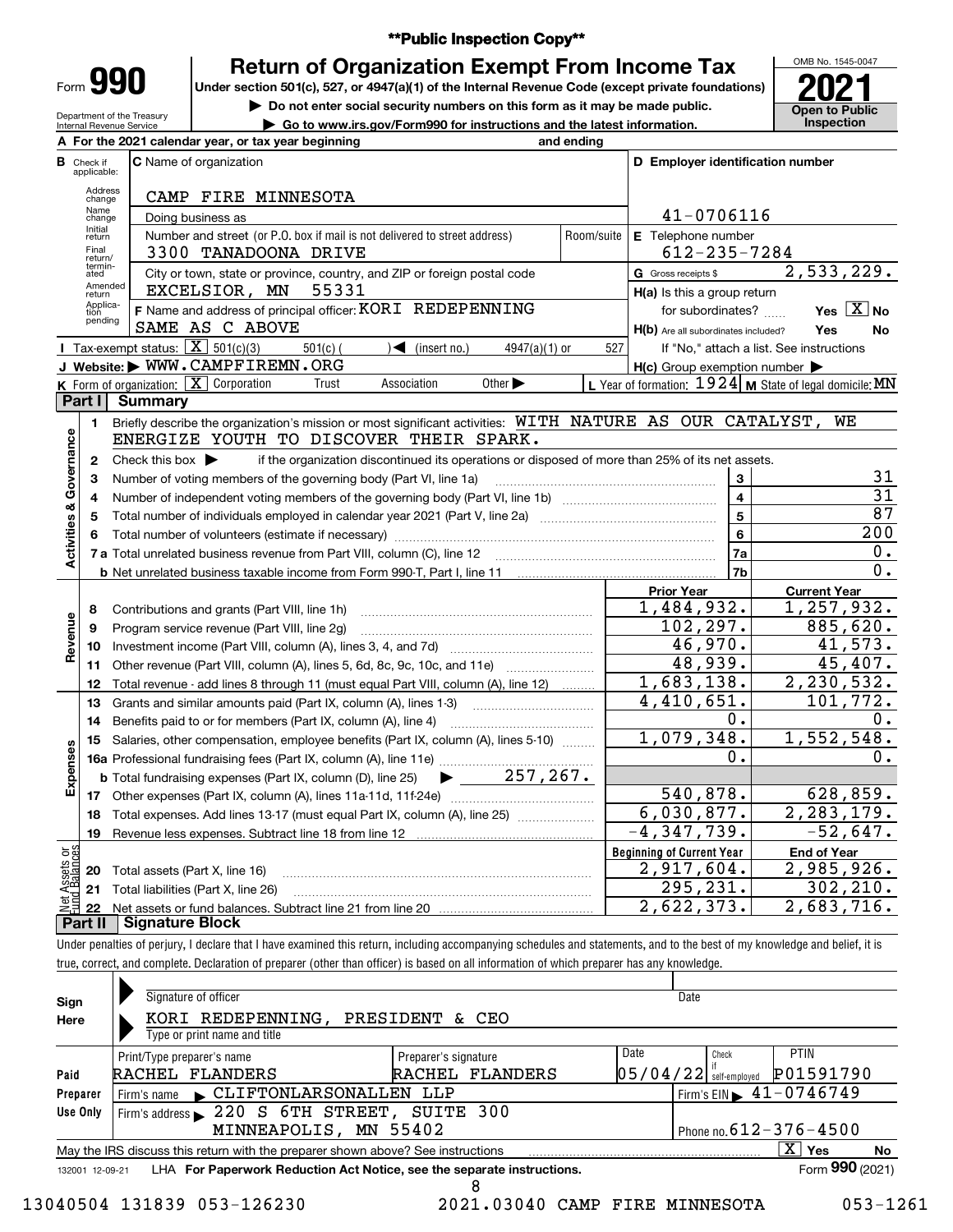|              | <b>Part III   Statement of Program Service Accomplishments</b>                                                                               |
|--------------|----------------------------------------------------------------------------------------------------------------------------------------------|
|              | $\overline{\mathbf{x}}$                                                                                                                      |
| 1.           | Briefly describe the organization's mission:                                                                                                 |
|              | WITH NATURE AS OUR CATALYST, WE ENERGIZE YOUTH TO DISCOVER THEIR SPARK                                                                       |
|              | SO THEIR FUTURES GLOW BRIGHTER.                                                                                                              |
|              |                                                                                                                                              |
|              |                                                                                                                                              |
| $\mathbf{2}$ | Did the organization undertake any significant program services during the year which were not listed on the                                 |
|              | $]$ Yes $[\overline{\mathrm{X}}]$ No                                                                                                         |
|              | If "Yes." describe these new services on Schedule O.                                                                                         |
| 3            |                                                                                                                                              |
|              | If "Yes," describe these changes on Schedule O.                                                                                              |
| 4            | Describe the organization's program service accomplishments for each of its three largest program services, as measured by expenses.         |
|              | Section 501(c)(3) and 501(c)(4) organizations are required to report the amount of grants and allocations to others, the total expenses, and |
|              | revenue, if any, for each program service reported.                                                                                          |
|              |                                                                                                                                              |
| 4a l         | (Code:                                                                                                                                       |
|              | OUTDOOR PROGRAMS                                                                                                                             |
|              |                                                                                                                                              |
|              | CAMP FIRE MINNESOTA'S OUTDOOR PROGRAMS CONNECT YOUTH WITH THE POWER OF                                                                       |
|              | NATURE THROUGH SUMMER CAMP, SCHOOL-BREAK CAMPS, AND K-12 ENVIRONMENTAL                                                                       |
|              | EDUCATION.                                                                                                                                   |
|              | OUR SUMMER CAMP PROGRAM INCLUDES DAY AND OVERNIGHT CAMPS, A LEADERSHIP                                                                       |
|              | DEVELOPMENT TRACK, AND ADVENTURE CANOE TRIPS. YOUTH FROM ALL                                                                                 |
|              | BACKGROUNDS GATHER AT CAMP FIRE TO SWIM AND KAYAK IN LAKE MINNEWASHTA,                                                                       |
|              | PUSH THEIR LIMITS ON THE CHALLENGE COURSE, TEND VEGETABLES IN THE                                                                            |
|              | GARDEN, AND EXPLORE THE RESTORED WETLANDS AND POLLINATOR GARDEN. WE                                                                          |
|              | OFFER FULL AND PARTIAL SCHOLARSHIPS TO FAMILIES IN NEED.                                                                                     |
|              | CONTINUE TO SCHEDULE O)                                                                                                                      |
| 4b           | $\overline{0 \cdot}$ ) (Revenue \$<br>0.<br>$156$ , $008$ o including grants of \$<br>$\left($ Expenses \$ $\right)$<br>(Code:               |
|              | AFTERSCHOOL PROGRAMS                                                                                                                         |
|              |                                                                                                                                              |
|              | CAMP FIRE MINNESOTA'S AFTERSCHOOL NATURE PROGRAMS TAKE PLACE AT SCHOOLS                                                                      |
|              | ACROSS THE TWIN CITIES METRO. THESE PROGRAMS ARE OFFERED AT NO COST TO                                                                       |
|              |                                                                                                                                              |
|              |                                                                                                                                              |
|              | SCHOOLS SERVING LOW INCOME STUDENTS.                                                                                                         |
|              | OUR AFTERSCHOOL PROGRAMS CONNECT YOUTH WITH THE OUTDOORS WHILE                                                                               |
|              | DEVELOPING LEADERSHIP AND SOCIAL-EMOTIONAL SKILLS. IN ADDITION TO                                                                            |
|              | ON-SITE LEARNING, AFTERSCHOOL PARTICIPANTS ATTEND FIELD TRIPS AT OUR                                                                         |
|              | CAMP PROPERTY AND HAVE THE OPPORTUNITY TO PARTICIPATE IN SUMMER CAMP AT                                                                      |
|              | NO COST.                                                                                                                                     |
|              | (CONTINUE TO SCHEDULE O)                                                                                                                     |
|              |                                                                                                                                              |
| 4c           | ) (Revenue \$<br>) (Expenses \$<br>including grants of \$<br>(Code:                                                                          |
|              |                                                                                                                                              |
|              |                                                                                                                                              |
|              |                                                                                                                                              |
|              |                                                                                                                                              |
|              |                                                                                                                                              |
|              |                                                                                                                                              |
|              |                                                                                                                                              |
|              |                                                                                                                                              |
|              |                                                                                                                                              |
|              |                                                                                                                                              |
|              |                                                                                                                                              |
|              |                                                                                                                                              |
|              |                                                                                                                                              |
|              | 4d Other program services (Describe on Schedule O.)                                                                                          |
|              | (Revenue \$<br>(Expenses \$<br>including grants of \$                                                                                        |
|              | 1,598,622.<br>4e Total program service expenses $\blacktriangleright$                                                                        |
|              | Form 990 (2021)<br>SEE SCHEDULE O FOR CONTINUATION(S)<br>132002 12-09-21                                                                     |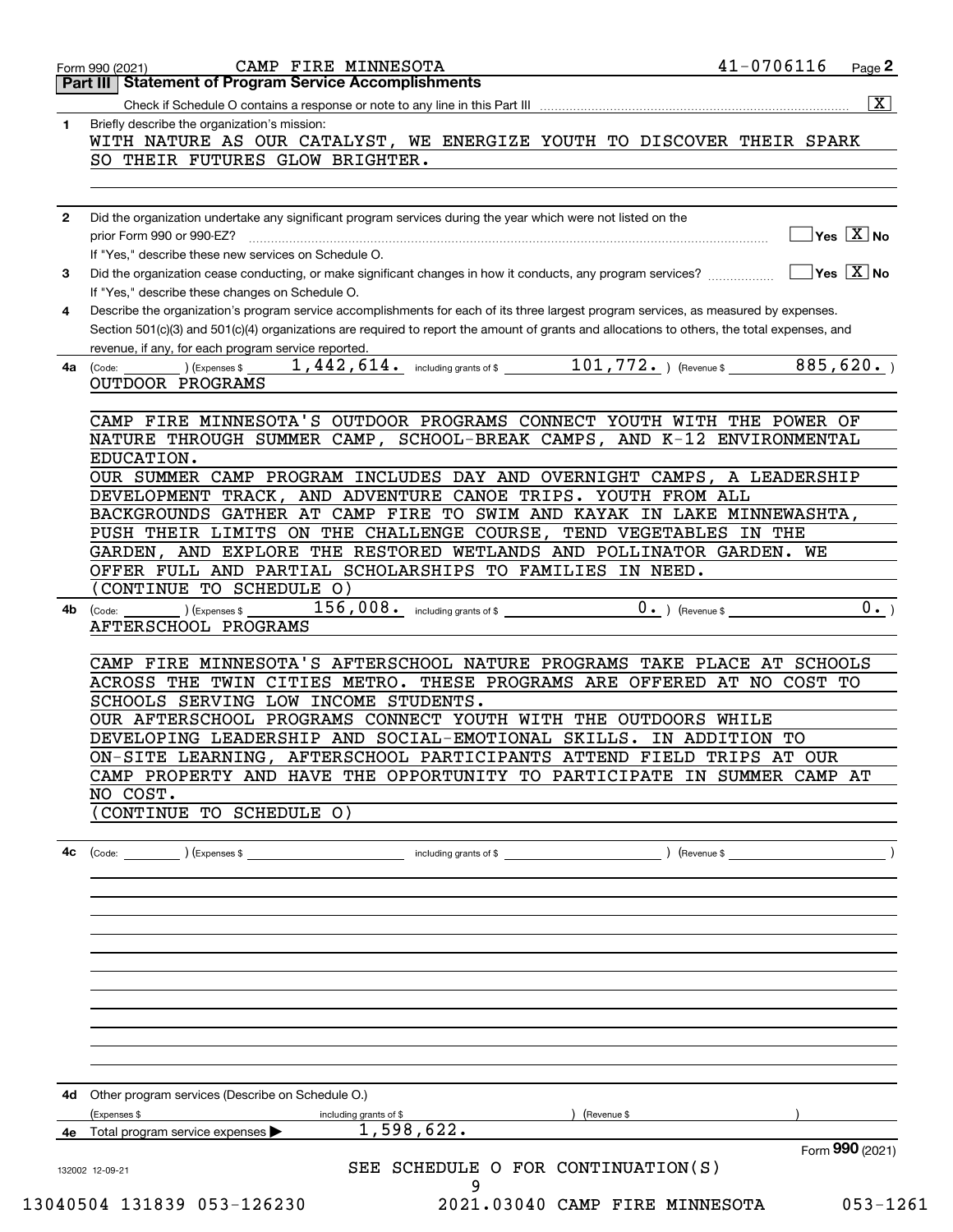|  | Form 990 (2021 |
|--|----------------|

Form 990 (2021) CAMP FIRE MINNESOTA 41-0706116 <sub>Page</sub> 3<br>**Part IV | Checklist of Required Schedules** 

|     |                                                                                                                                       |                 | Yes | No              |
|-----|---------------------------------------------------------------------------------------------------------------------------------------|-----------------|-----|-----------------|
| 1   | Is the organization described in section $501(c)(3)$ or $4947(a)(1)$ (other than a private foundation)?                               |                 |     |                 |
|     |                                                                                                                                       | 1               | x   |                 |
| 2   |                                                                                                                                       | $\overline{2}$  | X   |                 |
| З   | Did the organization engage in direct or indirect political campaign activities on behalf of or in opposition to candidates for       |                 |     |                 |
|     |                                                                                                                                       | 3               |     | x               |
| 4   | Section 501(c)(3) organizations. Did the organization engage in lobbying activities, or have a section 501(h) election in effect      |                 |     |                 |
|     |                                                                                                                                       | 4               |     | x               |
| 5   | Is the organization a section 501(c)(4), 501(c)(5), or 501(c)(6) organization that receives membership dues, assessments, or          |                 |     |                 |
|     |                                                                                                                                       | 5               |     | x               |
| 6   | Did the organization maintain any donor advised funds or any similar funds or accounts for which donors have the right to             |                 |     |                 |
|     | provide advice on the distribution or investment of amounts in such funds or accounts? If "Yes," complete Schedule D, Part I          | 6               |     | x               |
| 7   | Did the organization receive or hold a conservation easement, including easements to preserve open space,                             |                 |     |                 |
|     |                                                                                                                                       | $\overline{7}$  |     | x               |
| 8   | Did the organization maintain collections of works of art, historical treasures, or other similar assets? If "Yes," complete          |                 |     |                 |
|     |                                                                                                                                       | 8               |     | x               |
|     | Did the organization report an amount in Part X, line 21, for escrow or custodial account liability, serve as a custodian for         |                 |     |                 |
| 9   |                                                                                                                                       |                 |     |                 |
|     | amounts not listed in Part X; or provide credit counseling, debt management, credit repair, or debt negotiation services?             |                 |     |                 |
|     |                                                                                                                                       | 9               |     | x               |
| 10  | Did the organization, directly or through a related organization, hold assets in donor-restricted endowments                          |                 |     |                 |
|     |                                                                                                                                       | 10              | х   |                 |
| 11  | If the organization's answer to any of the following questions is "Yes," then complete Schedule D, Parts VI, VII, VIII, IX, or X,     |                 |     |                 |
|     | as applicable.                                                                                                                        |                 |     |                 |
|     | a Did the organization report an amount for land, buildings, and equipment in Part X, line 10? If "Yes," complete Schedule D.         |                 |     |                 |
|     |                                                                                                                                       | 11a             | x   |                 |
|     | <b>b</b> Did the organization report an amount for investments - other securities in Part X, line 12, that is 5% or more of its total |                 |     |                 |
|     |                                                                                                                                       | 11 <sub>b</sub> | X   |                 |
|     | c Did the organization report an amount for investments - program related in Part X, line 13, that is 5% or more of its total         |                 |     |                 |
|     |                                                                                                                                       | 11c             |     | x               |
|     | d Did the organization report an amount for other assets in Part X, line 15, that is 5% or more of its total assets reported in       |                 |     |                 |
|     |                                                                                                                                       | 11d             |     | x               |
|     | e Did the organization report an amount for other liabilities in Part X, line 25? If "Yes," complete Schedule D, Part X               | 11e             | X   |                 |
| f   | Did the organization's separate or consolidated financial statements for the tax year include a footnote that addresses               |                 |     |                 |
|     | the organization's liability for uncertain tax positions under FIN 48 (ASC 740)? If "Yes," complete Schedule D, Part X                | 11f             | x   |                 |
|     | 12a Did the organization obtain separate, independent audited financial statements for the tax year? If "Yes," complete               |                 |     |                 |
|     |                                                                                                                                       | 12a             |     | x               |
|     | <b>b</b> Was the organization included in consolidated, independent audited financial statements for the tax year?                    |                 |     |                 |
|     | If "Yes," and if the organization answered "No" to line 12a, then completing Schedule D, Parts XI and XII is optional                 | 12 <sub>b</sub> | X   |                 |
| 13  | Is the organization a school described in section 170(b)(1)(A)(ii)? If "Yes," complete Schedule E                                     | 13              |     | x               |
| 14a | Did the organization maintain an office, employees, or agents outside of the United States?                                           | 14a             |     | X               |
| b   | Did the organization have aggregate revenues or expenses of more than \$10,000 from grantmaking, fundraising, business,               |                 |     |                 |
|     |                                                                                                                                       |                 |     |                 |
|     | investment, and program service activities outside the United States, or aggregate foreign investments valued at \$100,000            |                 |     | x               |
|     |                                                                                                                                       | 14b             |     |                 |
| 15  | Did the organization report on Part IX, column (A), line 3, more than \$5,000 of grants or other assistance to or for any             |                 |     |                 |
|     |                                                                                                                                       | 15              |     | x               |
| 16  | Did the organization report on Part IX, column (A), line 3, more than \$5,000 of aggregate grants or other assistance to              |                 |     |                 |
|     |                                                                                                                                       | 16              |     | x               |
| 17  | Did the organization report a total of more than \$15,000 of expenses for professional fundraising services on Part IX,               |                 |     |                 |
|     |                                                                                                                                       | 17              |     | x               |
| 18  | Did the organization report more than \$15,000 total of fundraising event gross income and contributions on Part VIII, lines          |                 |     |                 |
|     |                                                                                                                                       | 18              | х   |                 |
| 19  | Did the organization report more than \$15,000 of gross income from gaming activities on Part VIII, line 9a? If "Yes."                |                 |     |                 |
|     |                                                                                                                                       | 19              |     | X               |
| 20a |                                                                                                                                       | 20a             |     | X               |
| b   | If "Yes" to line 20a, did the organization attach a copy of its audited financial statements to this return?                          | 20 <sub>b</sub> |     |                 |
| 21  | Did the organization report more than \$5,000 of grants or other assistance to any domestic organization or                           |                 |     |                 |
|     |                                                                                                                                       | 21              |     | х               |
|     | 132003 12-09-21                                                                                                                       |                 |     | Form 990 (2021) |

10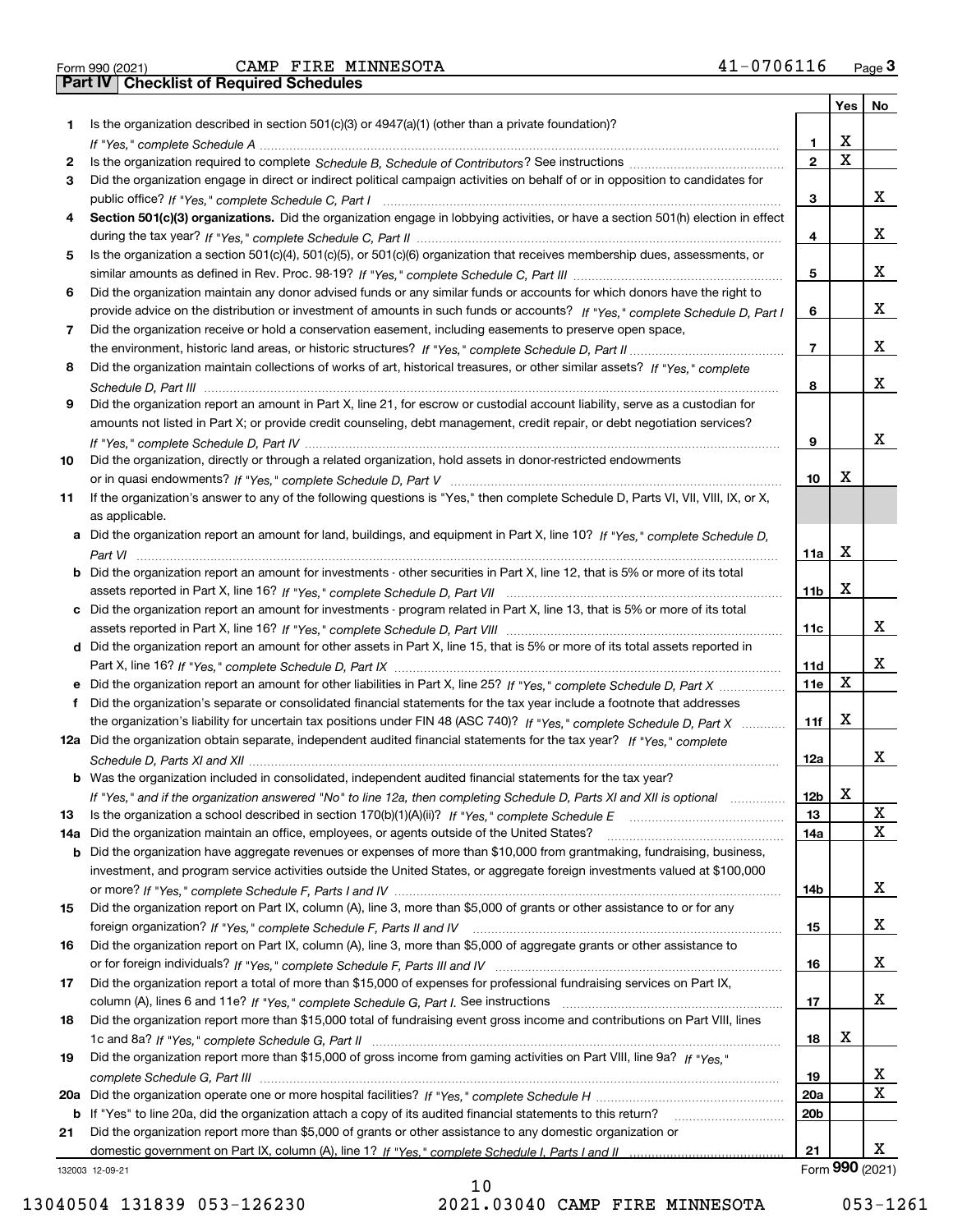|  | Form 990 (2021) |  |
|--|-----------------|--|
|  |                 |  |

Form 990 (2021) CAMP FIRE MINNESOTA 41-0706116 <sub>Page</sub> 4<br>**Part IV | Checklist of Required Schedules** <sub>(continued)</sub>

*(continued)*

|               |                                                                                                                                    |                 | Yes | No              |
|---------------|------------------------------------------------------------------------------------------------------------------------------------|-----------------|-----|-----------------|
| 22            | Did the organization report more than \$5,000 of grants or other assistance to or for domestic individuals on                      |                 |     |                 |
|               |                                                                                                                                    | 22              | X   |                 |
| 23            | Did the organization answer "Yes" to Part VII, Section A, line 3, 4, or 5, about compensation of the organization's current        |                 |     |                 |
|               | and former officers, directors, trustees, key employees, and highest compensated employees? If "Yes," complete                     |                 |     |                 |
|               |                                                                                                                                    | 23              |     | x               |
|               | 24a Did the organization have a tax-exempt bond issue with an outstanding principal amount of more than \$100,000 as of the        |                 |     |                 |
|               | last day of the year, that was issued after December 31, 2002? If "Yes," answer lines 24b through 24d and complete                 |                 |     |                 |
|               |                                                                                                                                    | 24a             |     | х               |
|               | <b>b</b> Did the organization invest any proceeds of tax-exempt bonds beyond a temporary period exception?                         | 24b             |     |                 |
|               | c Did the organization maintain an escrow account other than a refunding escrow at any time during the year to defease             |                 |     |                 |
|               |                                                                                                                                    | 24c             |     |                 |
|               |                                                                                                                                    | 24d             |     |                 |
|               | 25a Section 501(c)(3), 501(c)(4), and 501(c)(29) organizations. Did the organization engage in an excess benefit                   |                 |     |                 |
|               |                                                                                                                                    | 25a             |     | х               |
|               | b Is the organization aware that it engaged in an excess benefit transaction with a disqualified person in a prior year, and       |                 |     |                 |
|               | that the transaction has not been reported on any of the organization's prior Forms 990 or 990-EZ? If "Yes," complete              |                 |     |                 |
|               | Schedule L, Part I                                                                                                                 | 25b             |     | x               |
| 26            | Did the organization report any amount on Part X, line 5 or 22, for receivables from or payables to any current                    |                 |     |                 |
|               | or former officer, director, trustee, key employee, creator or founder, substantial contributor, or 35%                            |                 |     |                 |
|               |                                                                                                                                    | 26              |     | х               |
| 27            | Did the organization provide a grant or other assistance to any current or former officer, director, trustee, key employee,        |                 |     |                 |
|               | creator or founder, substantial contributor or employee thereof, a grant selection committee member, or to a 35% controlled        |                 |     |                 |
|               | entity (including an employee thereof) or family member of any of these persons? If "Yes," complete Schedule L, Part III           | 27              |     | x               |
| 28            | Was the organization a party to a business transaction with one of the following parties (see the Schedule L, Part IV,             |                 |     |                 |
|               | instructions for applicable filing thresholds, conditions, and exceptions):                                                        |                 |     |                 |
|               | a A current or former officer, director, trustee, key employee, creator or founder, or substantial contributor? If                 |                 |     |                 |
|               |                                                                                                                                    | 28a             |     | х               |
|               |                                                                                                                                    | 28 <sub>b</sub> |     | $\mathbf X$     |
|               | c A 35% controlled entity of one or more individuals and/or organizations described in line 28a or 28b? If                         |                 |     |                 |
|               |                                                                                                                                    | 28c             |     | х               |
| 29            |                                                                                                                                    | 29              | x   |                 |
| 30            | Did the organization receive contributions of art, historical treasures, or other similar assets, or qualified conservation        |                 |     |                 |
|               |                                                                                                                                    | 30              |     | x               |
| 31            | Did the organization liquidate, terminate, or dissolve and cease operations? If "Yes," complete Schedule N, Part I                 | 31              |     | $\mathbf X$     |
| 32            | Did the organization sell, exchange, dispose of, or transfer more than 25% of its net assets? If "Yes," complete                   |                 |     |                 |
|               |                                                                                                                                    | 32              |     | x               |
| 33            | Did the organization own 100% of an entity disregarded as separate from the organization under Regulations                         |                 |     |                 |
|               |                                                                                                                                    | 33              |     | х               |
| 34            |                                                                                                                                    |                 |     |                 |
|               | Was the organization related to any tax-exempt or taxable entity? If "Yes," complete Schedule R, Part II, III, or IV, and          | 34              | х   |                 |
|               | 35a Did the organization have a controlled entity within the meaning of section 512(b)(13)?                                        | <b>35a</b>      | х   |                 |
|               | <b>b</b> If "Yes" to line 35a, did the organization receive any payment from or engage in any transaction with a controlled entity |                 |     |                 |
|               |                                                                                                                                    | 35b             |     | X               |
| 36            | Section 501(c)(3) organizations. Did the organization make any transfers to an exempt non-charitable related organization?         |                 |     |                 |
|               |                                                                                                                                    | 36              |     | х               |
| 37            | Did the organization conduct more than 5% of its activities through an entity that is not a related organization                   |                 |     |                 |
|               |                                                                                                                                    | 37              |     | х               |
| 38            | Did the organization complete Schedule O and provide explanations on Schedule O for Part VI, lines 11b and 19?                     |                 |     |                 |
|               | Note: All Form 990 filers are required to complete Schedule O                                                                      | 38              | х   |                 |
| <b>Part V</b> | <b>Statements Regarding Other IRS Filings and Tax Compliance</b>                                                                   |                 |     |                 |
|               | Check if Schedule O contains a response or note to any line in this Part V                                                         |                 |     |                 |
|               |                                                                                                                                    |                 | Yes | No              |
|               | 14<br>1a                                                                                                                           |                 |     |                 |
|               | 0<br>1b                                                                                                                            |                 |     |                 |
|               | c Did the organization comply with backup withholding rules for reportable payments to vendors and reportable gaming               |                 |     |                 |
|               | (gambling) winnings to prize winners?                                                                                              | 1c              |     |                 |
|               | 132004 12-09-21                                                                                                                    |                 |     | Form 990 (2021) |
|               | 11                                                                                                                                 |                 |     |                 |
|               |                                                                                                                                    |                 |     |                 |

 <sup>13040504 131839 053-126230 2021.03040</sup> CAMP FIRE MINNESOTA 053-1261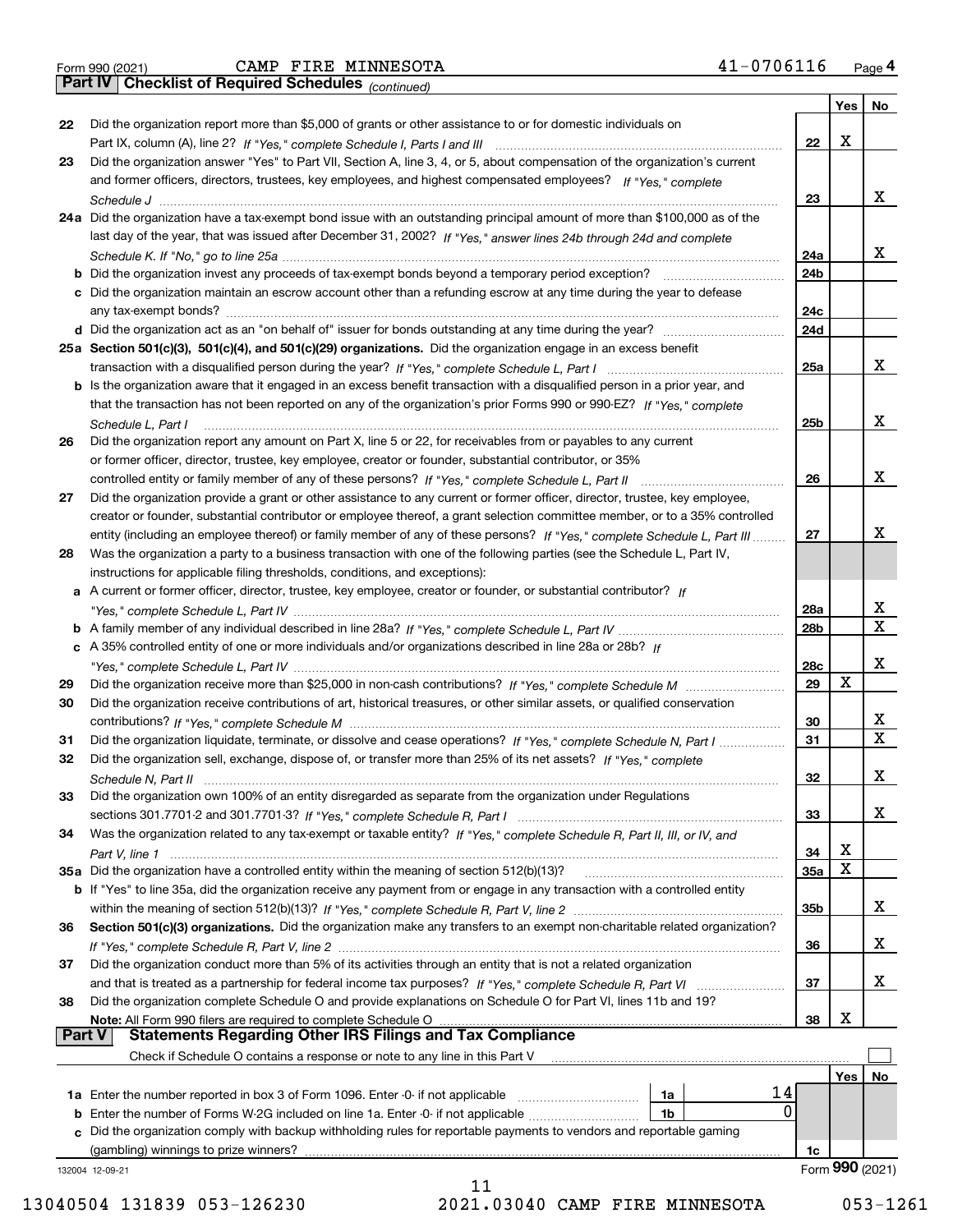|    | <b>Part V</b><br>Statements Regarding Other IRS Filings and Tax Compliance (continued)                                                                                              |     |                |          |                              |
|----|-------------------------------------------------------------------------------------------------------------------------------------------------------------------------------------|-----|----------------|----------|------------------------------|
|    |                                                                                                                                                                                     |     |                | Yes   No |                              |
|    | 2a Enter the number of employees reported on Form W-3, Transmittal of Wage and Tax Statements,<br>filed for the calendar year ending with or within the year covered by this return |     | 87             |          |                              |
|    |                                                                                                                                                                                     | 2a  | 2b             | х        |                              |
|    |                                                                                                                                                                                     |     |                |          |                              |
|    |                                                                                                                                                                                     |     |                | x        |                              |
|    | 3a Did the organization have unrelated business gross income of \$1,000 or more during the year?                                                                                    |     | 3a             | X        |                              |
|    |                                                                                                                                                                                     |     | 3 <sub>b</sub> |          |                              |
|    | 4a At any time during the calendar year, did the organization have an interest in, or a signature or other authority over, a                                                        |     |                |          |                              |
|    | financial account in a foreign country (such as a bank account, securities account, or other financial account)?                                                                    |     | 4a             |          | х                            |
|    | <b>b</b> If "Yes," enter the name of the foreign country $\blacktriangleright$                                                                                                      |     |                |          |                              |
|    | See instructions for filing requirements for FinCEN Form 114, Report of Foreign Bank and Financial Accounts (FBAR).                                                                 |     |                |          |                              |
|    |                                                                                                                                                                                     |     | 5a             |          | х<br>$\overline{\mathbf{X}}$ |
| b  |                                                                                                                                                                                     |     | 5b             |          |                              |
| c  |                                                                                                                                                                                     |     | 5c             |          |                              |
|    | 6a Does the organization have annual gross receipts that are normally greater than \$100,000, and did the organization solicit                                                      |     |                |          |                              |
|    | any contributions that were not tax deductible as charitable contributions?                                                                                                         |     | 6a             |          | x                            |
|    | <b>b</b> If "Yes," did the organization include with every solicitation an express statement that such contributions or gifts                                                       |     |                |          |                              |
|    |                                                                                                                                                                                     |     | 6b             |          |                              |
| 7  | Organizations that may receive deductible contributions under section 170(c).                                                                                                       |     |                |          |                              |
| а  | Did the organization receive a payment in excess of \$75 made partly as a contribution and partly for goods and services provided to the payor?                                     |     | 7a             | х        |                              |
| b  | If "Yes," did the organization notify the donor of the value of the goods or services provided?                                                                                     |     | 7b             | X        |                              |
|    | c Did the organization sell, exchange, or otherwise dispose of tangible personal property for which it was required                                                                 |     |                |          |                              |
|    |                                                                                                                                                                                     |     | 7c             |          | х                            |
|    | d If "Yes," indicate the number of Forms 8282 filed during the year [11] [11] No. 2010 [12] Henry Manuscover, 1                                                                     | 7d  |                |          |                              |
| е  | Did the organization receive any funds, directly or indirectly, to pay premiums on a personal benefit contract?                                                                     |     | 7e             |          | х                            |
| f  | Did the organization, during the year, pay premiums, directly or indirectly, on a personal benefit contract?                                                                        |     | 7f             |          | $\mathbf X$                  |
| g  | If the organization received a contribution of qualified intellectual property, did the organization file Form 8899 as required?                                                    |     | 7g             |          |                              |
| h  | If the organization received a contribution of cars, boats, airplanes, or other vehicles, did the organization file a Form 1098-C?                                                  |     | 7h             |          |                              |
| 8  | Sponsoring organizations maintaining donor advised funds. Did a donor advised fund maintained by the                                                                                |     |                |          |                              |
|    | sponsoring organization have excess business holdings at any time during the year?                                                                                                  |     | 8              |          |                              |
| 9  | Sponsoring organizations maintaining donor advised funds.                                                                                                                           |     |                |          |                              |
| а  | Did the sponsoring organization make any taxable distributions under section 4966?                                                                                                  |     | 9а             |          |                              |
| b  |                                                                                                                                                                                     |     | 9b             |          |                              |
| 10 | Section 501(c)(7) organizations. Enter:                                                                                                                                             |     |                |          |                              |
|    |                                                                                                                                                                                     | 10a |                |          |                              |
|    | Gross receipts, included on Form 990, Part VIII, line 12, for public use of club facilities                                                                                         | 10b |                |          |                              |
| 11 | Section 501(c)(12) organizations. Enter:                                                                                                                                            |     |                |          |                              |
|    |                                                                                                                                                                                     | 11a |                |          |                              |
|    | b Gross income from other sources. (Do not net amounts due or paid to other sources against                                                                                         |     |                |          |                              |
|    |                                                                                                                                                                                     | 11b |                |          |                              |
|    | 12a Section 4947(a)(1) non-exempt charitable trusts. Is the organization filing Form 990 in lieu of Form 1041?                                                                      |     | 12a            |          |                              |
|    | <b>b</b> If "Yes," enter the amount of tax-exempt interest received or accrued during the year                                                                                      | 12b |                |          |                              |
| 13 | Section 501(c)(29) qualified nonprofit health insurance issuers.                                                                                                                    |     |                |          |                              |
|    | a Is the organization licensed to issue qualified health plans in more than one state?                                                                                              |     | 13а            |          |                              |
|    | Note: See the instructions for additional information the organization must report on Schedule O.                                                                                   |     |                |          |                              |
|    | <b>b</b> Enter the amount of reserves the organization is required to maintain by the states in which the                                                                           |     |                |          |                              |
|    |                                                                                                                                                                                     | 13b |                |          |                              |
|    |                                                                                                                                                                                     | 13с |                |          |                              |
|    | 14a Did the organization receive any payments for indoor tanning services during the tax year?                                                                                      |     | 14a            |          | X                            |
|    |                                                                                                                                                                                     |     | 14b            |          |                              |
| 15 | Is the organization subject to the section 4960 tax on payment(s) of more than \$1,000,000 in remuneration or                                                                       |     |                |          |                              |
|    |                                                                                                                                                                                     |     | 15             |          | x                            |
|    | If "Yes," see the instructions and file Form 4720, Schedule N.                                                                                                                      |     |                |          |                              |
| 16 | Is the organization an educational institution subject to the section 4968 excise tax on net investment income?                                                                     |     | 16             |          | х                            |
|    | If "Yes," complete Form 4720, Schedule O.                                                                                                                                           |     |                |          |                              |
| 17 | Section 501(c)(21) organizations. Did the trust, any disqualified person, or mine operator engage in any                                                                            |     |                |          |                              |
|    |                                                                                                                                                                                     |     | 17             |          | х                            |
|    | If "Yes," complete Form 6069.                                                                                                                                                       |     |                |          |                              |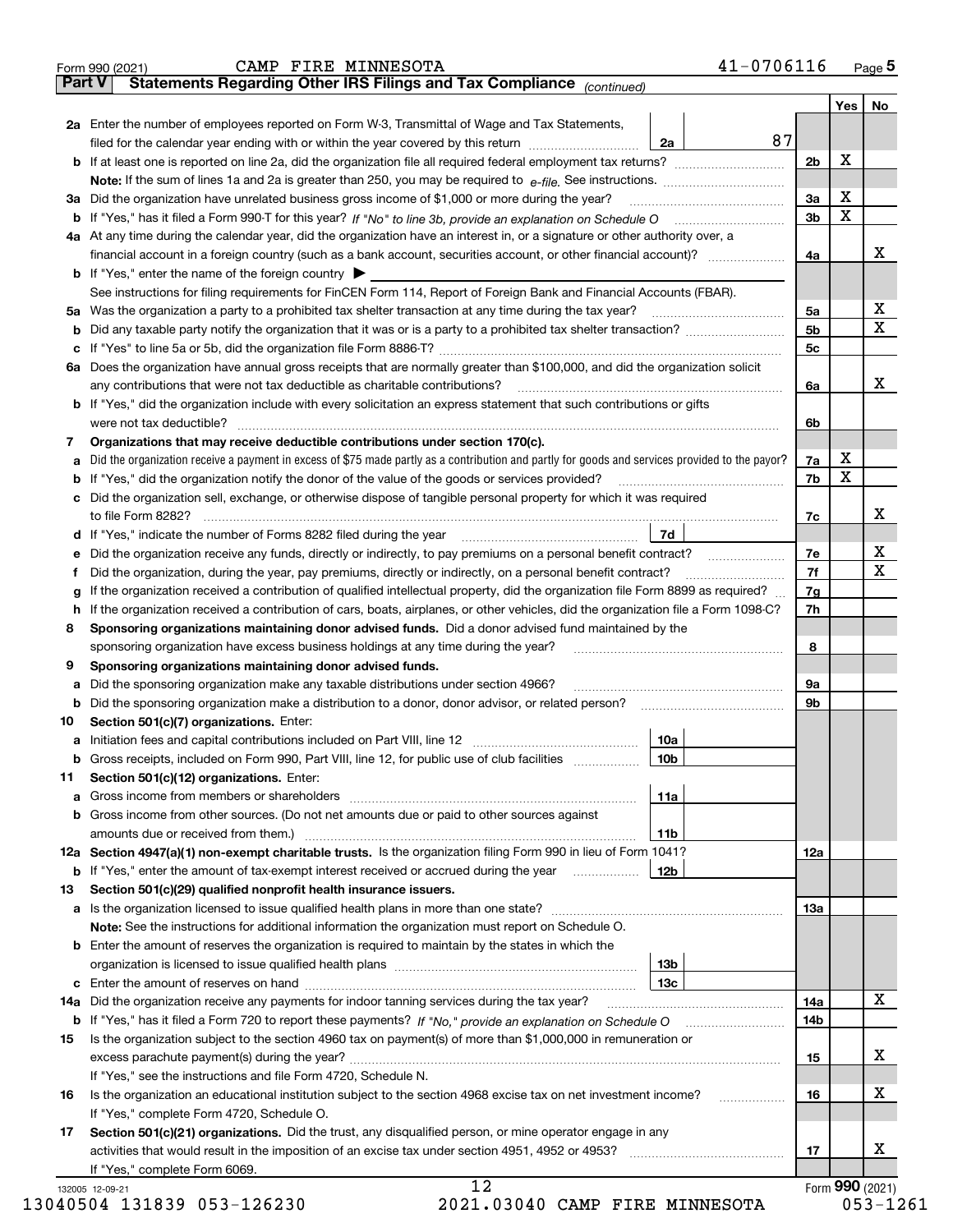*For each "Yes" response to lines 2 through 7b below, and for a "No" response to line 8a, 8b, or 10b below, describe the circumstances, processes, or changes on Schedule O. See instructions.* Form 990 (2021) **CAMP FIRE MINNESOTA** 41-0706116 Page 6<br>**Part VI Governance, Management, and Disclosure.** For each "Yes" response to lines 2 through 7b below, and for a "No" response

|    |                                                                                                                                                                                                                                |    |  |    |                 | Yes   No |                         |  |
|----|--------------------------------------------------------------------------------------------------------------------------------------------------------------------------------------------------------------------------------|----|--|----|-----------------|----------|-------------------------|--|
|    | <b>1a</b> Enter the number of voting members of the governing body at the end of the tax year <i>manumum</i>                                                                                                                   | 1a |  | 31 |                 |          |                         |  |
|    | If there are material differences in voting rights among members of the governing body, or if the governing                                                                                                                    |    |  |    |                 |          |                         |  |
|    | body delegated broad authority to an executive committee or similar committee, explain on Schedule O.                                                                                                                          |    |  |    |                 |          |                         |  |
| b  | Enter the number of voting members included on line 1a, above, who are independent                                                                                                                                             | 1b |  | 31 |                 |          |                         |  |
| 2  | Did any officer, director, trustee, or key employee have a family relationship or a business relationship with any other                                                                                                       |    |  |    |                 |          |                         |  |
|    | officer, director, trustee, or key employee?                                                                                                                                                                                   |    |  |    | $\mathbf{2}$    |          | Х                       |  |
| 3  | Did the organization delegate control over management duties customarily performed by or under the direct supervision                                                                                                          |    |  |    |                 |          |                         |  |
|    | of officers, directors, trustees, or key employees to a management company or other person?                                                                                                                                    |    |  |    | 3               |          | $\underline{x}$         |  |
| 4  | Did the organization make any significant changes to its governing documents since the prior Form 990 was filed?                                                                                                               |    |  |    | 4               |          | $\overline{\mathbf{x}}$ |  |
| 5  |                                                                                                                                                                                                                                |    |  |    | 5               |          | $\overline{\textbf{X}}$ |  |
| 6  | Did the organization have members or stockholders?                                                                                                                                                                             |    |  |    | 6               |          | $\overline{\mathbf{x}}$ |  |
| 7a | Did the organization have members, stockholders, or other persons who had the power to elect or appoint one or                                                                                                                 |    |  |    |                 |          |                         |  |
|    |                                                                                                                                                                                                                                |    |  |    | 7a              |          | X                       |  |
|    | <b>b</b> Are any governance decisions of the organization reserved to (or subject to approval by) members, stockholders, or                                                                                                    |    |  |    |                 |          |                         |  |
|    | persons other than the governing body?                                                                                                                                                                                         |    |  |    | 7b              |          | X                       |  |
| 8  | Did the organization contemporaneously document the meetings held or written actions undertaken during the year by the following:                                                                                              |    |  |    |                 |          |                         |  |
| а  |                                                                                                                                                                                                                                |    |  |    | 8a              | х        |                         |  |
|    | Each committee with authority to act on behalf of the governing body? [11] manufactures manufactures with authority to act on behalf of the governing body? [11] manufactures with authority of the state with an intervals wi |    |  |    | 8b              |          | X                       |  |
| 9  | Is there any officer, director, trustee, or key employee listed in Part VII, Section A, who cannot be reached at the                                                                                                           |    |  |    |                 |          |                         |  |
|    |                                                                                                                                                                                                                                |    |  |    | 9               |          | X                       |  |
|    | Section B. Policies <i>(This Section B requests information about policies not required by the Internal Revenue Code.)</i>                                                                                                     |    |  |    |                 |          |                         |  |
|    |                                                                                                                                                                                                                                |    |  |    |                 | Yes      | <b>No</b>               |  |
|    |                                                                                                                                                                                                                                |    |  |    | 10a             |          | X                       |  |
|    | <b>b</b> If "Yes," did the organization have written policies and procedures governing the activities of such chapters, affiliates,                                                                                            |    |  |    |                 |          |                         |  |
|    |                                                                                                                                                                                                                                |    |  |    | 10 <sub>b</sub> |          |                         |  |
|    | 11a Has the organization provided a complete copy of this Form 990 to all members of its governing body before filing the form?                                                                                                |    |  |    | 11a             | X        |                         |  |
|    | <b>b</b> Describe on Schedule O the process, if any, used by the organization to review this Form 990.                                                                                                                         |    |  |    |                 |          |                         |  |
|    |                                                                                                                                                                                                                                |    |  |    | 12a             | X        |                         |  |
| b  | Were officers, directors, or trustees, and key employees required to disclose annually interests that could give rise to conflicts?                                                                                            |    |  |    | 12 <sub>b</sub> | X        |                         |  |
| c  | Did the organization regularly and consistently monitor and enforce compliance with the policy? If "Yes," describe                                                                                                             |    |  |    |                 |          |                         |  |
|    |                                                                                                                                                                                                                                |    |  |    | 12c             | X        |                         |  |
| 13 | Did the organization have a written whistleblower policy?<br>manufaction contains and contained a manufacture contained a manufacture and the original contains a manufact                                                     |    |  |    | 13              | X        |                         |  |
| 14 |                                                                                                                                                                                                                                |    |  |    | 14              | X        |                         |  |
| 15 | Did the process for determining compensation of the following persons include a review and approval by independent                                                                                                             |    |  |    |                 |          |                         |  |
|    | persons, comparability data, and contemporaneous substantiation of the deliberation and decision?                                                                                                                              |    |  |    |                 |          |                         |  |
|    | a The organization's CEO, Executive Director, or top management official manufactured content of the organization's CEO, Executive Director, or top management official                                                        |    |  |    | 15a             | х        |                         |  |
|    | <b>b</b> Other officers or key employees of the organization with the content of the organization of the organization                                                                                                          |    |  |    | 15 <sub>b</sub> | X        |                         |  |
|    | If "Yes" to line 15a or 15b, describe the process on Schedule O. See instructions.                                                                                                                                             |    |  |    |                 |          |                         |  |
|    | 16a Did the organization invest in, contribute assets to, or participate in a joint venture or similar arrangement with a                                                                                                      |    |  |    |                 |          |                         |  |
|    | taxable entity during the year?                                                                                                                                                                                                |    |  |    | 16a             |          | х                       |  |
|    | <b>b</b> If "Yes," did the organization follow a written policy or procedure requiring the organization to evaluate its participation                                                                                          |    |  |    |                 |          |                         |  |
|    | in joint venture arrangements under applicable federal tax law, and take steps to safeguard the organization's                                                                                                                 |    |  |    |                 |          |                         |  |
|    |                                                                                                                                                                                                                                |    |  |    | 16b             |          |                         |  |
|    | <b>Section C. Disclosure</b>                                                                                                                                                                                                   |    |  |    |                 |          |                         |  |
| 17 | List the states with which a copy of this Form 990 is required to be filed $\blacktriangleright MN$                                                                                                                            |    |  |    |                 |          |                         |  |
| 18 | Section 6104 requires an organization to make its Forms 1023 (1024 or 1024-A, if applicable), 990, and 990-T (section 501(c)(3)s only) available                                                                               |    |  |    |                 |          |                         |  |
|    | for public inspection. Indicate how you made these available. Check all that apply.                                                                                                                                            |    |  |    |                 |          |                         |  |
|    | $X$ Upon request<br>$\mid$ $\rm X \mid$ Own website<br>Another's website<br>Other (explain on Schedule O)                                                                                                                      |    |  |    |                 |          |                         |  |
| 19 | Describe on Schedule O whether (and if so, how) the organization made its governing documents, conflict of interest policy, and financial                                                                                      |    |  |    |                 |          |                         |  |
|    | statements available to the public during the tax year.                                                                                                                                                                        |    |  |    |                 |          |                         |  |
| 20 | State the name, address, and telephone number of the person who possesses the organization's books and records                                                                                                                 |    |  |    |                 |          |                         |  |
|    | LAURA WENDLE - 612-235-7284                                                                                                                                                                                                    |    |  |    |                 |          |                         |  |
|    | 55331<br>3300 TANADOONA DRIVE, EXCELSIOR,<br>ΜN                                                                                                                                                                                |    |  |    |                 |          |                         |  |
|    |                                                                                                                                                                                                                                |    |  |    |                 |          | Form $990$ (2021)       |  |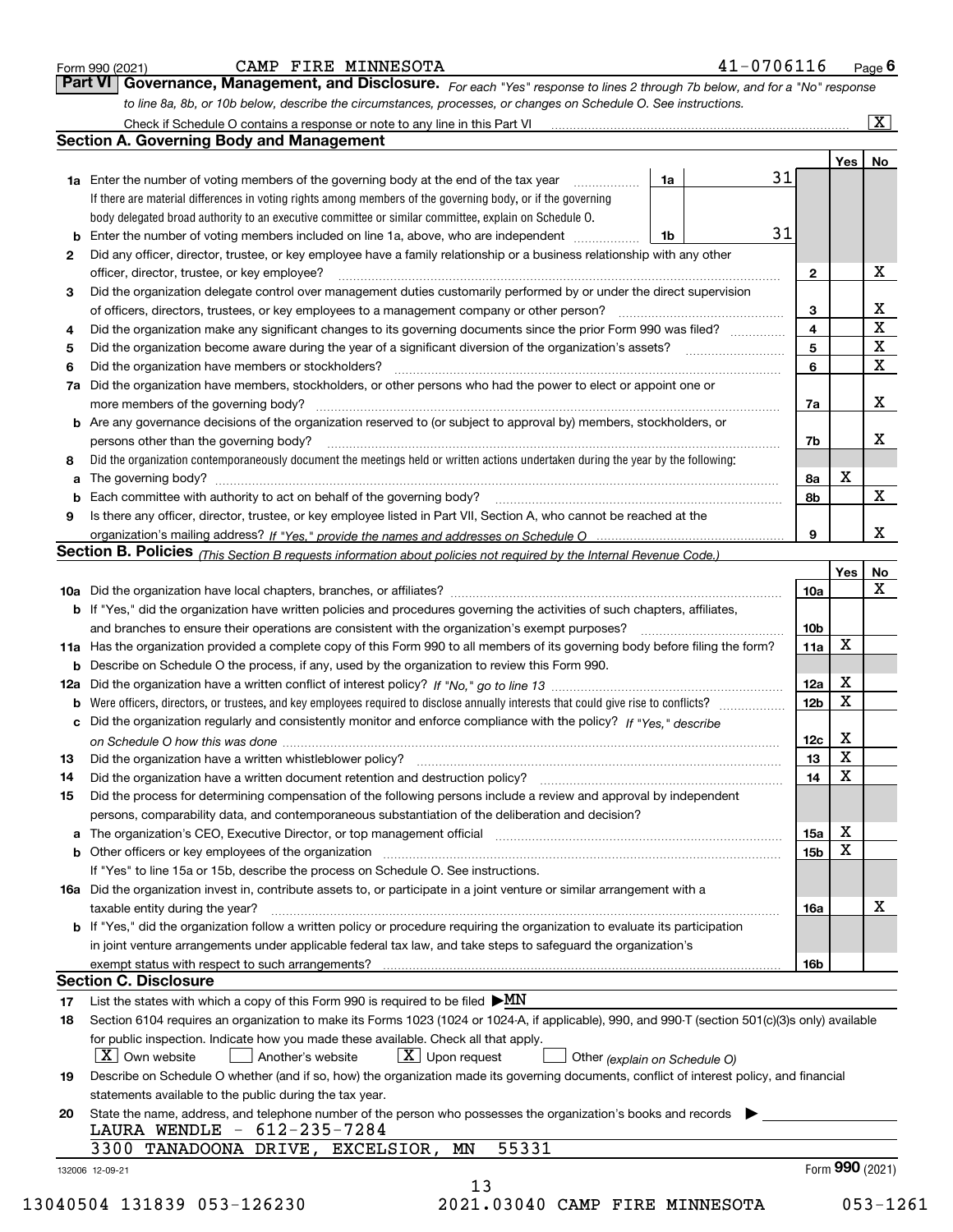|  | Form 990 (2021) |
|--|-----------------|
|  |                 |

 $\mathcal{L}^{\text{max}}$ 

# **7Part VII Compensation of Officers, Directors, Trustees, Key Employees, Highest Compensated Employees, and Independent Contractors**

Check if Schedule O contains a response or note to any line in this Part VII

**Section A. Officers, Directors, Trustees, Key Employees, and Highest Compensated Employees**

**1a**  Complete this table for all persons required to be listed. Report compensation for the calendar year ending with or within the organization's tax year. **•** List all of the organization's current officers, directors, trustees (whether individuals or organizations), regardless of amount of compensation.

Enter -0- in columns (D), (E), and (F) if no compensation was paid.

 $\bullet$  List all of the organization's  $\sf current$  key employees, if any. See the instructions for definition of "key employee."

**•** List the organization's five current highest compensated employees (other than an officer, director, trustee, or key employee) who received reportable compensation (box 5 of Form W-2, Form 1099-MISC, and/or box 1 of Form 1099-NEC) of more than \$100,000 from the organization and any related organizations.

**•** List all of the organization's former officers, key employees, and highest compensated employees who received more than \$100,000 of reportable compensation from the organization and any related organizations.

**former directors or trustees**  ¥ List all of the organization's that received, in the capacity as a former director or trustee of the organization, more than \$10,000 of reportable compensation from the organization and any related organizations.

See the instructions for the order in which to list the persons above.

Check this box if neither the organization nor any related organization compensated any current officer, director, or trustee.  $\mathcal{L}^{\text{max}}$ 

| (A)                          | (B)                                                                  | (C)                            |                                                                                                             | (D)     | (E)                                | (F)                                        |                                 |                                                     |                                               |                                                                          |
|------------------------------|----------------------------------------------------------------------|--------------------------------|-------------------------------------------------------------------------------------------------------------|---------|------------------------------------|--------------------------------------------|---------------------------------|-----------------------------------------------------|-----------------------------------------------|--------------------------------------------------------------------------|
| Name and title               | Average<br>hours per<br>week                                         |                                | Position<br>(do not check more than one<br>box, unless person is both an<br>officer and a director/trustee) |         | Reportable<br>compensation<br>from | Reportable<br>compensation<br>from related | Estimated<br>amount of<br>other |                                                     |                                               |                                                                          |
|                              | (list any<br>hours for<br>related<br>organizations<br>below<br>line) | Individual trustee or director | Institutional trustee                                                                                       | Officer | Key employee                       | Highest compensated<br>employee            | Former                          | the<br>organization<br>(W-2/1099-MISC/<br>1099-NEC) | organizations<br>(W-2/1099-MISC/<br>1099-NEC) | compensation<br>from the<br>organization<br>and related<br>organizations |
| KORI REDEPENNING<br>(1)      | 40.00                                                                |                                |                                                                                                             |         |                                    |                                            |                                 |                                                     |                                               |                                                                          |
| CEO & PRESIDENT              | 3.00                                                                 |                                |                                                                                                             | X       |                                    |                                            |                                 | 79,783.                                             | 0.                                            | 432.                                                                     |
| (2)<br>LAURA WENDLE          | 32.00                                                                |                                |                                                                                                             |         |                                    |                                            |                                 |                                                     |                                               |                                                                          |
| CFO                          | 3.00                                                                 |                                |                                                                                                             | X       |                                    |                                            |                                 | 74,966.                                             | $\mathbf 0$ .                                 | 23,698.                                                                  |
| MARNIE K. WELLS<br>(3)       | 40.00                                                                |                                |                                                                                                             |         |                                    |                                            |                                 |                                                     |                                               |                                                                          |
| CEO THRU MAY 2021            | 3.00                                                                 |                                |                                                                                                             | X       |                                    |                                            |                                 | 81,379.                                             | 0.                                            | 6,368.                                                                   |
| <b>LOREN HEERINGA</b><br>(4) | 1.00                                                                 |                                |                                                                                                             |         |                                    |                                            |                                 |                                                     |                                               |                                                                          |
| CHAIR                        |                                                                      | X                              |                                                                                                             | X       |                                    |                                            |                                 | 0.                                                  | 0.                                            | $0_{\cdot}$                                                              |
| (5)<br>MARIE BECKER          | 1.00                                                                 |                                |                                                                                                             |         |                                    |                                            |                                 |                                                     |                                               |                                                                          |
| VICE CHAIR                   |                                                                      | X                              |                                                                                                             | X       |                                    |                                            |                                 | $\mathbf 0$ .                                       | $0$ .                                         | $0_{.}$                                                                  |
| <b>SHANNON RUSK</b><br>(6)   | 1.00                                                                 |                                |                                                                                                             |         |                                    |                                            |                                 |                                                     |                                               |                                                                          |
| <b>SECRETARY</b>             |                                                                      | X                              |                                                                                                             | X       |                                    |                                            |                                 | 0.                                                  | Ο.                                            | $0_{.}$                                                                  |
| AARON YENTZ<br>(7)           | 1.00                                                                 |                                |                                                                                                             |         |                                    |                                            |                                 |                                                     |                                               |                                                                          |
| TREASURER                    |                                                                      | X                              |                                                                                                             | X       |                                    |                                            |                                 | $\mathbf 0$ .                                       | 0.                                            | $0_{.}$                                                                  |
| TOM BECKER<br>(8)            | 1.00                                                                 |                                |                                                                                                             |         |                                    |                                            |                                 |                                                     |                                               |                                                                          |
| BOARD MEMBER                 |                                                                      | X                              |                                                                                                             |         |                                    |                                            |                                 | $\mathbf 0$ .                                       | 0.                                            | $\mathbf 0$ .                                                            |
| SCOTT BOTZET<br>(9)          | 1.00                                                                 |                                |                                                                                                             |         |                                    |                                            |                                 |                                                     |                                               |                                                                          |
| BOARD MEMBER                 |                                                                      | X                              |                                                                                                             |         |                                    |                                            |                                 | 0.                                                  | 0.                                            | $\mathbf 0$ .                                                            |
| (10) MONICA BRINGLE          | 1.00                                                                 |                                |                                                                                                             |         |                                    |                                            |                                 |                                                     |                                               |                                                                          |
| BOARD MEMBER                 |                                                                      | X                              |                                                                                                             |         |                                    |                                            |                                 | $\mathbf 0$ .                                       | 0.                                            | $\mathbf 0$ .                                                            |
| (11) TAMMY BUCHERT           | 1.00                                                                 |                                |                                                                                                             |         |                                    |                                            |                                 |                                                     |                                               |                                                                          |
| BOARD MEMBER                 |                                                                      | X                              |                                                                                                             |         |                                    |                                            |                                 | 0.                                                  | 0.                                            | 0.                                                                       |
| (12) TIM DAHL                | 1.00                                                                 |                                |                                                                                                             |         |                                    |                                            |                                 |                                                     |                                               |                                                                          |
| BOARD MEMBER                 |                                                                      | X                              |                                                                                                             |         |                                    |                                            |                                 | $\mathbf 0$ .                                       | 0.                                            | $\mathbf 0$ .                                                            |
| (13) MATT DECKER             | 1.00                                                                 |                                |                                                                                                             |         |                                    |                                            |                                 |                                                     |                                               |                                                                          |
| <b>BOARD MEMBER</b>          |                                                                      | X                              |                                                                                                             |         |                                    |                                            |                                 | 0.                                                  | 0.                                            | $0_{.}$                                                                  |
| (14) LALO EDMONDSON          | 1.00                                                                 |                                |                                                                                                             |         |                                    |                                            |                                 |                                                     |                                               |                                                                          |
| BOARD MEMBER                 |                                                                      | X                              |                                                                                                             |         |                                    |                                            |                                 | $\mathbf 0$ .                                       | 0.                                            | $0_{.}$                                                                  |
| (15) KAREN FELTON            | 1.00                                                                 |                                |                                                                                                             |         |                                    |                                            |                                 |                                                     |                                               |                                                                          |
| <b>BOARD MEMBER</b>          |                                                                      | X                              |                                                                                                             |         |                                    |                                            |                                 | $\mathbf 0$ .                                       | 0.                                            | $\mathbf 0$ .                                                            |
| (16) ANGIE FENSKE            | 1.00                                                                 |                                |                                                                                                             |         |                                    |                                            |                                 |                                                     |                                               |                                                                          |
| <b>BOARD MEMBER</b>          |                                                                      | X                              |                                                                                                             |         |                                    |                                            |                                 | $\mathbf 0$ .                                       | 0.                                            | $\mathbf 0$ .                                                            |
| (17) TARA FLOREK             | 1.00                                                                 |                                |                                                                                                             |         |                                    |                                            |                                 |                                                     |                                               |                                                                          |
| BOARD MEMBER                 |                                                                      | X                              |                                                                                                             |         |                                    |                                            |                                 | $\mathbf 0$ .                                       | 0.                                            | 0.                                                                       |
| 132007 12-09-21              |                                                                      |                                |                                                                                                             |         |                                    |                                            |                                 |                                                     |                                               | Form 990 (2021)                                                          |

14

13040504 131839 053-126230 2021.03040 CAMP FIRE MINNESOTA 053-1261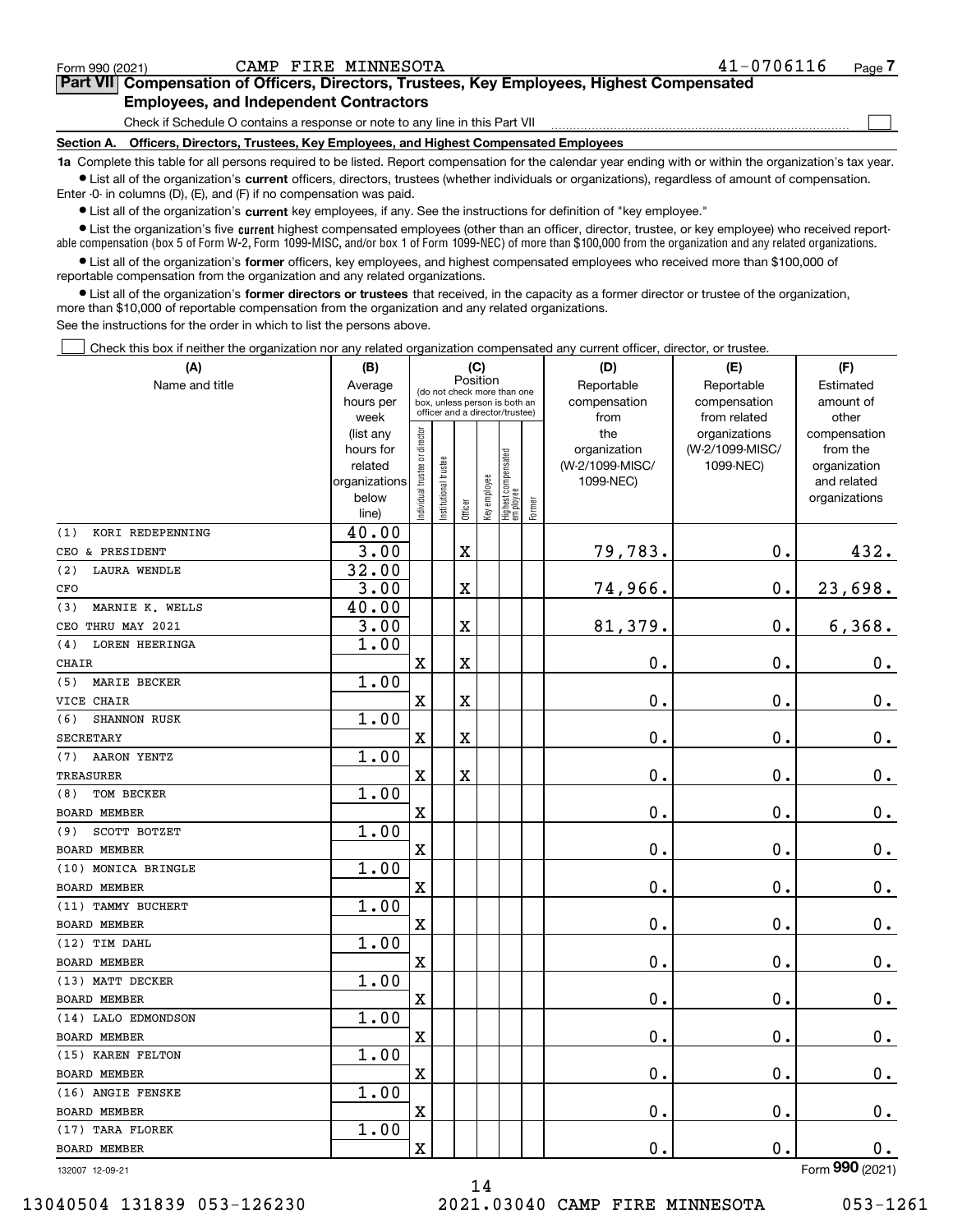|  | Form 990 (2021) |
|--|-----------------|
|  |                 |

Form 990 (2021) CAMP FIRE MINNESOTA 41-0706116 Page

**8** 41-0706116

| ∣Part VII ∣<br>Section A. Officers, Directors, Trustees, Key Employees, and Highest Compensated Employees (continued)                        |                           |                                |                      |          |              |                                                              |        |                              |                        |           |                              |    |
|----------------------------------------------------------------------------------------------------------------------------------------------|---------------------------|--------------------------------|----------------------|----------|--------------|--------------------------------------------------------------|--------|------------------------------|------------------------|-----------|------------------------------|----|
| (A)                                                                                                                                          | (B)                       | (C)<br>(D)                     |                      |          |              |                                                              |        |                              | (E)                    | (F)       |                              |    |
| Name and title                                                                                                                               | Average                   |                                |                      | Position |              |                                                              |        | Reportable                   | Reportable             | Estimated |                              |    |
|                                                                                                                                              | hours per                 |                                |                      |          |              | (do not check more than one<br>box, unless person is both an |        | compensation                 | compensation           |           | amount of                    |    |
|                                                                                                                                              | week                      |                                |                      |          |              | officer and a director/trustee)                              |        | from                         | from related           |           | other                        |    |
|                                                                                                                                              | (list any                 |                                |                      |          |              |                                                              |        | the                          | organizations          |           | compensation                 |    |
|                                                                                                                                              | hours for<br>related      |                                |                      |          |              |                                                              |        | organization                 | (W-2/1099-MISC/        |           | from the                     |    |
|                                                                                                                                              | organizations             |                                |                      |          |              |                                                              |        | (W-2/1099-MISC/<br>1099-NEC) | 1099-NEC)              |           | organization                 |    |
|                                                                                                                                              | below                     |                                |                      |          |              |                                                              |        |                              |                        |           | and related<br>organizations |    |
|                                                                                                                                              | line)                     | Individual trustee or director | nstitutional trustee | Officer  | key employee | Highest compensated<br>employee                              | Former |                              |                        |           |                              |    |
| (18) DONALD FORD                                                                                                                             | $\overline{1}$ .00        |                                |                      |          |              |                                                              |        |                              |                        |           |                              |    |
| <b>BOARD MEMBER</b>                                                                                                                          |                           | $\mathbf X$                    |                      |          |              |                                                              |        | 0.                           | $\mathbf 0$ .          |           |                              | 0. |
| (19) HEATHER GEORGE                                                                                                                          | 1.00                      |                                |                      |          |              |                                                              |        |                              |                        |           |                              |    |
| BOARD MEMBER                                                                                                                                 |                           | X                              |                      |          |              |                                                              |        | 0.                           | 0.                     |           |                              | 0. |
| (20) NEIL GOLDSMITH                                                                                                                          | 1.00                      |                                |                      |          |              |                                                              |        |                              |                        |           |                              |    |
| <b>BOARD MEMBER</b>                                                                                                                          |                           | X                              |                      |          |              |                                                              |        | 0.                           | 0.                     |           |                              | 0. |
| (21) ROSEANNE HOPE                                                                                                                           | 1.00                      |                                |                      |          |              |                                                              |        |                              |                        |           |                              |    |
| <b>BOARD MEMBER</b>                                                                                                                          |                           | X                              |                      |          |              |                                                              |        | 0.                           | 0.                     |           |                              | 0. |
| (22) REBEKAH JOHNSON                                                                                                                         | 1.00                      |                                |                      |          |              |                                                              |        |                              |                        |           |                              |    |
| BOARD MEMBER<br>(23) BRIAN KALINOSKI                                                                                                         | 1.00                      | X                              |                      |          |              |                                                              |        | 0.                           | 0.                     |           |                              | 0. |
| BOARD MEMBER                                                                                                                                 |                           | X                              |                      |          |              |                                                              |        | 0.                           | 0.                     |           |                              | 0. |
| (24) JANET KLEIN                                                                                                                             | 1.00                      |                                |                      |          |              |                                                              |        |                              |                        |           |                              |    |
| BOARD MEMBER                                                                                                                                 |                           | X                              |                      |          |              |                                                              |        | 0.                           | 0.                     |           |                              | 0. |
| (25) NIKKI KRAKOW                                                                                                                            | 1.00                      |                                |                      |          |              |                                                              |        |                              |                        |           |                              |    |
| BOARD MEMBER                                                                                                                                 |                           | X                              |                      |          |              |                                                              |        | 0.                           | 0.                     |           |                              | 0. |
| (26) TIFFANY KRAMLICH                                                                                                                        | 1.00                      |                                |                      |          |              |                                                              |        |                              |                        |           |                              |    |
| <b>BOARD MEMBER</b>                                                                                                                          |                           | $\mathbf x$                    |                      |          |              |                                                              |        | 0.<br>236, 128.              | 0.<br>$\overline{0}$ . |           | 30,498.                      | 0. |
| 1b Subtotal                                                                                                                                  |                           |                                |                      |          |              |                                                              |        | $\mathbf 0$ .                | 0.                     |           |                              | 0. |
| c Total from continuation sheets to Part VII, Section A manuscreen continuum                                                                 |                           |                                |                      |          |              |                                                              |        | 236, 128.                    | 0.                     |           | 30,498.                      |    |
|                                                                                                                                              |                           |                                |                      |          |              |                                                              |        |                              |                        |           |                              |    |
| Total number of individuals (including but not limited to those listed above) who received more than \$100,000 of reportable<br>$\mathbf{2}$ |                           |                                |                      |          |              |                                                              |        |                              |                        |           |                              | 0  |
| compensation from the organization $\blacktriangleright$                                                                                     |                           |                                |                      |          |              |                                                              |        |                              |                        |           | Yes                          | No |
| Did the organization list any former officer, director, trustee, key employee, or highest compensated employee on<br>3                       |                           |                                |                      |          |              |                                                              |        |                              |                        |           |                              |    |
| line 1a? If "Yes," complete Schedule J for such individual manument contained and the "Yes," complete Schedule                               |                           |                                |                      |          |              |                                                              |        |                              |                        | 3         |                              | х  |
| For any individual listed on line 1a, is the sum of reportable compensation and other compensation from the organization<br>4                |                           |                                |                      |          |              |                                                              |        |                              |                        |           |                              |    |
|                                                                                                                                              |                           |                                |                      |          |              |                                                              |        |                              |                        | 4         |                              | X  |
| Did any person listed on line 1a receive or accrue compensation from any unrelated organization or individual for services<br>5              |                           |                                |                      |          |              |                                                              |        |                              |                        |           |                              |    |
|                                                                                                                                              |                           |                                |                      |          |              |                                                              |        |                              |                        | 5         |                              | х  |
| <b>Section B. Independent Contractors</b>                                                                                                    |                           |                                |                      |          |              |                                                              |        |                              |                        |           |                              |    |
| Complete this table for your five highest compensated independent contractors that received more than \$100,000 of compensation from<br>1.   |                           |                                |                      |          |              |                                                              |        |                              |                        |           |                              |    |
| the organization. Report compensation for the calendar year ending with or within the organization's tax year.                               |                           |                                |                      |          |              |                                                              |        |                              |                        |           |                              |    |
|                                                                                                                                              | (A)                       |                                |                      |          |              |                                                              |        | (B)                          |                        |           | (C)                          |    |
|                                                                                                                                              | Name and business address |                                | <b>NONE</b>          |          |              |                                                              |        | Description of services      |                        |           | Compensation                 |    |
|                                                                                                                                              |                           |                                |                      |          |              |                                                              |        |                              |                        |           |                              |    |
|                                                                                                                                              |                           |                                |                      |          |              |                                                              |        |                              |                        |           |                              |    |
|                                                                                                                                              |                           |                                |                      |          |              |                                                              |        |                              |                        |           |                              |    |
|                                                                                                                                              |                           |                                |                      |          |              |                                                              |        |                              |                        |           |                              |    |
|                                                                                                                                              |                           |                                |                      |          |              |                                                              |        |                              |                        |           |                              |    |
|                                                                                                                                              |                           |                                |                      |          |              |                                                              |        |                              |                        |           |                              |    |
|                                                                                                                                              |                           |                                |                      |          |              |                                                              |        |                              |                        |           |                              |    |
| Total number of independent contractors (including but not limited to those listed above) who received more than<br>2                        |                           |                                |                      |          |              |                                                              |        |                              |                        |           |                              |    |
| \$100,000 of compensation from the organization                                                                                              |                           |                                |                      |          | 0            |                                                              |        |                              |                        |           |                              |    |
| SEE PART VII, SECTION A CONTINUATION SHEETS                                                                                                  |                           |                                |                      |          |              |                                                              |        |                              |                        |           | Form 990 (2021)              |    |

132008 12-09-21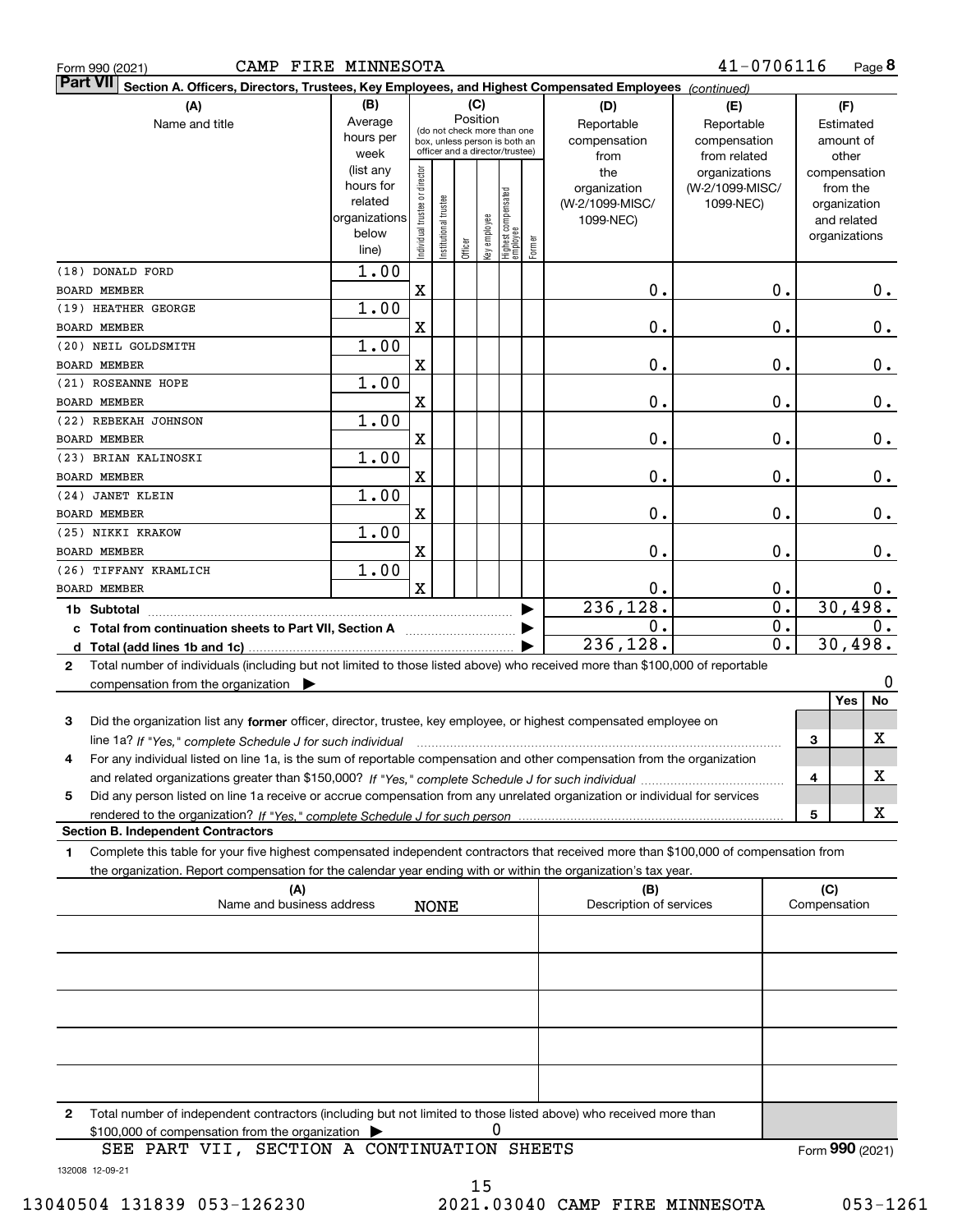| CAMP FIRE MINNESOTA<br>Form 990                                                                                           | $41 - 0706116$         |                                |                        |         |              |                              |                    |                 |                               |               |  |  |
|---------------------------------------------------------------------------------------------------------------------------|------------------------|--------------------------------|------------------------|---------|--------------|------------------------------|--------------------|-----------------|-------------------------------|---------------|--|--|
| <b>Part VII</b><br>Section A. Officers, Directors, Trustees, Key Employees, and Highest Compensated Employees (continued) |                        |                                |                        |         |              |                              |                    |                 |                               |               |  |  |
| (A)                                                                                                                       | (B)                    |                                |                        |         | (C)          |                              |                    | (D)             | (E)                           | (F)           |  |  |
| Name and title                                                                                                            | Average                |                                | Position               |         | Reportable   | Reportable                   | Estimated          |                 |                               |               |  |  |
|                                                                                                                           | hours                  |                                | (check all that apply) |         | compensation | compensation                 | amount of<br>other |                 |                               |               |  |  |
|                                                                                                                           | per<br>week            |                                |                        |         |              |                              |                    | from<br>the     | from related<br>organizations | compensation  |  |  |
|                                                                                                                           | (list any              |                                |                        |         |              |                              |                    | organization    | (W-2/1099-MISC)               | from the      |  |  |
|                                                                                                                           | hours for              |                                |                        |         |              |                              |                    | (W-2/1099-MISC) |                               | organization  |  |  |
|                                                                                                                           | related                |                                |                        |         |              |                              |                    |                 |                               | and related   |  |  |
|                                                                                                                           | organizations<br>below |                                |                        |         |              |                              |                    |                 |                               | organizations |  |  |
|                                                                                                                           | line)                  | Individual trustee or director | Institutional trustee  | Officer | Key employee | Highest compensated employee | Former             |                 |                               |               |  |  |
| (27) COLLEEN MAHONEY                                                                                                      | 1.00                   |                                |                        |         |              |                              |                    |                 |                               |               |  |  |
| BOARD MEMBER                                                                                                              |                        | $\mathbf X$                    |                        |         |              |                              |                    | $\mathbf 0$ .   | 0.                            | $\mathbf 0$ . |  |  |
| (28) NICOLLE NACEY                                                                                                        | 1.00                   |                                |                        |         |              |                              |                    |                 |                               |               |  |  |
| BOARD MEMBER                                                                                                              |                        | $\mathbf X$                    |                        |         |              |                              |                    | $\mathbf 0$ .   | 0.                            | $0_{.}$       |  |  |
| (29) JULIE NEVILLE                                                                                                        | 1.00                   |                                |                        |         |              |                              |                    |                 |                               |               |  |  |
| BOARD MEMBER                                                                                                              |                        | $\mathbf X$                    |                        |         |              |                              |                    | $\mathfrak o$ . | 0.                            | $\mathbf 0$ . |  |  |
| (30) SILVIA PASQUALINI                                                                                                    | 1.00                   |                                |                        |         |              |                              |                    |                 |                               |               |  |  |
| <b>BOARD MEMBER</b>                                                                                                       |                        | $\mathbf X$                    |                        |         |              |                              |                    | $\mathfrak o$ . | 0.                            | $\mathbf 0$ . |  |  |
| (31) MATT RAUENHORST                                                                                                      | 1.00                   |                                |                        |         |              |                              |                    |                 |                               |               |  |  |
| BOARD MEMBER                                                                                                              |                        | $\mathbf X$                    |                        |         |              |                              |                    | $\mathbf 0$ .   | 0.                            | $\mathbf 0$ . |  |  |
| (32) TERI RICHARDSON                                                                                                      | 1.00                   |                                |                        |         |              |                              |                    |                 |                               |               |  |  |
| BOARD MEMBER                                                                                                              |                        | $\mathbf X$                    |                        |         |              |                              |                    | $\mathfrak o$ . | 0.                            | 0.            |  |  |
| (33) MATT RUBY                                                                                                            | 1.00                   |                                |                        |         |              |                              |                    |                 |                               |               |  |  |
| BOARD MEMBER                                                                                                              |                        | $\mathbf X$                    |                        |         |              |                              |                    | $\mathfrak o$ . | 0.                            | 0.            |  |  |
| (34) PHAM THI HOA                                                                                                         | 1.00                   |                                |                        |         |              |                              |                    |                 |                               |               |  |  |
| BOARD MEMBER                                                                                                              |                        | X                              |                        |         |              |                              |                    | 0.              | 0.                            | 0.            |  |  |
|                                                                                                                           |                        |                                |                        |         |              |                              |                    |                 |                               |               |  |  |
|                                                                                                                           |                        |                                |                        |         |              |                              |                    |                 |                               |               |  |  |
|                                                                                                                           |                        |                                |                        |         |              |                              |                    |                 |                               |               |  |  |
|                                                                                                                           |                        |                                |                        |         |              |                              |                    |                 |                               |               |  |  |
|                                                                                                                           |                        |                                |                        |         |              |                              |                    |                 |                               |               |  |  |
|                                                                                                                           |                        |                                |                        |         |              |                              |                    |                 |                               |               |  |  |
|                                                                                                                           |                        |                                |                        |         |              |                              |                    |                 |                               |               |  |  |
|                                                                                                                           |                        |                                |                        |         |              |                              |                    |                 |                               |               |  |  |
|                                                                                                                           |                        |                                |                        |         |              |                              |                    |                 |                               |               |  |  |
|                                                                                                                           |                        |                                |                        |         |              |                              |                    |                 |                               |               |  |  |
|                                                                                                                           |                        |                                |                        |         |              |                              |                    |                 |                               |               |  |  |
|                                                                                                                           |                        |                                |                        |         |              |                              |                    |                 |                               |               |  |  |
|                                                                                                                           |                        |                                |                        |         |              |                              |                    |                 |                               |               |  |  |
|                                                                                                                           |                        |                                |                        |         |              |                              |                    |                 |                               |               |  |  |
|                                                                                                                           |                        |                                |                        |         |              |                              |                    |                 |                               |               |  |  |
|                                                                                                                           |                        |                                |                        |         |              |                              |                    |                 |                               |               |  |  |
|                                                                                                                           |                        |                                |                        |         |              |                              |                    |                 |                               |               |  |  |
|                                                                                                                           |                        |                                |                        |         |              |                              |                    |                 |                               |               |  |  |
|                                                                                                                           |                        |                                |                        |         |              |                              |                    |                 |                               |               |  |  |
|                                                                                                                           |                        |                                |                        |         |              |                              |                    |                 |                               |               |  |  |
|                                                                                                                           |                        |                                |                        |         |              |                              |                    |                 |                               |               |  |  |
|                                                                                                                           |                        |                                |                        |         |              |                              |                    |                 |                               |               |  |  |
|                                                                                                                           |                        |                                |                        |         |              |                              |                    |                 |                               |               |  |  |
|                                                                                                                           |                        |                                |                        |         |              |                              |                    |                 |                               |               |  |  |
|                                                                                                                           |                        |                                |                        |         |              |                              |                    |                 |                               |               |  |  |

132201 04-01-21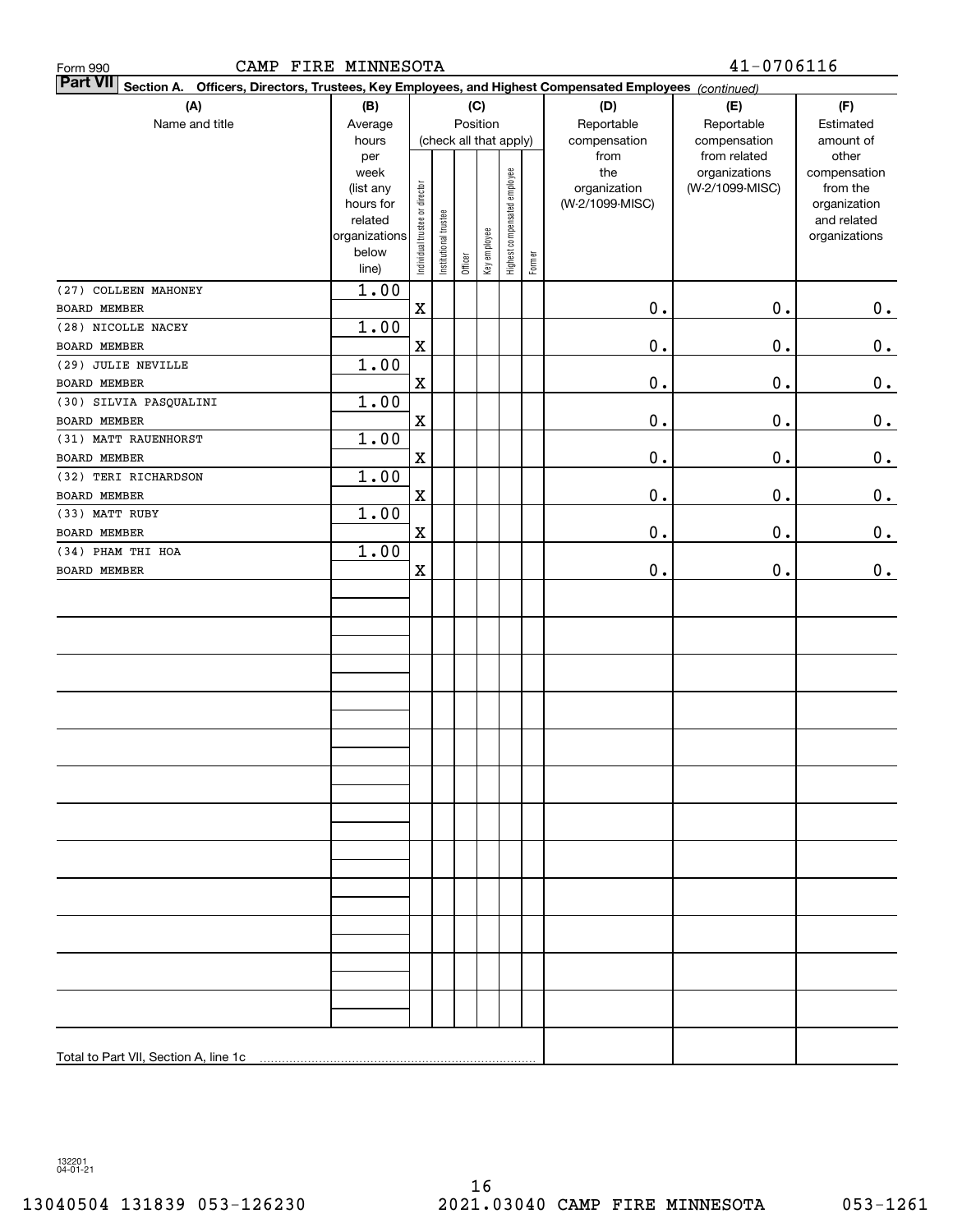|                                                           | <b>Part VIII</b>            | <b>Statement of Revenue</b>                                                                                                                                                                                                                                                                                                                                                              |                                                                                 |                                                                                  |                      |                                                           |                                                   |                                                                 |
|-----------------------------------------------------------|-----------------------------|------------------------------------------------------------------------------------------------------------------------------------------------------------------------------------------------------------------------------------------------------------------------------------------------------------------------------------------------------------------------------------------|---------------------------------------------------------------------------------|----------------------------------------------------------------------------------|----------------------|-----------------------------------------------------------|---------------------------------------------------|-----------------------------------------------------------------|
|                                                           |                             | Check if Schedule O contains a response or note to any line in this Part VIII                                                                                                                                                                                                                                                                                                            |                                                                                 |                                                                                  |                      |                                                           |                                                   |                                                                 |
|                                                           |                             |                                                                                                                                                                                                                                                                                                                                                                                          |                                                                                 |                                                                                  | (A)<br>Total revenue | $\overline{(B)}$<br>Related or exempt<br>function revenue | $\overline{(C)}$<br>Unrelated<br>business revenue | (D)<br>Revenue excluded<br>from tax under<br>sections 512 - 514 |
| Contributions, Gifts, Grants<br>and Other Similar Amounts | b<br>c<br>d<br>е<br>f<br>h. | <b>1 a</b> Federated campaigns<br>$\overline{\phantom{a}}$<br>Membership dues<br>Fundraising events<br>Related organizations<br>Government grants (contributions)<br>All other contributions, gifts, grants, and<br>similar amounts not included above<br>Noncash contributions included in lines 1a-1f                                                                                  | 1a<br>1 <sub>b</sub><br>1 <sub>c</sub><br>1 <sub>d</sub><br>1e<br>1f<br>$1g$ \$ | 201,950.<br>80,614.<br>419,217.<br>556,151.<br>345,054.<br>$\blacktriangleright$ | 1, 257, 932.         |                                                           |                                                   |                                                                 |
| Program Service<br>Revenue                                | 2a<br>b<br>с<br>d<br>e<br>f | OUTDOOR PROGRAM FEES<br><u> 1980 - Johann Barn, mars ann an t-Amhain an t-Amhain an t-Amhain an t-Amhain an t-Amhain an t-Amhain an t-Amh</u><br><u> 1989 - Johann Stein, marwolaethau a bhann an t-Amhair an t-Amhair an t-Amhair an t-Amhair an t-Amhair an t-A</u><br>the control of the control of the control of the control of the control of<br>All other program service revenue |                                                                                 | <b>Business Code</b><br>900099                                                   | 885,620.             | 885,620.                                                  |                                                   |                                                                 |
|                                                           |                             |                                                                                                                                                                                                                                                                                                                                                                                          |                                                                                 | ▶                                                                                | 885,620.             |                                                           |                                                   |                                                                 |
|                                                           | 3<br>4<br>5                 | Investment income (including dividends, interest, and<br>Income from investment of tax-exempt bond proceeds                                                                                                                                                                                                                                                                              |                                                                                 |                                                                                  | 41,573.              |                                                           |                                                   | 41,573.                                                         |
|                                                           | 6а<br>b<br>c                | Gross rents<br>Less: rental expenses<br>Rental income or (loss)                                                                                                                                                                                                                                                                                                                          | (i) Real<br>$6a\overline{218}$ , 005.<br>$6b$ 220,837.<br>$6c - 2,832.$         | (ii) Personal                                                                    |                      |                                                           |                                                   |                                                                 |
|                                                           |                             | d Net rental income or (loss)<br>7 a Gross amount from sales of<br>assets other than inventory<br>7a                                                                                                                                                                                                                                                                                     | (i) Securities                                                                  | (ii) Other                                                                       | $-2,832.$            |                                                           |                                                   | $\overline{-2,832}$ .                                           |
| Revenue                                                   |                             | <b>b</b> Less: cost or other basis<br>7b<br>and sales expenses<br><b>7c</b><br>c Gain or (loss)                                                                                                                                                                                                                                                                                          |                                                                                 |                                                                                  |                      |                                                           |                                                   |                                                                 |
| <b>Other</b>                                              |                             | 8 a Gross income from fundraising events (not<br>including \$201,950. of<br>contributions reported on line 1c). See<br><b>b</b> Less: direct expenses                                                                                                                                                                                                                                    | 8a <br>8b                                                                       | 99,930.<br>$\overline{71,861}$ .                                                 |                      |                                                           |                                                   |                                                                 |
|                                                           |                             | c Net income or (loss) from fundraising events                                                                                                                                                                                                                                                                                                                                           |                                                                                 |                                                                                  | 28,069.              |                                                           |                                                   | 28,069.                                                         |
|                                                           |                             | 9 a Gross income from gaming activities. See                                                                                                                                                                                                                                                                                                                                             | 9а<br>9 <sub>b</sub>                                                            |                                                                                  |                      |                                                           |                                                   |                                                                 |
|                                                           |                             | <b>b</b> Less: direct expenses <b>manually</b><br>c Net income or (loss) from gaming activities                                                                                                                                                                                                                                                                                          |                                                                                 |                                                                                  |                      |                                                           |                                                   |                                                                 |
|                                                           |                             | 10 a Gross sales of inventory, less returns                                                                                                                                                                                                                                                                                                                                              |                                                                                 |                                                                                  |                      |                                                           |                                                   |                                                                 |
|                                                           |                             | <b>b</b> Less: cost of goods sold                                                                                                                                                                                                                                                                                                                                                        | 10bl                                                                            | $\vert$ 10a 19,133.<br>9,999.                                                    |                      |                                                           |                                                   |                                                                 |
|                                                           |                             | c Net income or (loss) from sales of inventory                                                                                                                                                                                                                                                                                                                                           |                                                                                 |                                                                                  | 9,134.               |                                                           |                                                   | 9,134.                                                          |
| Miscellaneous<br>Revenue                                  | b                           | 11 a MISCELLANEOUS REVENUE                                                                                                                                                                                                                                                                                                                                                               |                                                                                 | <b>Business Code</b><br>900099                                                   | 11,036.              |                                                           |                                                   | 11,036.                                                         |
|                                                           | c                           |                                                                                                                                                                                                                                                                                                                                                                                          |                                                                                 |                                                                                  |                      |                                                           |                                                   |                                                                 |
|                                                           |                             |                                                                                                                                                                                                                                                                                                                                                                                          |                                                                                 |                                                                                  |                      |                                                           |                                                   |                                                                 |
|                                                           |                             |                                                                                                                                                                                                                                                                                                                                                                                          |                                                                                 | $\blacktriangleright$                                                            | 11,036.              |                                                           |                                                   |                                                                 |
|                                                           | 12                          |                                                                                                                                                                                                                                                                                                                                                                                          |                                                                                 |                                                                                  | 2, 230, 532.         | 885,620.                                                  | 0.                                                | 86,980.                                                         |
|                                                           | 132009 12-09-21             |                                                                                                                                                                                                                                                                                                                                                                                          |                                                                                 |                                                                                  |                      |                                                           |                                                   | Form 990 (2021)                                                 |

Form 990 (2021) CAMP FIRE MINNESOTA 4 $1$ -0 $70$ 6 $11$ 6 Page

13040504 131839 053-126230 2021.03040 CAMP FIRE MINNESOTA 053-1261

**9**

<sup>17</sup>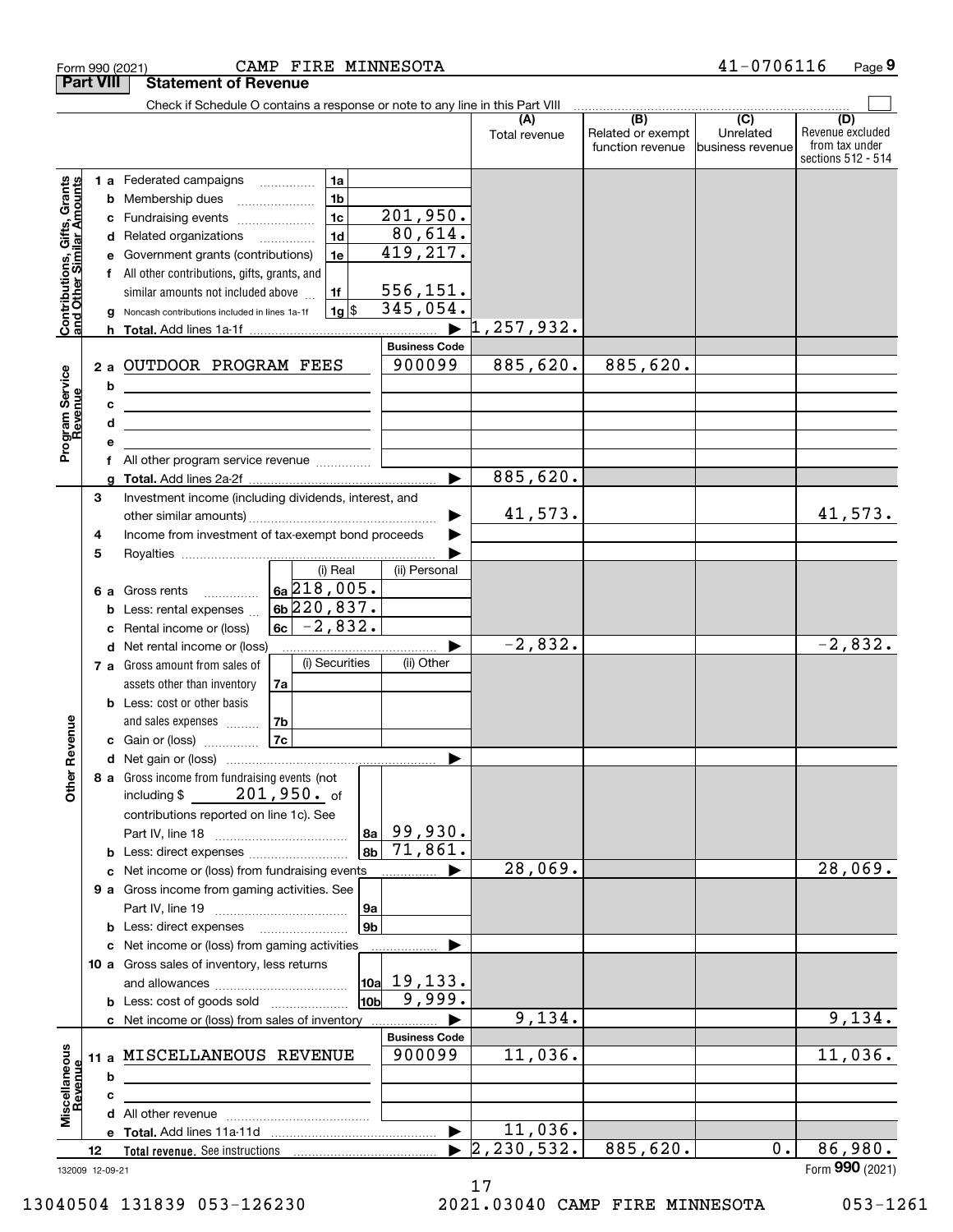Form 990 (2021) CAMP FIRE MINNESOTA 4 $1$ −0706 $11$ 6 <sub>Page</sub> **Part IX Statement of Functional Expenses**

|                                                                             | Section 501(c)(3) and 501(c)(4) organizations must complete all columns. All other organizations must complete column (A).                                                                                                                                          |                         |                                    |                                           |                                |  |  |  |  |  |
|-----------------------------------------------------------------------------|---------------------------------------------------------------------------------------------------------------------------------------------------------------------------------------------------------------------------------------------------------------------|-------------------------|------------------------------------|-------------------------------------------|--------------------------------|--|--|--|--|--|
| Check if Schedule O contains a response or note to any line in this Part IX |                                                                                                                                                                                                                                                                     |                         |                                    |                                           |                                |  |  |  |  |  |
|                                                                             | Do not include amounts reported on lines 6b,<br>7b, 8b, 9b, and 10b of Part VIII.                                                                                                                                                                                   | (A)<br>Total expenses   | (B)<br>Program service<br>expenses | (C)<br>Management and<br>general expenses | (D)<br>Fundraising<br>expenses |  |  |  |  |  |
| 1.                                                                          | Grants and other assistance to domestic organizations                                                                                                                                                                                                               |                         |                                    |                                           |                                |  |  |  |  |  |
|                                                                             | and domestic governments. See Part IV, line 21                                                                                                                                                                                                                      |                         |                                    |                                           |                                |  |  |  |  |  |
| $\mathbf{2}$                                                                | Grants and other assistance to domestic                                                                                                                                                                                                                             |                         |                                    |                                           |                                |  |  |  |  |  |
|                                                                             | individuals. See Part IV, line 22<br>and a complete the complete state of the state of the state of the state of the state of the state of the state of the state of the state of the state of the state of the state of the state of the state of the state of the | 101,772.                | 101,772.                           |                                           |                                |  |  |  |  |  |
| 3                                                                           | Grants and other assistance to foreign                                                                                                                                                                                                                              |                         |                                    |                                           |                                |  |  |  |  |  |
|                                                                             | organizations, foreign governments, and foreign                                                                                                                                                                                                                     |                         |                                    |                                           |                                |  |  |  |  |  |
|                                                                             | individuals. See Part IV, lines 15 and 16                                                                                                                                                                                                                           |                         |                                    |                                           |                                |  |  |  |  |  |
| 4                                                                           | Benefits paid to or for members                                                                                                                                                                                                                                     |                         |                                    |                                           |                                |  |  |  |  |  |
| 5                                                                           | Compensation of current officers, directors,                                                                                                                                                                                                                        |                         |                                    |                                           |                                |  |  |  |  |  |
|                                                                             |                                                                                                                                                                                                                                                                     | 314,195.                | 105,983.                           | 115,028.                                  | 93,184.                        |  |  |  |  |  |
| 6                                                                           | Compensation not included above to disqualified                                                                                                                                                                                                                     |                         |                                    |                                           |                                |  |  |  |  |  |
|                                                                             | persons (as defined under section 4958(f)(1)) and                                                                                                                                                                                                                   |                         |                                    |                                           |                                |  |  |  |  |  |
|                                                                             | persons described in section 4958(c)(3)(B)                                                                                                                                                                                                                          |                         |                                    |                                           |                                |  |  |  |  |  |
| 7                                                                           |                                                                                                                                                                                                                                                                     | 1, 110, 714.            | 913,865.                           | 101,024.                                  | 95,825.                        |  |  |  |  |  |
| 8                                                                           | Pension plan accruals and contributions (include                                                                                                                                                                                                                    |                         |                                    |                                           |                                |  |  |  |  |  |
|                                                                             | section 401(k) and 403(b) employer contributions)                                                                                                                                                                                                                   | $\frac{12,416}{16,741}$ |                                    | <u>12,416.</u>                            |                                |  |  |  |  |  |
| 9                                                                           |                                                                                                                                                                                                                                                                     |                         | 10, 547.                           | $\frac{1}{2,846}$ .                       | 3,348.                         |  |  |  |  |  |
| 10                                                                          |                                                                                                                                                                                                                                                                     | 98,482.                 | 58, 185.                           | 18,515.                                   | 21,782.                        |  |  |  |  |  |
| 11                                                                          | Fees for services (nonemployees):                                                                                                                                                                                                                                   |                         |                                    |                                           |                                |  |  |  |  |  |
| а                                                                           |                                                                                                                                                                                                                                                                     |                         |                                    |                                           |                                |  |  |  |  |  |
| b                                                                           |                                                                                                                                                                                                                                                                     |                         |                                    |                                           |                                |  |  |  |  |  |
| с                                                                           |                                                                                                                                                                                                                                                                     | 2,707.                  |                                    | 2,707.                                    |                                |  |  |  |  |  |
| d                                                                           |                                                                                                                                                                                                                                                                     |                         |                                    |                                           |                                |  |  |  |  |  |
|                                                                             | Professional fundraising services. See Part IV, line 17                                                                                                                                                                                                             |                         |                                    |                                           |                                |  |  |  |  |  |
|                                                                             | Investment management fees                                                                                                                                                                                                                                          |                         |                                    |                                           |                                |  |  |  |  |  |
| g                                                                           | Other. (If line 11g amount exceeds 10% of line 25,                                                                                                                                                                                                                  |                         |                                    |                                           |                                |  |  |  |  |  |
|                                                                             | column (A), amount, list line 11g expenses on Sch O.)                                                                                                                                                                                                               | 167,354.                | 41,999.                            | 121,325.                                  | $\frac{4,030.6}{6,044.}$       |  |  |  |  |  |
| 12                                                                          |                                                                                                                                                                                                                                                                     | 23,625.                 | 10, 130.                           | 7,451.                                    |                                |  |  |  |  |  |
| 13                                                                          |                                                                                                                                                                                                                                                                     | 27,608.                 | 16,938.                            | 8,214.                                    | 2,456.                         |  |  |  |  |  |
| 14                                                                          |                                                                                                                                                                                                                                                                     |                         |                                    |                                           |                                |  |  |  |  |  |
| 15                                                                          |                                                                                                                                                                                                                                                                     |                         |                                    |                                           |                                |  |  |  |  |  |
| 16                                                                          |                                                                                                                                                                                                                                                                     | 67,825.                 | 48,520.                            | 10,395.                                   | 8,910.                         |  |  |  |  |  |
| 17                                                                          |                                                                                                                                                                                                                                                                     | 17,800.                 | 15,921.                            | 1,719.                                    | 160.                           |  |  |  |  |  |
| 18                                                                          | Payments of travel or entertainment expenses                                                                                                                                                                                                                        |                         |                                    |                                           |                                |  |  |  |  |  |
|                                                                             | for any federal, state, or local public officials                                                                                                                                                                                                                   |                         |                                    |                                           |                                |  |  |  |  |  |
| 19                                                                          | Conferences, conventions, and meetings                                                                                                                                                                                                                              |                         |                                    |                                           |                                |  |  |  |  |  |
| 20                                                                          | Interest                                                                                                                                                                                                                                                            | 1,741.                  |                                    | 1,741.                                    |                                |  |  |  |  |  |
| 21                                                                          |                                                                                                                                                                                                                                                                     | $\overline{57,211}$ .   | 51,490.                            | 5,721.                                    |                                |  |  |  |  |  |
| 22                                                                          | Depreciation, depletion, and amortization                                                                                                                                                                                                                           | 92, 125.                | 83,891.                            | 4,117.                                    | 4,117.                         |  |  |  |  |  |
| 23                                                                          | Insurance                                                                                                                                                                                                                                                           | 44,397.                 | 35,354.                            | 4,670.                                    | 4,373.                         |  |  |  |  |  |
| 24                                                                          | Other expenses. Itemize expenses not covered<br>above. (List miscellaneous expenses on line 24e. If<br>line 24e amount exceeds 10% of line 25, column (A),<br>amount, list line 24e expenses on Schedule O.)                                                        |                         |                                    |                                           |                                |  |  |  |  |  |
| a                                                                           | PROGRAM SUPPLIES                                                                                                                                                                                                                                                    | 50,680.                 | 50,680.                            |                                           |                                |  |  |  |  |  |
| b                                                                           | REPAIRS AND MAINTENANCE                                                                                                                                                                                                                                             | 43,694.                 | 43,694.                            |                                           |                                |  |  |  |  |  |
|                                                                             | RECRUITING STAFF                                                                                                                                                                                                                                                    | 5,081.                  | 3,099.                             | 1,067.                                    | 915.                           |  |  |  |  |  |
| d                                                                           | LICENSES AND PERMITS                                                                                                                                                                                                                                                | 25.                     |                                    | $\overline{25}$ .                         |                                |  |  |  |  |  |
|                                                                             | e All other expenses                                                                                                                                                                                                                                                | 26,986.                 | 6,554.                             | 8,309.                                    | 12, 123.                       |  |  |  |  |  |
| 25                                                                          | Total functional expenses. Add lines 1 through 24e                                                                                                                                                                                                                  | 2,283,179.              | 1,598,622.                         | 427,290.                                  | 257, 267.                      |  |  |  |  |  |
| 26                                                                          | Joint costs. Complete this line only if the organization                                                                                                                                                                                                            |                         |                                    |                                           |                                |  |  |  |  |  |
|                                                                             | reported in column (B) joint costs from a combined                                                                                                                                                                                                                  |                         |                                    |                                           |                                |  |  |  |  |  |
|                                                                             | educational campaign and fundraising solicitation.                                                                                                                                                                                                                  |                         |                                    |                                           |                                |  |  |  |  |  |
|                                                                             | Check here $\blacktriangleright$<br>if following SOP 98-2 (ASC 958-720)                                                                                                                                                                                             |                         |                                    |                                           |                                |  |  |  |  |  |

132010 12-09-21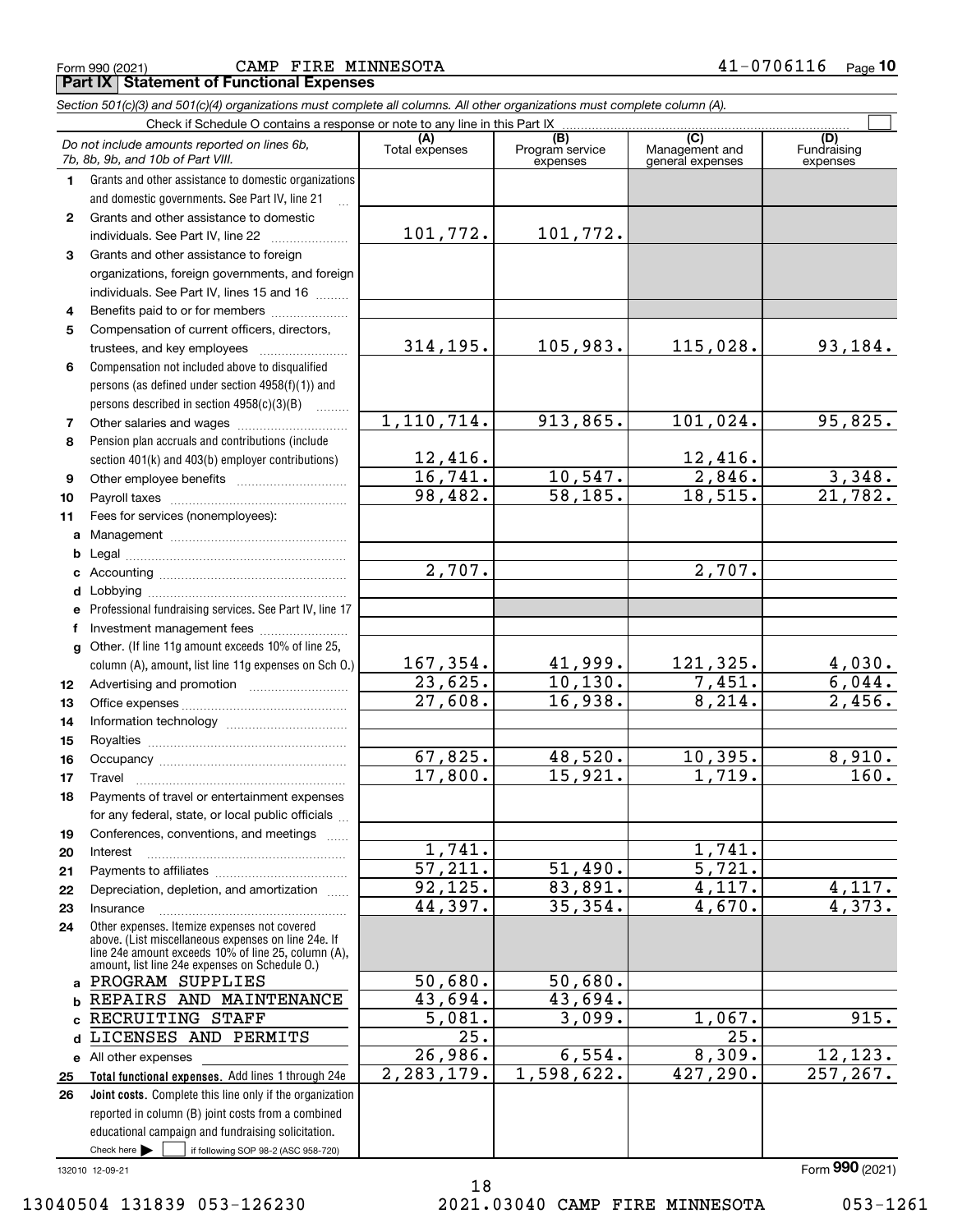Form 990 (2021) CAMP FIRE MINNESOTA 4 $1$ −0706 $11$ 6 <sub>Page</sub>

Check if Schedule O contains a response or note to any line in this Part X

**(A) (B)** Beginning of year | | End of year  $579,334.$  | 819,634. **11**Cash - non-interest-bearing ~~~~~~~~~~~~~~~~~~~~~~~~~ **22**Savings and temporary cash investments ~~~~~~~~~~~~~~~~~~ $174,316.$  3,555. **33** Pledges and grants receivable, net  $\ldots$  **multimes contained and grants receivable**, net **multimes contained and grants receivable**, net **multimes contained and grants receivable**  $140,769. | 4 | 29,210.$ Accounts receivable, net ~~~~~~~~~~~~~~~~~~~~~~~~~~ **445**Loans and other receivables from any current or former officer, director, trustee, key employee, creator or founder, substantial contributor, or 35% controlled entity or family member of any of these persons ............................ **5**Loans and other receivables from other disqualified persons (as defined **6**under section  $4958(f)(1)$ , and persons described in section  $4958(c)(3)(B)$ **677**Notes and loans receivable, net ~~~~~~~~~~~~~~~~~~~~~~~**Assets**  $3,776.$  8  $5,657.$ **88**Inventories for sale or use ~~~~~~~~~~~~~~~~~~~~~~~~~~  $22,837.$  9  $12,490.$ **99**Prepaid expenses and deferred charges ~~~~~~~~~~~~~~~~~~ **10a**Land, buildings, and equipment: cost or other 1,857,904. basis. Complete Part VI of Schedule D will aller 851,490. 1,001,596. 1<sub>0c</sub> 1,006,414. **10cb** Less: accumulated depreciation  $\ldots$  **10b 1111**Investments - publicly traded securities ~~~~~~~~~~~~~~~~~~~  $994,976.$  12 1,108,966. **1212**Investments - other securities. See Part IV, line 11 ~~~~~~~~~~~~~~ **1313**Investments - program-related. See Part IV, line 11 [2010] [2010] [2010] [2010] [2010] [2010] [2010] [2010] [2 **1414**Intangible assets ~~~~~~~~~~~~~~~~~~~~~~~~~~~~~~ Other assets. See Part IV, line 11 ~~~~~~~~~~~~~~~~~~~~~~ **1515** $2,917,604.$   $16$   $2,985,926.$ **1616Total assets.**  Add lines 1 through 15 (must equal line 33)  $127,483.$   $17$  146,417. **1717**Accounts payable and accrued expenses ~~~~~~~~~~~~~~~~~~ **1818**Grants payable ~~~~~~~~~~~~~~~~~~~~~~~~~~~~~~~  $142,868.$  19 120,201. **1919**Deferred revenue ~~~~~~~~~~~~~~~~~~~~~~~~~~~~~~ **2020**Tax-exempt bond liabilities …………………………………………………………… Escrow or custodial account liability. Complete Part IV of Schedule D **212122**Loans and other payables to any current or former officer, director, iabilities **Liabilities** trustee, key employee, creator or founder, substantial contributor, or 35% controlled entity or family member of any of these persons ~~~~~~~~~**2223**Secured mortgages and notes payable to unrelated third parties **23**Unsecured notes and loans payable to unrelated third parties **242425**Other liabilities (including federal income tax, payables to related third parties, and other liabilities not included on lines 17-24). Complete Part X  $24,880.$   $25$  35,592. **25**of Schedule D ~~~~~~~~~~~~~~~~~~~~~~~~~~~~~~~  $295,231. |26| 302,210.$ **2626Total liabilities.**  Add lines 17 through 25 **Organizations that follow FASB ASC 958, check here** | X Assets or Fund Balances **Net Assets or Fund Balances and complete lines 27, 28, 32, and 33.**  $1,378,034.$  |  $27$  | 1,459,820. **2727**Net assets without donor restrictions <sub>…………………………………………………</sub>……  $1,244,339$ . | 28 | 1,223,896. **2828**Net assets with donor restrictions ~~~~~~~~~~~~~~~~~~~~~~**Organizations that do not follow FASB ASC 958, check here** | **and complete lines 29 through 33. 2929**Capital stock or trust principal, or current funds ~~~~~~~~~~~~~~~ **3030**Paid-in or capital surplus, or land, building, or equipment fund www.commun.com **31**Retained earnings, endowment, accumulated income, or other funds **31**ğ Total net assets or fund balances ~~~~~~~~~~~~~~~~~~~~~~  $2,622,373.$   $32 \mid 2,683,716.$ **3232** $2,917,604.$   $33$  2,985,926. Total liabilities and net assets/fund balances **3333**

Form (2021) **990**

 $\mathcal{L}^{\text{max}}$ 

**Part X** Balance Sheet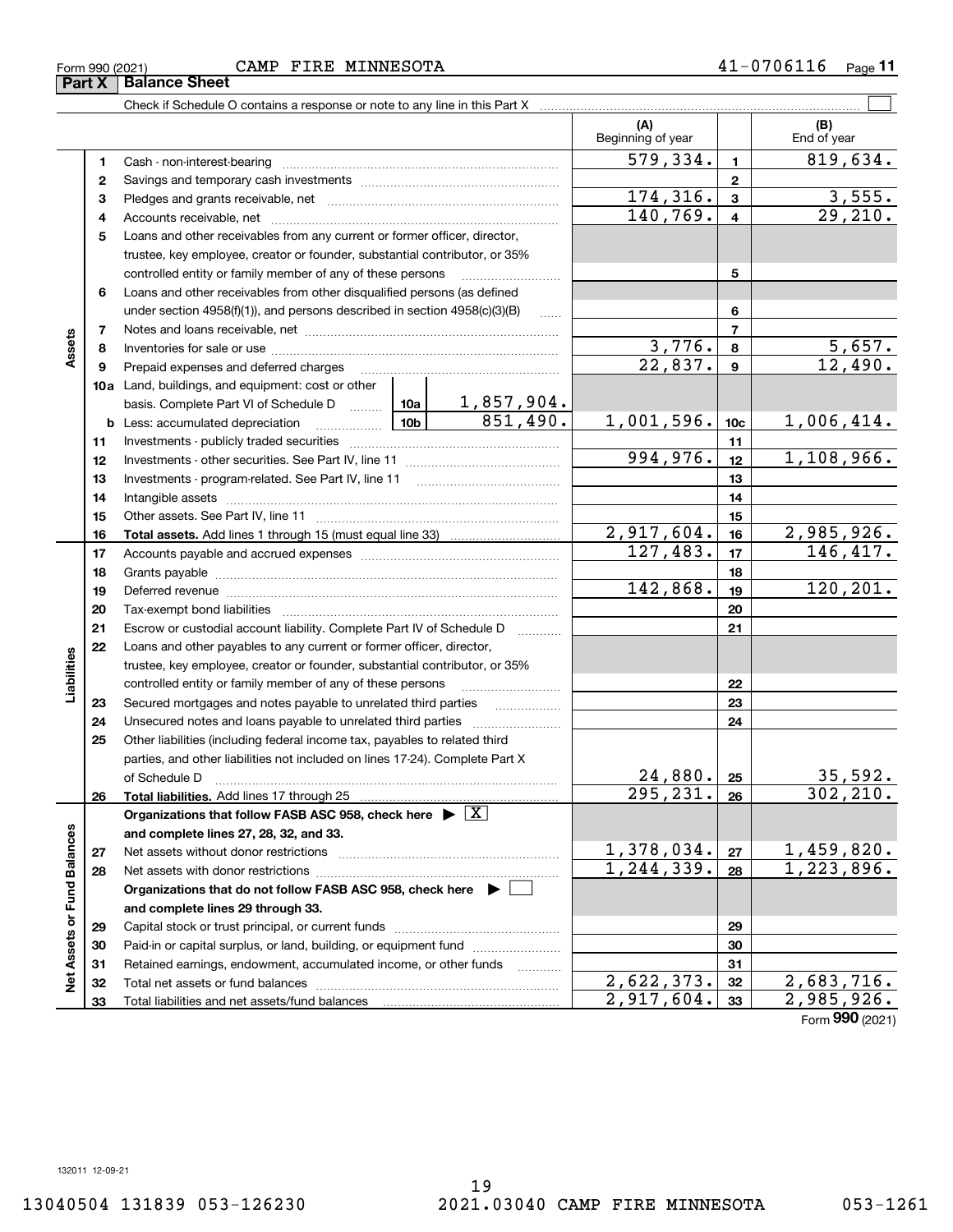|    | CAMP FIRE MINNESOTA<br>Form 990 (2021)                                                                                                                                                                                        |                | $41 - 0706116$ Page 12  |            |    |
|----|-------------------------------------------------------------------------------------------------------------------------------------------------------------------------------------------------------------------------------|----------------|-------------------------|------------|----|
|    | <b>Part XI   Reconciliation of Net Assets</b>                                                                                                                                                                                 |                |                         |            |    |
|    |                                                                                                                                                                                                                               |                |                         |            |    |
|    |                                                                                                                                                                                                                               |                |                         |            |    |
| 1  | Total revenue (must equal Part VIII, column (A), line 12)                                                                                                                                                                     | 1.             | 2, 230, 532.            |            |    |
| 2  |                                                                                                                                                                                                                               | $\mathbf{2}$   | 2, 283, 179.            |            |    |
| з  | Revenue less expenses. Subtract line 2 from line 1                                                                                                                                                                            | 3              | $-52,647.$              |            |    |
| 4  |                                                                                                                                                                                                                               | 4              | 2,622,373.              |            |    |
| 5  | Net unrealized gains (losses) on investments                                                                                                                                                                                  | 5              | $\overline{113}$ , 990. |            |    |
| 6  |                                                                                                                                                                                                                               | 6              |                         |            |    |
| 7  | Investment expenses www.communication.communication.com/www.communication.com/www.communication.com                                                                                                                           | $\overline{7}$ |                         |            |    |
| 8  | Prior period adjustments www.communication.communication.com/news/communication.com/news/communication.com/new                                                                                                                | 8              |                         |            |    |
| 9  | Other changes in net assets or fund balances (explain on Schedule O)                                                                                                                                                          | $\mathbf{Q}$   |                         |            | 0. |
| 10 | Net assets or fund balances at end of year. Combine lines 3 through 9 (must equal Part X, line 32,                                                                                                                            |                |                         |            |    |
|    |                                                                                                                                                                                                                               | 10             | 2,683,716.              |            |    |
|    | Part XII Financial Statements and Reporting                                                                                                                                                                                   |                |                         |            |    |
|    |                                                                                                                                                                                                                               |                |                         |            |    |
|    |                                                                                                                                                                                                                               |                |                         | Yes        | No |
| 1  | $\boxed{\mathbf{X}}$ Accrual<br>Accounting method used to prepare the Form 990: <u>I</u> Cash<br>Other                                                                                                                        |                |                         |            |    |
|    | If the organization changed its method of accounting from a prior year or checked "Other," explain on Schedule O.                                                                                                             |                |                         |            |    |
|    | 2a Were the organization's financial statements compiled or reviewed by an independent accountant?                                                                                                                            |                | 2a                      |            | x  |
|    | If "Yes," check a box below to indicate whether the financial statements for the year were compiled or reviewed on a                                                                                                          |                |                         |            |    |
|    | separate basis, consolidated basis, or both:                                                                                                                                                                                  |                |                         |            |    |
|    | Separate basis<br><b>Consolidated basis</b><br>Both consolidated and separate basis                                                                                                                                           |                |                         |            |    |
|    | <b>b</b> Were the organization's financial statements audited by an independent accountant?                                                                                                                                   |                | 2 <sub>b</sub>          | х          |    |
|    | If "Yes," check a box below to indicate whether the financial statements for the year were audited on a separate basis,                                                                                                       |                |                         |            |    |
|    | consolidated basis, or both:                                                                                                                                                                                                  |                |                         |            |    |
|    | $\boxed{\textbf{X}}$ Consolidated basis<br>Both consolidated and separate basis<br>Separate basis                                                                                                                             |                |                         |            |    |
|    | c If "Yes" to line 2a or 2b, does the organization have a committee that assumes responsibility for oversight of the audit,                                                                                                   |                |                         |            |    |
|    |                                                                                                                                                                                                                               |                | 2c                      | x          |    |
|    | If the organization changed either its oversight process or selection process during the tax year, explain on Schedule O.                                                                                                     |                |                         |            |    |
|    | 3a As a result of a federal award, was the organization required to undergo an audit or audits as set forth in the Single Audit                                                                                               |                |                         |            |    |
|    |                                                                                                                                                                                                                               |                | 3a                      |            | x  |
|    | b If "Yes," did the organization undergo the required audit or audits? If the organization did not undergo the required audit                                                                                                 |                |                         |            |    |
|    | or audits, explain why on Schedule O and describe any steps taken to undergo such audits [11] contains the school of audits [11] or audits [11] or audits [11] or audits [11] or audits [11] or audits [11] or audits [11] or |                | 3b                      | <u>nnn</u> |    |

Form (2021) **990**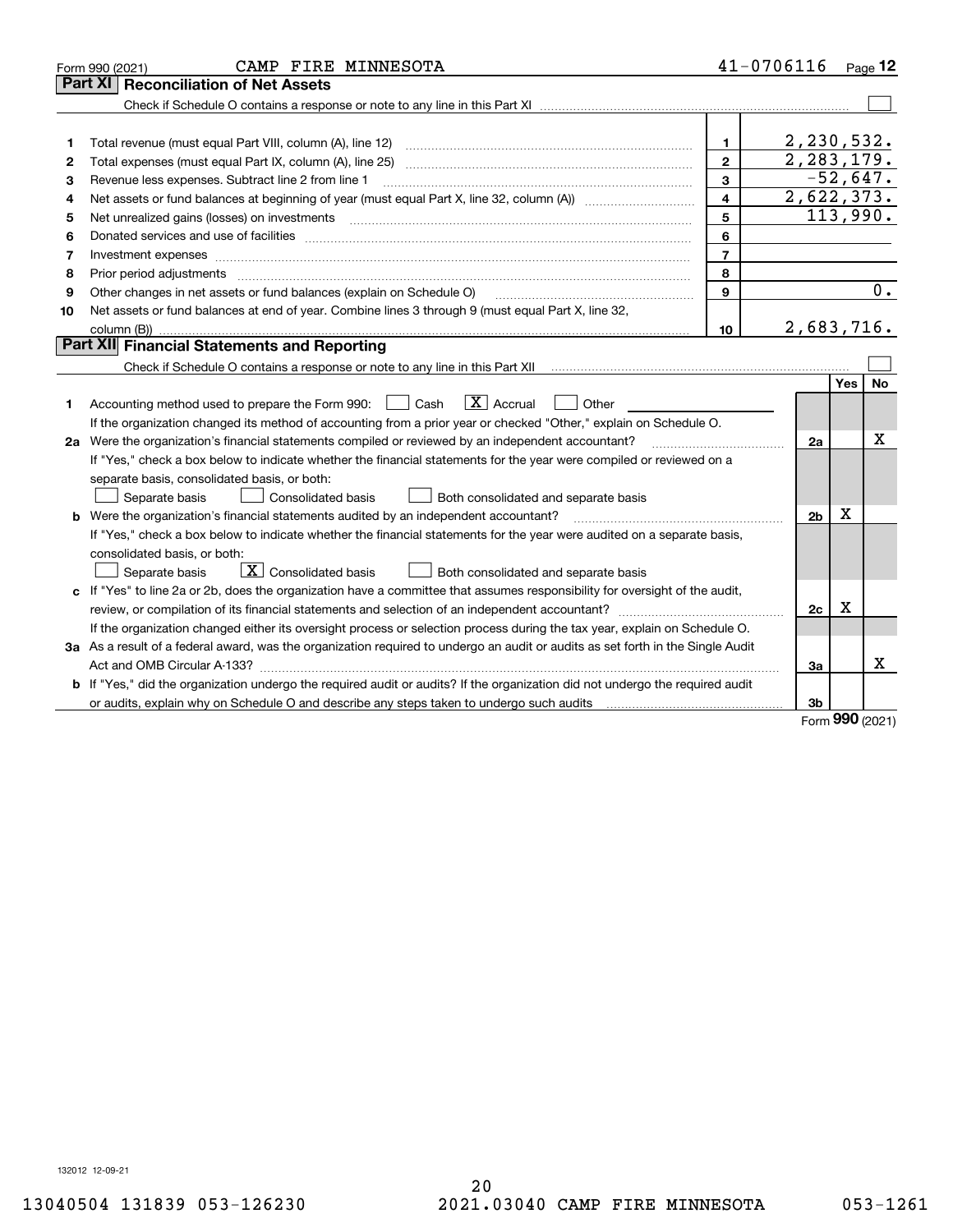Department of the Treasury Internal Revenue Service

**(Form 990)**

# **Public Charity Status and Public Support**

**Complete if the organization is a section 501(c)(3) organization or a section 4947(a)(1) nonexempt charitable trust.**

**| Attach to Form 990 or Form 990-EZ.** 

**| Go to www.irs.gov/Form990 for instructions and the latest information.**

| OMB No. 1545-0047                   |
|-------------------------------------|
| 202                                 |
| <b>Open to Public</b><br>Inspection |

|       | Name of the organization<br><b>Employer identification number</b> |                                                                                                                                                                                                                                                    |                     |                                                        |                             |                                 |                                                      |  |                                                    |  |  |  |
|-------|-------------------------------------------------------------------|----------------------------------------------------------------------------------------------------------------------------------------------------------------------------------------------------------------------------------------------------|---------------------|--------------------------------------------------------|-----------------------------|---------------------------------|------------------------------------------------------|--|----------------------------------------------------|--|--|--|
|       |                                                                   |                                                                                                                                                                                                                                                    | CAMP FIRE MINNESOTA |                                                        |                             |                                 |                                                      |  | 41-0706116                                         |  |  |  |
|       | Part I                                                            | Reason for Public Charity Status. (All organizations must complete this part.) See instructions.                                                                                                                                                   |                     |                                                        |                             |                                 |                                                      |  |                                                    |  |  |  |
|       |                                                                   | The organization is not a private foundation because it is: (For lines 1 through 12, check only one box.)                                                                                                                                          |                     |                                                        |                             |                                 |                                                      |  |                                                    |  |  |  |
| 1     |                                                                   | A church, convention of churches, or association of churches described in section 170(b)(1)(A)(i).                                                                                                                                                 |                     |                                                        |                             |                                 |                                                      |  |                                                    |  |  |  |
| 2     |                                                                   | A school described in section 170(b)(1)(A)(ii). (Attach Schedule E (Form 990).)                                                                                                                                                                    |                     |                                                        |                             |                                 |                                                      |  |                                                    |  |  |  |
| з     |                                                                   | A hospital or a cooperative hospital service organization described in section 170(b)(1)(A)(iii).                                                                                                                                                  |                     |                                                        |                             |                                 |                                                      |  |                                                    |  |  |  |
| 4     |                                                                   | A medical research organization operated in conjunction with a hospital described in section 170(b)(1)(A)(iii). Enter the hospital's name,                                                                                                         |                     |                                                        |                             |                                 |                                                      |  |                                                    |  |  |  |
|       |                                                                   | city, and state:                                                                                                                                                                                                                                   |                     |                                                        |                             |                                 |                                                      |  |                                                    |  |  |  |
| 5     |                                                                   | An organization operated for the benefit of a college or university owned or operated by a governmental unit described in                                                                                                                          |                     |                                                        |                             |                                 |                                                      |  |                                                    |  |  |  |
|       |                                                                   | section 170(b)(1)(A)(iv). (Complete Part II.)                                                                                                                                                                                                      |                     |                                                        |                             |                                 |                                                      |  |                                                    |  |  |  |
| 6     |                                                                   | A federal, state, or local government or governmental unit described in section 170(b)(1)(A)(v).                                                                                                                                                   |                     |                                                        |                             |                                 |                                                      |  |                                                    |  |  |  |
|       | $7 \times$                                                        | An organization that normally receives a substantial part of its support from a governmental unit or from the general public described in                                                                                                          |                     |                                                        |                             |                                 |                                                      |  |                                                    |  |  |  |
|       |                                                                   | section 170(b)(1)(A)(vi). (Complete Part II.)                                                                                                                                                                                                      |                     |                                                        |                             |                                 |                                                      |  |                                                    |  |  |  |
| 8     |                                                                   | A community trust described in section 170(b)(1)(A)(vi). (Complete Part II.)                                                                                                                                                                       |                     |                                                        |                             |                                 |                                                      |  |                                                    |  |  |  |
| 9     |                                                                   | An agricultural research organization described in section 170(b)(1)(A)(ix) operated in conjunction with a land-grant college                                                                                                                      |                     |                                                        |                             |                                 |                                                      |  |                                                    |  |  |  |
|       |                                                                   | or university or a non-land-grant college of agriculture (see instructions). Enter the name, city, and state of the college or                                                                                                                     |                     |                                                        |                             |                                 |                                                      |  |                                                    |  |  |  |
|       |                                                                   | university:                                                                                                                                                                                                                                        |                     |                                                        |                             |                                 |                                                      |  |                                                    |  |  |  |
| 10    |                                                                   | An organization that normally receives (1) more than 33 1/3% of its support from contributions, membership fees, and gross receipts from                                                                                                           |                     |                                                        |                             |                                 |                                                      |  |                                                    |  |  |  |
|       |                                                                   | activities related to its exempt functions, subject to certain exceptions; and (2) no more than 33 1/3% of its support from gross investment                                                                                                       |                     |                                                        |                             |                                 |                                                      |  |                                                    |  |  |  |
|       |                                                                   | income and unrelated business taxable income (less section 511 tax) from businesses acquired by the organization after June 30, 1975.                                                                                                              |                     |                                                        |                             |                                 |                                                      |  |                                                    |  |  |  |
| 11    |                                                                   | See section 509(a)(2). (Complete Part III.)                                                                                                                                                                                                        |                     |                                                        |                             |                                 |                                                      |  |                                                    |  |  |  |
| 12    |                                                                   | An organization organized and operated exclusively to test for public safety. See section 509(a)(4).<br>An organization organized and operated exclusively for the benefit of, to perform the functions of, or to carry out the purposes of one or |                     |                                                        |                             |                                 |                                                      |  |                                                    |  |  |  |
|       |                                                                   | more publicly supported organizations described in section 509(a)(1) or section 509(a)(2). See section 509(a)(3). Check the box on                                                                                                                 |                     |                                                        |                             |                                 |                                                      |  |                                                    |  |  |  |
|       |                                                                   | lines 12a through 12d that describes the type of supporting organization and complete lines 12e, 12f, and 12g.                                                                                                                                     |                     |                                                        |                             |                                 |                                                      |  |                                                    |  |  |  |
| a     |                                                                   | Type I. A supporting organization operated, supervised, or controlled by its supported organization(s), typically by giving                                                                                                                        |                     |                                                        |                             |                                 |                                                      |  |                                                    |  |  |  |
|       |                                                                   | the supported organization(s) the power to regularly appoint or elect a majority of the directors or trustees of the supporting                                                                                                                    |                     |                                                        |                             |                                 |                                                      |  |                                                    |  |  |  |
|       |                                                                   | organization. You must complete Part IV, Sections A and B.                                                                                                                                                                                         |                     |                                                        |                             |                                 |                                                      |  |                                                    |  |  |  |
| b     |                                                                   | Type II. A supporting organization supervised or controlled in connection with its supported organization(s), by having                                                                                                                            |                     |                                                        |                             |                                 |                                                      |  |                                                    |  |  |  |
|       |                                                                   | control or management of the supporting organization vested in the same persons that control or manage the supported                                                                                                                               |                     |                                                        |                             |                                 |                                                      |  |                                                    |  |  |  |
|       |                                                                   | organization(s). You must complete Part IV, Sections A and C.                                                                                                                                                                                      |                     |                                                        |                             |                                 |                                                      |  |                                                    |  |  |  |
| с     |                                                                   | Type III functionally integrated. A supporting organization operated in connection with, and functionally integrated with,                                                                                                                         |                     |                                                        |                             |                                 |                                                      |  |                                                    |  |  |  |
|       |                                                                   | its supported organization(s) (see instructions). You must complete Part IV, Sections A, D, and E.                                                                                                                                                 |                     |                                                        |                             |                                 |                                                      |  |                                                    |  |  |  |
| d     |                                                                   | Type III non-functionally integrated. A supporting organization operated in connection with its supported organization(s)                                                                                                                          |                     |                                                        |                             |                                 |                                                      |  |                                                    |  |  |  |
|       |                                                                   | that is not functionally integrated. The organization generally must satisfy a distribution requirement and an attentiveness                                                                                                                       |                     |                                                        |                             |                                 |                                                      |  |                                                    |  |  |  |
|       |                                                                   | requirement (see instructions). You must complete Part IV, Sections A and D, and Part V.                                                                                                                                                           |                     |                                                        |                             |                                 |                                                      |  |                                                    |  |  |  |
| е     |                                                                   | Check this box if the organization received a written determination from the IRS that it is a Type I, Type II, Type III                                                                                                                            |                     |                                                        |                             |                                 |                                                      |  |                                                    |  |  |  |
|       |                                                                   | functionally integrated, or Type III non-functionally integrated supporting organization.                                                                                                                                                          |                     |                                                        |                             |                                 |                                                      |  |                                                    |  |  |  |
| f     |                                                                   | Enter the number of supported organizations                                                                                                                                                                                                        |                     |                                                        |                             |                                 |                                                      |  |                                                    |  |  |  |
|       |                                                                   | g Provide the following information about the supported organization(s).                                                                                                                                                                           |                     |                                                        |                             | (iv) Is the organization listed |                                                      |  |                                                    |  |  |  |
|       |                                                                   | (i) Name of supported<br>organization                                                                                                                                                                                                              | (ii) EIN            | (iii) Type of organization<br>(described on lines 1-10 | in your governing document? |                                 | (v) Amount of monetary<br>support (see instructions) |  | (vi) Amount of other<br>support (see instructions) |  |  |  |
|       |                                                                   |                                                                                                                                                                                                                                                    |                     | above (see instructions))                              | Yes                         | No.                             |                                                      |  |                                                    |  |  |  |
|       |                                                                   |                                                                                                                                                                                                                                                    |                     |                                                        |                             |                                 |                                                      |  |                                                    |  |  |  |
|       |                                                                   |                                                                                                                                                                                                                                                    |                     |                                                        |                             |                                 |                                                      |  |                                                    |  |  |  |
|       |                                                                   |                                                                                                                                                                                                                                                    |                     |                                                        |                             |                                 |                                                      |  |                                                    |  |  |  |
|       |                                                                   |                                                                                                                                                                                                                                                    |                     |                                                        |                             |                                 |                                                      |  |                                                    |  |  |  |
|       |                                                                   |                                                                                                                                                                                                                                                    |                     |                                                        |                             |                                 |                                                      |  |                                                    |  |  |  |
|       |                                                                   |                                                                                                                                                                                                                                                    |                     |                                                        |                             |                                 |                                                      |  |                                                    |  |  |  |
|       |                                                                   |                                                                                                                                                                                                                                                    |                     |                                                        |                             |                                 |                                                      |  |                                                    |  |  |  |
|       |                                                                   |                                                                                                                                                                                                                                                    |                     |                                                        |                             |                                 |                                                      |  |                                                    |  |  |  |
|       |                                                                   |                                                                                                                                                                                                                                                    |                     |                                                        |                             |                                 |                                                      |  |                                                    |  |  |  |
| Total |                                                                   |                                                                                                                                                                                                                                                    |                     |                                                        |                             |                                 |                                                      |  |                                                    |  |  |  |
|       |                                                                   |                                                                                                                                                                                                                                                    |                     |                                                        |                             |                                 |                                                      |  |                                                    |  |  |  |

LHA For Paperwork Reduction Act Notice, see the Instructions for Form 990 or 990-EZ. <sub>132021</sub> o1-04-22 Schedule A (Form 990) 2021 21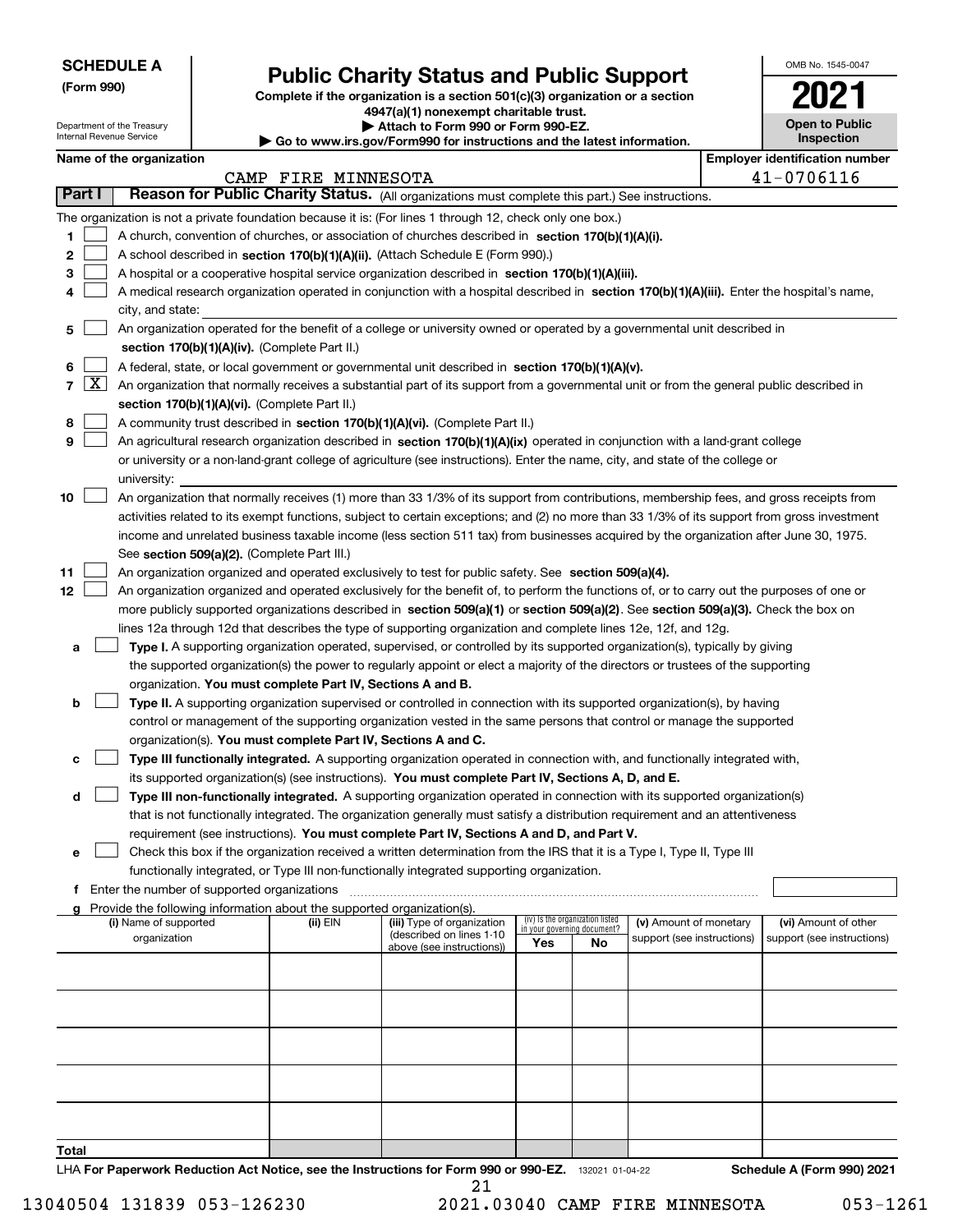Schedule A (Form 990) 2021 CAMP FIRE MINNESOTA 4 $1\text{--}$  0  $7\,0\,6\,11\,6$  Page

**Part II Support Schedule for Organizations Described in Sections 170(b)(1)(A)(iv) and 170(b)(1)(A)(vi)**

(Complete only if you checked the box on line 5, 7, or 8 of Part I or if the organization failed to qualify under Part III. If the organization fails to qualify under the tests listed below, please complete Part III.)

|    | <b>Section A. Public Support</b>                                                                                                                                                                                               |          |            |            |            |          |                                          |
|----|--------------------------------------------------------------------------------------------------------------------------------------------------------------------------------------------------------------------------------|----------|------------|------------|------------|----------|------------------------------------------|
|    | Calendar year (or fiscal year beginning in)                                                                                                                                                                                    | (a) 2017 | (b) 2018   | $(c)$ 2019 | $(d)$ 2020 | (e) 2021 | (f) Total                                |
|    | 1 Gifts, grants, contributions, and                                                                                                                                                                                            |          |            |            |            |          |                                          |
|    | membership fees received. (Do not                                                                                                                                                                                              |          |            |            |            |          |                                          |
|    | include any "unusual grants.")                                                                                                                                                                                                 | 2095004. | 1457127.   | 3011730.   | 1484932.   | 1257932. | 9306725.                                 |
|    | 2 Tax revenues levied for the organ-                                                                                                                                                                                           |          |            |            |            |          |                                          |
|    | ization's benefit and either paid to                                                                                                                                                                                           |          |            |            |            |          |                                          |
|    | or expended on its behalf                                                                                                                                                                                                      |          |            |            |            |          |                                          |
|    | 3 The value of services or facilities                                                                                                                                                                                          |          |            |            |            |          |                                          |
|    | furnished by a governmental unit to                                                                                                                                                                                            |          |            |            |            |          |                                          |
|    | the organization without charge                                                                                                                                                                                                |          |            |            |            |          |                                          |
|    | 4 Total. Add lines 1 through 3                                                                                                                                                                                                 | 2095004. | 1457127.   | 3011730.   | 1484932.   | 1257932. | 9306725.                                 |
| 5. | The portion of total contributions                                                                                                                                                                                             |          |            |            |            |          |                                          |
|    | by each person (other than a                                                                                                                                                                                                   |          |            |            |            |          |                                          |
|    | governmental unit or publicly                                                                                                                                                                                                  |          |            |            |            |          |                                          |
|    | supported organization) included                                                                                                                                                                                               |          |            |            |            |          |                                          |
|    | on line 1 that exceeds 2% of the                                                                                                                                                                                               |          |            |            |            |          |                                          |
|    | amount shown on line 11,                                                                                                                                                                                                       |          |            |            |            |          |                                          |
|    | column (f)                                                                                                                                                                                                                     |          |            |            |            |          | 4083233.                                 |
|    | 6 Public support. Subtract line 5 from line 4.                                                                                                                                                                                 |          |            |            |            |          | 5223492.                                 |
|    | <b>Section B. Total Support</b>                                                                                                                                                                                                |          |            |            |            |          |                                          |
|    | Calendar year (or fiscal year beginning in)                                                                                                                                                                                    | (a) 2017 | $(b)$ 2018 | $(c)$ 2019 | $(d)$ 2020 | (e) 2021 | (f) Total                                |
|    | <b>7</b> Amounts from line 4                                                                                                                                                                                                   | 2095004. | 1457127.   | 3011730.   | 1484932.   | 1257932. | 9306725.                                 |
| 8  | Gross income from interest,                                                                                                                                                                                                    |          |            |            |            |          |                                          |
|    | dividends, payments received on                                                                                                                                                                                                |          |            |            |            |          |                                          |
|    | securities loans, rents, royalties,                                                                                                                                                                                            |          |            |            |            |          |                                          |
|    | and income from similar sources                                                                                                                                                                                                | 45,506.  | 63,400.    | 78,766.    | 49,142.    | 41,573.  | 278,387.                                 |
| 9  | Net income from unrelated business                                                                                                                                                                                             |          |            |            |            |          |                                          |
|    | activities, whether or not the                                                                                                                                                                                                 |          |            |            |            |          |                                          |
|    | business is regularly carried on                                                                                                                                                                                               |          |            |            |            |          |                                          |
|    | 10 Other income. Do not include gain                                                                                                                                                                                           |          |            |            |            |          |                                          |
|    | or loss from the sale of capital                                                                                                                                                                                               |          |            |            |            |          |                                          |
|    | assets (Explain in Part VI.)                                                                                                                                                                                                   | 447.     | 1,559.     | 3, 248.    | 15,524.    | 11,036.  | 31,814.                                  |
|    | 11 Total support. Add lines 7 through 10                                                                                                                                                                                       |          |            |            |            |          | 9616926.                                 |
|    | 12 Gross receipts from related activities, etc. (see instructions)                                                                                                                                                             |          |            |            |            | 12       | 3,835,103.                               |
|    | 13 First 5 years. If the Form 990 is for the organization's first, second, third, fourth, or fifth tax year as a section 501(c)(3)                                                                                             |          |            |            |            |          |                                          |
|    | organization, check this box and stop here manufactured and according to the state of the state of the state of the state of the state of the state of the state of the state of the state of the state of the state of the st |          |            |            |            |          |                                          |
|    | <b>Section C. Computation of Public Support Percentage</b>                                                                                                                                                                     |          |            |            |            |          |                                          |
|    |                                                                                                                                                                                                                                |          |            |            |            | 14       | 54.32<br>$\frac{9}{6}$                   |
|    | 15 Public support percentage from 2020 Schedule A, Part II, line 14                                                                                                                                                            |          |            |            |            | 15       | 41.60<br>$\%$                            |
|    | 16a 33 1/3% support test - 2021. If the organization did not check the box on line 13, and line 14 is 33 1/3% or more, check this box and                                                                                      |          |            |            |            |          |                                          |
|    | stop here. The organization qualifies as a publicly supported organization                                                                                                                                                     |          |            |            |            |          | $\blacktriangleright$ $\boxed{\text{X}}$ |
|    | b 33 1/3% support test - 2020. If the organization did not check a box on line 13 or 16a, and line 15 is 33 1/3% or more, check this box                                                                                       |          |            |            |            |          |                                          |
|    | and stop here. The organization qualifies as a publicly supported organization                                                                                                                                                 |          |            |            |            |          |                                          |
|    | 17a 10% -facts-and-circumstances test - 2021. If the organization did not check a box on line 13, 16a, or 16b, and line 14 is 10% or more,                                                                                     |          |            |            |            |          |                                          |
|    | and if the organization meets the facts-and-circumstances test, check this box and stop here. Explain in Part VI how the organization                                                                                          |          |            |            |            |          |                                          |
|    | meets the facts-and-circumstances test. The organization qualifies as a publicly supported organization                                                                                                                        |          |            |            |            |          |                                          |
|    | <b>b 10% -facts-and-circumstances test - 2020.</b> If the organization did not check a box on line 13, 16a, 16b, or 17a, and line 15 is 10% or                                                                                 |          |            |            |            |          |                                          |
|    | more, and if the organization meets the facts-and-circumstances test, check this box and stop here. Explain in Part VI how the                                                                                                 |          |            |            |            |          |                                          |
|    | organization meets the facts-and-circumstances test. The organization qualifies as a publicly supported organization                                                                                                           |          |            |            |            |          |                                          |
| 18 | Private foundation. If the organization did not check a box on line 13, 16a, 16b, 17a, or 17b, check this box and see instructions                                                                                             |          |            |            |            |          |                                          |
|    |                                                                                                                                                                                                                                |          |            |            |            |          | Schedule A (Form 990) 2021               |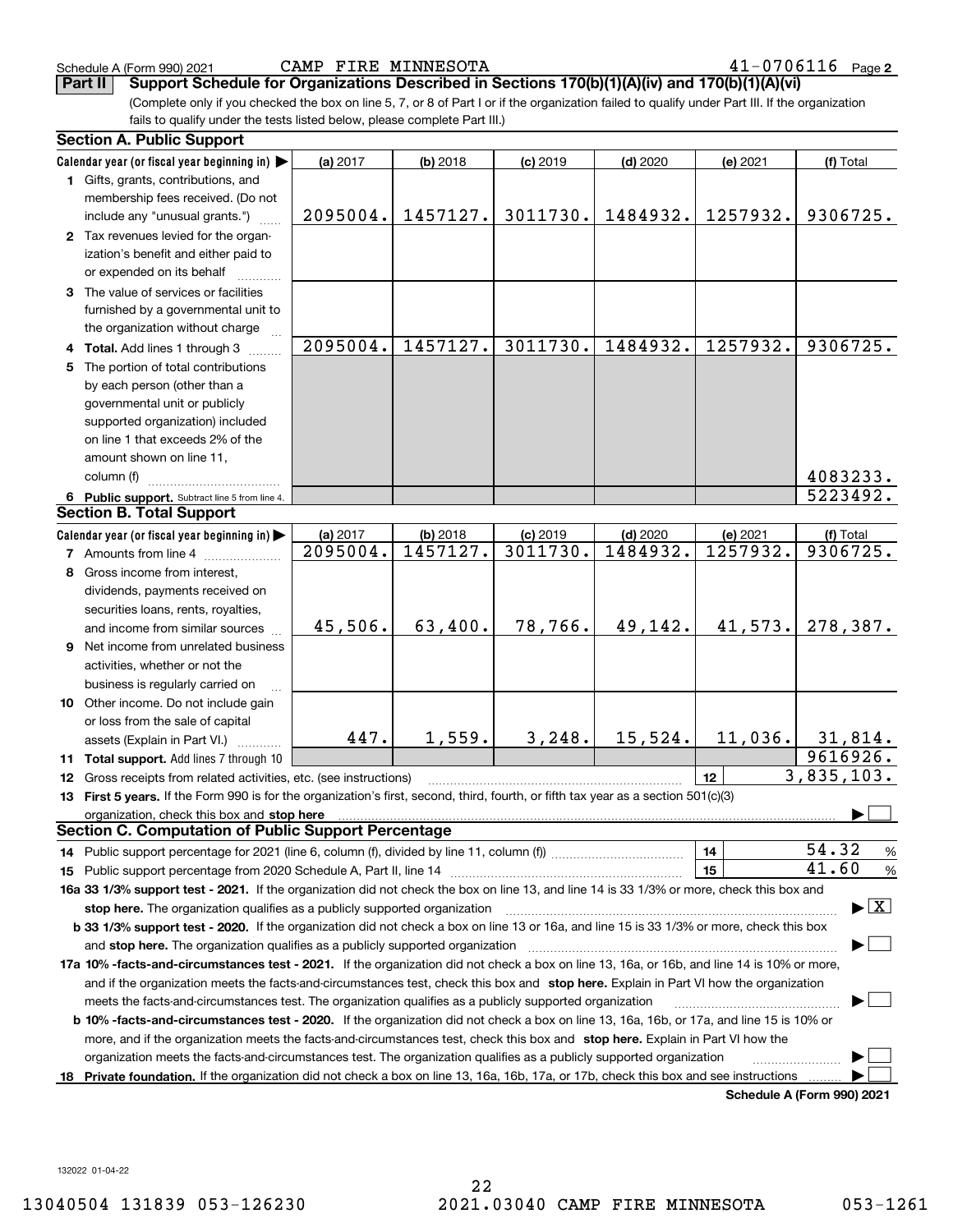Schedule A (Form 990) 2021 CAMP FIRE MINNESOTA 4 $1\text{--}$  0  $7\,0\,6\,11\,6$  Page

**Part III | Support Schedule for Organizations Described in Section 509(a)(2)** 

(Complete only if you checked the box on line 10 of Part I or if the organization failed to qualify under Part II. If the organization fails to qualify under the tests listed below, please complete Part II.)

|    | <b>Section A. Public Support</b>                                                                                                                                                                |          |          |            |            |          |                            |
|----|-------------------------------------------------------------------------------------------------------------------------------------------------------------------------------------------------|----------|----------|------------|------------|----------|----------------------------|
|    | Calendar year (or fiscal year beginning in) $\blacktriangleright$                                                                                                                               | (a) 2017 | (b) 2018 | $(c)$ 2019 | $(d)$ 2020 | (e) 2021 | (f) Total                  |
|    | 1 Gifts, grants, contributions, and                                                                                                                                                             |          |          |            |            |          |                            |
|    | membership fees received. (Do not                                                                                                                                                               |          |          |            |            |          |                            |
|    | include any "unusual grants.")                                                                                                                                                                  |          |          |            |            |          |                            |
|    | <b>2</b> Gross receipts from admissions,<br>merchandise sold or services per-<br>formed, or facilities furnished in<br>any activity that is related to the<br>organization's tax-exempt purpose |          |          |            |            |          |                            |
|    | 3 Gross receipts from activities that                                                                                                                                                           |          |          |            |            |          |                            |
|    | are not an unrelated trade or bus-                                                                                                                                                              |          |          |            |            |          |                            |
|    | iness under section 513                                                                                                                                                                         |          |          |            |            |          |                            |
|    | 4 Tax revenues levied for the organ-                                                                                                                                                            |          |          |            |            |          |                            |
|    | ization's benefit and either paid to                                                                                                                                                            |          |          |            |            |          |                            |
|    | or expended on its behalf<br>.                                                                                                                                                                  |          |          |            |            |          |                            |
|    | 5 The value of services or facilities<br>furnished by a governmental unit to                                                                                                                    |          |          |            |            |          |                            |
|    | the organization without charge                                                                                                                                                                 |          |          |            |            |          |                            |
|    | <b>6 Total.</b> Add lines 1 through 5                                                                                                                                                           |          |          |            |            |          |                            |
|    | 7a Amounts included on lines 1, 2, and<br>3 received from disqualified persons                                                                                                                  |          |          |            |            |          |                            |
|    | <b>b</b> Amounts included on lines 2 and 3 received<br>from other than disqualified persons that<br>exceed the greater of \$5,000 or 1% of the<br>amount on line 13 for the year                |          |          |            |            |          |                            |
|    | c Add lines 7a and 7b                                                                                                                                                                           |          |          |            |            |          |                            |
|    | 8 Public support. (Subtract line 7c from line 6.)<br>Section B. Total Support                                                                                                                   |          |          |            |            |          |                            |
|    | Calendar year (or fiscal year beginning in)                                                                                                                                                     | (a) 2017 | (b) 2018 | $(c)$ 2019 | $(d)$ 2020 | (e) 2021 | (f) Total                  |
|    | 9 Amounts from line 6                                                                                                                                                                           |          |          |            |            |          |                            |
|    | <b>10a</b> Gross income from interest,<br>dividends, payments received on<br>securities loans, rents, royalties,<br>and income from similar sources                                             |          |          |            |            |          |                            |
|    | <b>b</b> Unrelated business taxable income                                                                                                                                                      |          |          |            |            |          |                            |
|    | (less section 511 taxes) from businesses                                                                                                                                                        |          |          |            |            |          |                            |
|    | acquired after June 30, 1975                                                                                                                                                                    |          |          |            |            |          |                            |
|    | c Add lines 10a and 10b                                                                                                                                                                         |          |          |            |            |          |                            |
|    | <b>11</b> Net income from unrelated business<br>activities not included on line 10b,<br>whether or not the business is<br>regularly carried on                                                  |          |          |            |            |          |                            |
|    | <b>12</b> Other income. Do not include gain<br>or loss from the sale of capital<br>assets (Explain in Part VI.)                                                                                 |          |          |            |            |          |                            |
|    | <b>13</b> Total support. (Add lines 9, 10c, 11, and 12.)                                                                                                                                        |          |          |            |            |          |                            |
|    | 14 First 5 years. If the Form 990 is for the organization's first, second, third, fourth, or fifth tax year as a section 501(c)(3) organization,                                                |          |          |            |            |          |                            |
|    | check this box and stop here <b>construction and intervention and stop here</b> check this box and stop here <b>construction</b>                                                                |          |          |            |            |          |                            |
|    | <b>Section C. Computation of Public Support Percentage</b>                                                                                                                                      |          |          |            |            |          |                            |
|    | 15 Public support percentage for 2021 (line 8, column (f), divided by line 13, column (f))                                                                                                      |          |          |            |            | 15       | %                          |
|    | 16 Public support percentage from 2020 Schedule A, Part III, line 15                                                                                                                            |          |          |            |            | 16       | %                          |
|    | <b>Section D. Computation of Investment Income Percentage</b>                                                                                                                                   |          |          |            |            |          |                            |
|    | 17 Investment income percentage for 2021 (line 10c, column (f), divided by line 13, column (f))                                                                                                 |          |          |            |            | 17       | %                          |
|    | 18 Investment income percentage from 2020 Schedule A, Part III, line 17                                                                                                                         |          |          |            |            | 18       | %                          |
|    | 19a 33 1/3% support tests - 2021. If the organization did not check the box on line 14, and line 15 is more than 33 1/3%, and line 17 is not                                                    |          |          |            |            |          |                            |
|    | more than 33 1/3%, check this box and stop here. The organization qualifies as a publicly supported organization                                                                                |          |          |            |            |          |                            |
|    | b 33 1/3% support tests - 2020. If the organization did not check a box on line 14 or line 19a, and line 16 is more than 33 1/3%, and                                                           |          |          |            |            |          |                            |
|    | line 18 is not more than 33 1/3%, check this box and stop here. The organization qualifies as a publicly supported organization                                                                 |          |          |            |            |          |                            |
| 20 | Private foundation. If the organization did not check a box on line 14, 19a, or 19b, check this box and see instructions                                                                        |          |          |            |            |          |                            |
|    | 132023 01-04-22                                                                                                                                                                                 |          |          |            |            |          | Schedule A (Form 990) 2021 |
|    |                                                                                                                                                                                                 |          | 23       |            |            |          |                            |

 <sup>13040504 131839 053-126230 2021.03040</sup> CAMP FIRE MINNESOTA 053-1261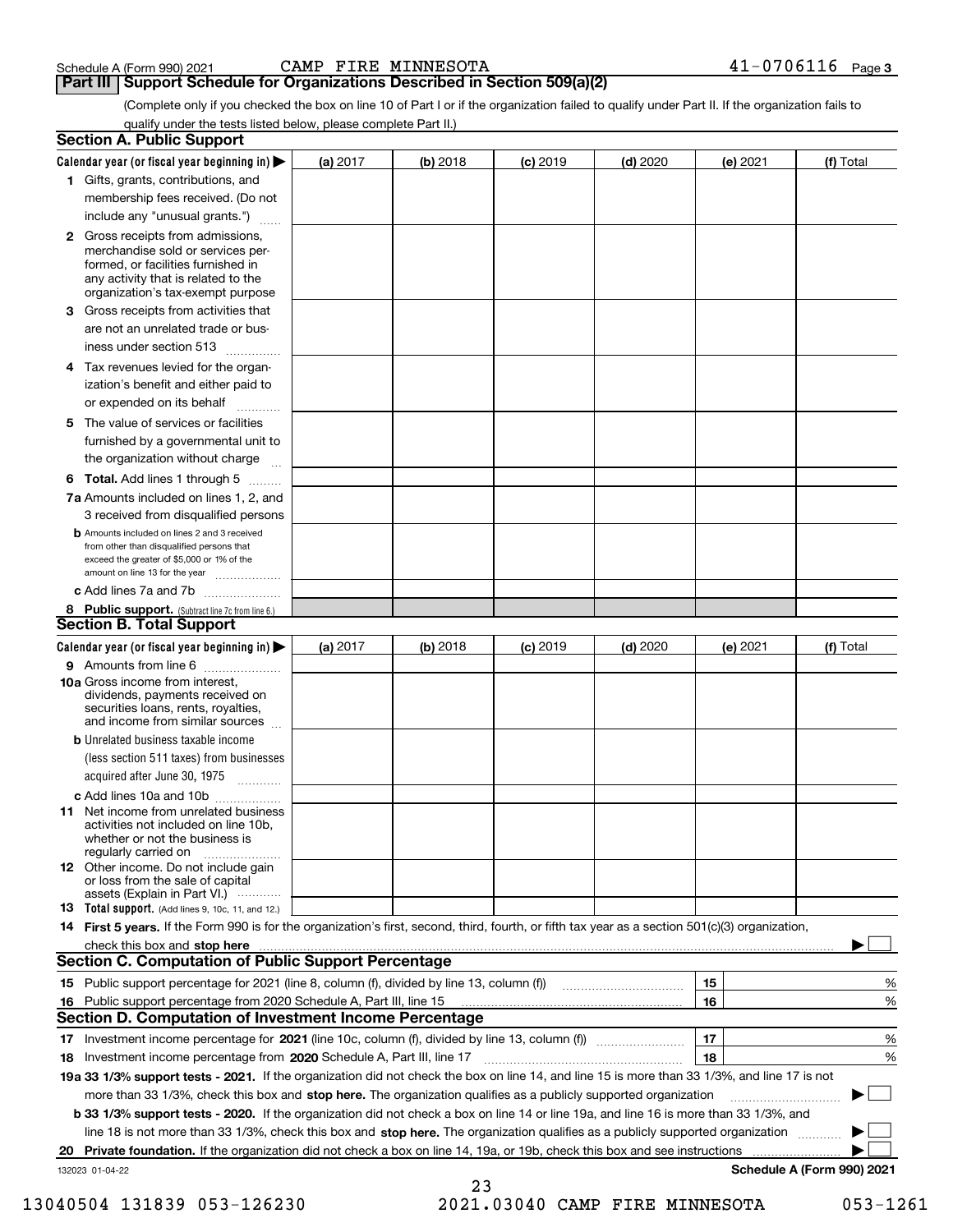# Schedule A (Form 990) 2021 CAMP FIRE MINNESOTA 4 $1\text{--}$  0  $7\,0\,6\,11\,6$  Page

**1**

**2**

**3a**

**YesNo**

# **Part IV Supporting Organizations**

(Complete only if you checked a box in line 12 on Part I. If you checked box 12a, Part I, complete Sections A and B. If you checked box 12b, Part I, complete Sections A and C. If you checked box 12c, Part I, complete Sections A, D, and E. If you checked box 12d, Part I, complete Sections A and D, and complete Part V.)

## **Section A. All Supporting Organizations**

- **1** Are all of the organization's supported organizations listed by name in the organization's governing documents? If "No," describe in **Part VI** how the supported organizations are designated. If designated by *class or purpose, describe the designation. If historic and continuing relationship, explain.*
- **2** Did the organization have any supported organization that does not have an IRS determination of status under section 509(a)(1) or (2)? If "Yes," explain in Part VI how the organization determined that the supported *organization was described in section 509(a)(1) or (2).*
- **3a** Did the organization have a supported organization described in section 501(c)(4), (5), or (6)? If "Yes," answer *lines 3b and 3c below.*
- **b** Did the organization confirm that each supported organization qualified under section 501(c)(4), (5), or (6) and satisfied the public support tests under section 509(a)(2)? If "Yes," describe in **Part VI** when and how the *organization made the determination.*
- **c**Did the organization ensure that all support to such organizations was used exclusively for section 170(c)(2)(B) purposes? If "Yes," explain in **Part VI** what controls the organization put in place to ensure such use.
- **4a***If* Was any supported organization not organized in the United States ("foreign supported organization")? *"Yes," and if you checked box 12a or 12b in Part I, answer lines 4b and 4c below.*
- **b** Did the organization have ultimate control and discretion in deciding whether to make grants to the foreign supported organization? If "Yes," describe in **Part VI** how the organization had such control and discretion *despite being controlled or supervised by or in connection with its supported organizations.*
- **c** Did the organization support any foreign supported organization that does not have an IRS determination under sections 501(c)(3) and 509(a)(1) or (2)? If "Yes," explain in **Part VI** what controls the organization used *to ensure that all support to the foreign supported organization was used exclusively for section 170(c)(2)(B) purposes.*
- **5a** Did the organization add, substitute, or remove any supported organizations during the tax year? If "Yes," answer lines 5b and 5c below (if applicable). Also, provide detail in **Part VI,** including (i) the names and EIN *numbers of the supported organizations added, substituted, or removed; (ii) the reasons for each such action; (iii) the authority under the organization's organizing document authorizing such action; and (iv) how the action was accomplished (such as by amendment to the organizing document).*
- **b** Type I or Type II only. Was any added or substituted supported organization part of a class already designated in the organization's organizing document?
- **cSubstitutions only.**  Was the substitution the result of an event beyond the organization's control?
- **6** Did the organization provide support (whether in the form of grants or the provision of services or facilities) to **Part VI.** *If "Yes," provide detail in* support or benefit one or more of the filing organization's supported organizations? anyone other than (i) its supported organizations, (ii) individuals that are part of the charitable class benefited by one or more of its supported organizations, or (iii) other supporting organizations that also
- **7**Did the organization provide a grant, loan, compensation, or other similar payment to a substantial contributor *If "Yes," complete Part I of Schedule L (Form 990).* regard to a substantial contributor? (as defined in section 4958(c)(3)(C)), a family member of a substantial contributor, or a 35% controlled entity with
- **8** Did the organization make a loan to a disqualified person (as defined in section 4958) not described on line 7? *If "Yes," complete Part I of Schedule L (Form 990).*
- **9a** Was the organization controlled directly or indirectly at any time during the tax year by one or more in section 509(a)(1) or (2))? If "Yes," *provide detail in* <code>Part VI.</code> disqualified persons, as defined in section 4946 (other than foundation managers and organizations described
- **b** Did one or more disqualified persons (as defined on line 9a) hold a controlling interest in any entity in which the supporting organization had an interest? If "Yes," provide detail in P**art VI**.
- **c**Did a disqualified person (as defined on line 9a) have an ownership interest in, or derive any personal benefit from, assets in which the supporting organization also had an interest? If "Yes," provide detail in P**art VI.**
- **10a** Was the organization subject to the excess business holdings rules of section 4943 because of section supporting organizations)? If "Yes," answer line 10b below. 4943(f) (regarding certain Type II supporting organizations, and all Type III non-functionally integrated
- **b** Did the organization have any excess business holdings in the tax year? (Use Schedule C, Form 4720, to *determine whether the organization had excess business holdings.)*

132024 01-04-21

**3b3c4a4b4c5a 5b5c6789a 9b9c10a10b**

**Schedule A (Form 990) 2021**

24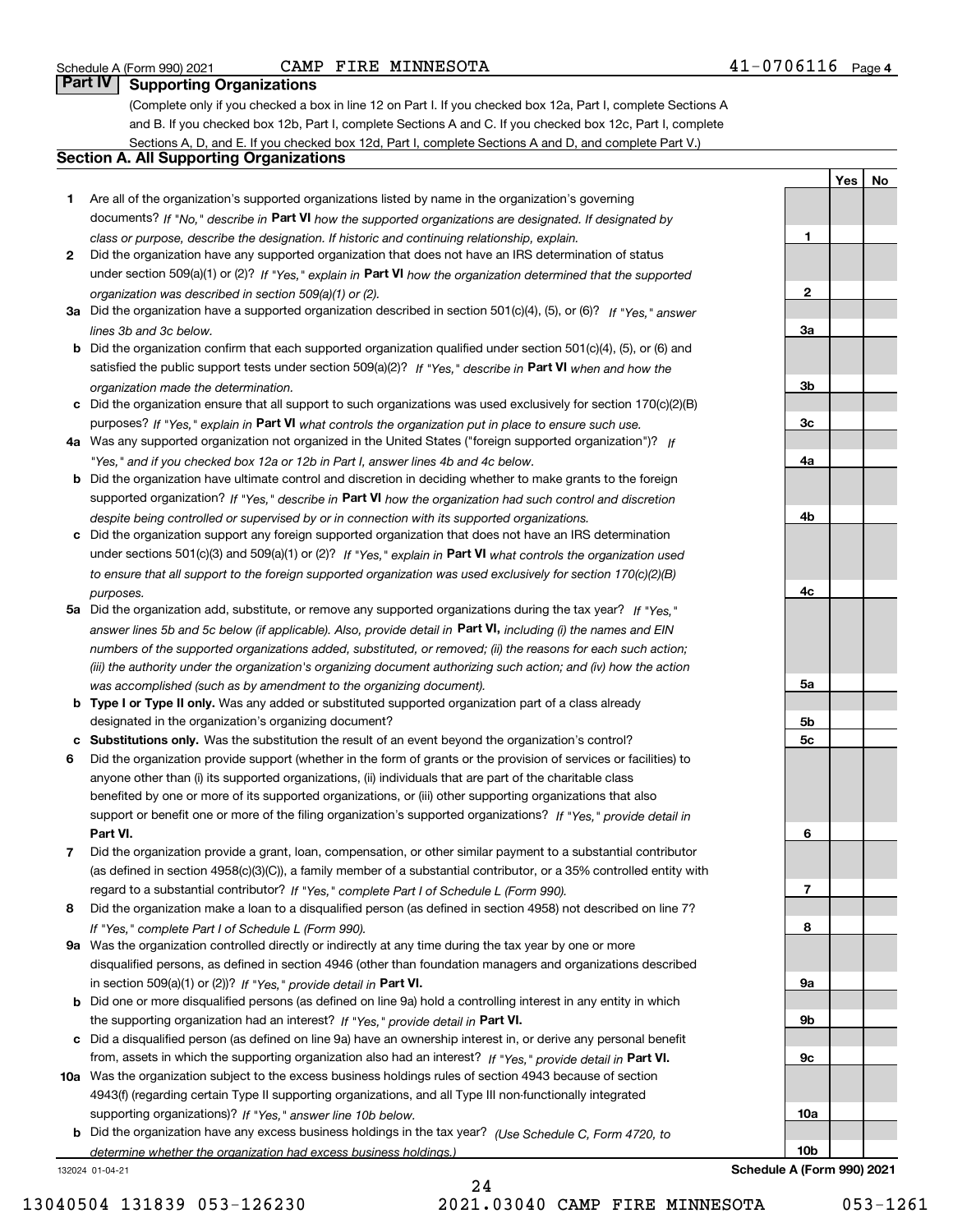| -0706116<br>FIRE MINNESOTA<br>CAMP<br>Schedule A (Form 990) 2021 | Page 5 |
|------------------------------------------------------------------|--------|
|------------------------------------------------------------------|--------|

|              | Supporting Organizations (continued)<br>Part IV                                                                                                                                                                                                                                                                                                                                                                                                                                                                                                                                                                                                      |                 |            |    |
|--------------|------------------------------------------------------------------------------------------------------------------------------------------------------------------------------------------------------------------------------------------------------------------------------------------------------------------------------------------------------------------------------------------------------------------------------------------------------------------------------------------------------------------------------------------------------------------------------------------------------------------------------------------------------|-----------------|------------|----|
|              |                                                                                                                                                                                                                                                                                                                                                                                                                                                                                                                                                                                                                                                      |                 | Yes        | No |
| 11           | Has the organization accepted a gift or contribution from any of the following persons?                                                                                                                                                                                                                                                                                                                                                                                                                                                                                                                                                              |                 |            |    |
|              | a A person who directly or indirectly controls, either alone or together with persons described on lines 11b and                                                                                                                                                                                                                                                                                                                                                                                                                                                                                                                                     |                 |            |    |
|              | 11c below, the governing body of a supported organization?                                                                                                                                                                                                                                                                                                                                                                                                                                                                                                                                                                                           | 11a             |            |    |
|              | <b>b</b> A family member of a person described on line 11a above?                                                                                                                                                                                                                                                                                                                                                                                                                                                                                                                                                                                    | 11 <sub>b</sub> |            |    |
|              | c A 35% controlled entity of a person described on line 11a or 11b above? If "Yes" to line 11a, 11b, or 11c, provide                                                                                                                                                                                                                                                                                                                                                                                                                                                                                                                                 |                 |            |    |
|              | detail in Part VI.                                                                                                                                                                                                                                                                                                                                                                                                                                                                                                                                                                                                                                   | 11c             |            |    |
|              | <b>Section B. Type I Supporting Organizations</b>                                                                                                                                                                                                                                                                                                                                                                                                                                                                                                                                                                                                    |                 |            |    |
|              |                                                                                                                                                                                                                                                                                                                                                                                                                                                                                                                                                                                                                                                      |                 | <b>Yes</b> | No |
| 1            | Did the governing body, members of the governing body, officers acting in their official capacity, or membership of one or<br>more supported organizations have the power to regularly appoint or elect at least a majority of the organization's officers,<br>directors, or trustees at all times during the tax year? If "No," describe in Part VI how the supported organization(s)<br>effectively operated, supervised, or controlled the organization's activities. If the organization had more than one supported<br>organization, describe how the powers to appoint and/or remove officers, directors, or trustees were allocated among the |                 |            |    |
|              | supported organizations and what conditions or restrictions, if any, applied to such powers during the tax year.                                                                                                                                                                                                                                                                                                                                                                                                                                                                                                                                     | 1               |            |    |
| $\mathbf{2}$ | Did the organization operate for the benefit of any supported organization other than the supported                                                                                                                                                                                                                                                                                                                                                                                                                                                                                                                                                  |                 |            |    |
|              | organization(s) that operated, supervised, or controlled the supporting organization? If "Yes," explain in                                                                                                                                                                                                                                                                                                                                                                                                                                                                                                                                           |                 |            |    |
|              | <b>Part VI</b> how providing such benefit carried out the purposes of the supported organization(s) that operated,                                                                                                                                                                                                                                                                                                                                                                                                                                                                                                                                   |                 |            |    |
|              | supervised, or controlled the supporting organization.                                                                                                                                                                                                                                                                                                                                                                                                                                                                                                                                                                                               | $\mathbf{2}$    |            |    |
|              | Section C. Type II Supporting Organizations                                                                                                                                                                                                                                                                                                                                                                                                                                                                                                                                                                                                          |                 |            |    |
|              |                                                                                                                                                                                                                                                                                                                                                                                                                                                                                                                                                                                                                                                      |                 | Yes        | No |
| 1            | Were a majority of the organization's directors or trustees during the tax year also a majority of the directors                                                                                                                                                                                                                                                                                                                                                                                                                                                                                                                                     |                 |            |    |
|              | or trustees of each of the organization's supported organization(s)? If "No," describe in Part VI how control                                                                                                                                                                                                                                                                                                                                                                                                                                                                                                                                        |                 |            |    |
|              | or management of the supporting organization was vested in the same persons that controlled or managed                                                                                                                                                                                                                                                                                                                                                                                                                                                                                                                                               |                 |            |    |
|              | the supported organization(s).                                                                                                                                                                                                                                                                                                                                                                                                                                                                                                                                                                                                                       | 1               |            |    |
|              | <b>Section D. All Type III Supporting Organizations</b>                                                                                                                                                                                                                                                                                                                                                                                                                                                                                                                                                                                              |                 |            |    |
|              |                                                                                                                                                                                                                                                                                                                                                                                                                                                                                                                                                                                                                                                      |                 | Yes        | No |
| 1            | Did the organization provide to each of its supported organizations, by the last day of the fifth month of the                                                                                                                                                                                                                                                                                                                                                                                                                                                                                                                                       |                 |            |    |
|              | organization's tax year, (i) a written notice describing the type and amount of support provided during the prior tax                                                                                                                                                                                                                                                                                                                                                                                                                                                                                                                                |                 |            |    |
|              | year, (ii) a copy of the Form 990 that was most recently filed as of the date of notification, and (iii) copies of the                                                                                                                                                                                                                                                                                                                                                                                                                                                                                                                               |                 |            |    |
|              | organization's governing documents in effect on the date of notification, to the extent not previously provided?                                                                                                                                                                                                                                                                                                                                                                                                                                                                                                                                     | 1               |            |    |
| 2            | Were any of the organization's officers, directors, or trustees either (i) appointed or elected by the supported                                                                                                                                                                                                                                                                                                                                                                                                                                                                                                                                     |                 |            |    |
|              | organization(s) or (ii) serving on the governing body of a supported organization? If "No," explain in Part VI how                                                                                                                                                                                                                                                                                                                                                                                                                                                                                                                                   |                 |            |    |
|              | the organization maintained a close and continuous working relationship with the supported organization(s).                                                                                                                                                                                                                                                                                                                                                                                                                                                                                                                                          | 2               |            |    |
|              | By reason of the relationship described on line 2, above, did the organization's supported organizations have a                                                                                                                                                                                                                                                                                                                                                                                                                                                                                                                                      |                 |            |    |

| 3 By reason of the relationship described on line 2, above, did the organization's supported organizations have a |
|-------------------------------------------------------------------------------------------------------------------|
| significant voice in the organization's investment policies and in directing the use of the organization's        |
| income or assets at all times during the tax year? If "Yes," describe in Part VI the role the organization's      |

### *supported organizations played in this regard.* **Section E. Type III Functionally Integrated Supporting Organizations**

| 1 Check the box next to the method that the organization used to satisfy the Integral Part Test during the year (see instru |  |
|-----------------------------------------------------------------------------------------------------------------------------|--|

| 1 Check the box next to the method that the organization used to satisfy the Integral Part Test during the year (see instructions). |
|-------------------------------------------------------------------------------------------------------------------------------------|
| $\mathsf{a}$ $\Box$ The organization satisfied the Activities Test. Complete line 2 below.                                          |

**a**The organization satisfied the Activities Test. *Complete* line 2 below.

|  |  | <b>b</b> $\Box$ The organization is the parent of each of its supported organizations. Complete line 3 below. |  |
|--|--|---------------------------------------------------------------------------------------------------------------|--|
|--|--|---------------------------------------------------------------------------------------------------------------|--|

|  |  | The organization supported a governmental entity. Describe in Part VI how you supported a governmental entity (see instructions). |  |
|--|--|-----------------------------------------------------------------------------------------------------------------------------------|--|
|--|--|-----------------------------------------------------------------------------------------------------------------------------------|--|

25

- **2Answer lines 2a and 2b below. Yes No** Activities Test.
- **a** Did substantially all of the organization's activities during the tax year directly further the exempt purposes of the supported organization(s) to which the organization was responsive? If "Yes," then in **Part VI identify those supported organizations and explain**  *how these activities directly furthered their exempt purposes, how the organization was responsive to those supported organizations, and how the organization determined that these activities constituted substantially all of its activities.*
- **b** Did the activities described on line 2a, above, constitute activities that, but for the organization's involvement, **Part VI**  *the reasons for the organization's position that its supported organization(s) would have engaged in* one or more of the organization's supported organization(s) would have been engaged in? If "Yes," e*xplain in these activities but for the organization's involvement.*
- **3**Parent of Supported Organizations. Answer lines 3a and 3b below.

**a** Did the organization have the power to regularly appoint or elect a majority of the officers, directors, or trustees of each of the supported organizations? If "Yes" or "No" provide details in **Part VI.** 

132025 01-04-22 **b** Did the organization exercise a substantial degree of direction over the policies, programs, and activities of each of its supported organizations? If "Yes," describe in Part VI the role played by the organization in this regard.

**3bSchedule A (Form 990) 2021**

**3**

**2a**

**2b**

**3a**

13040504 131839 053-126230 2021.03040 CAMP FIRE MINNESOTA 053-1261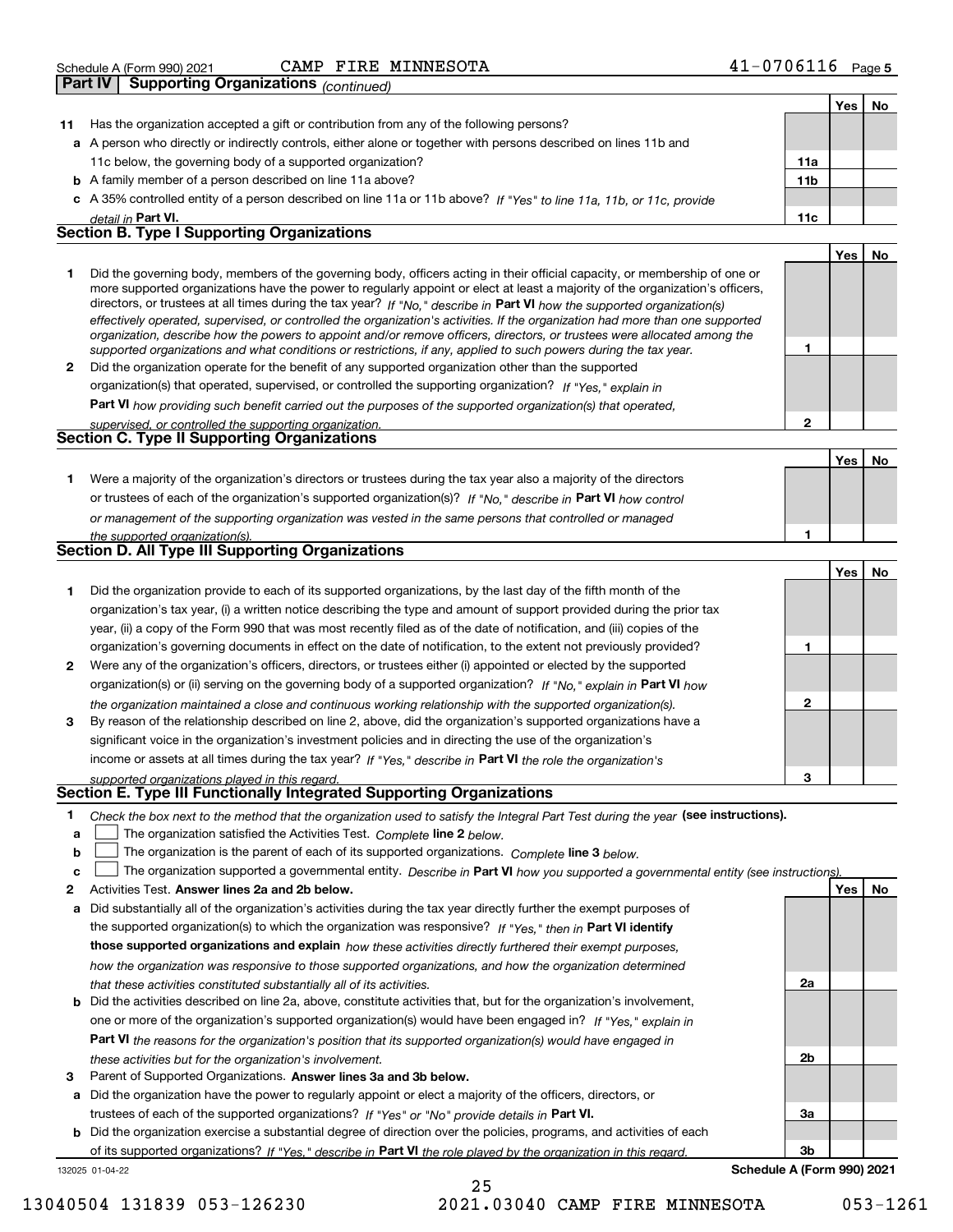| 1            | Check here if the organization satisfied the Integral Part Test as a qualifying trust on Nov. 20, 1970 (explain in Part VI). See instructions.<br>All other Type III non-functionally integrated supporting organizations must complete Sections A through E. |                         |                |                                |
|--------------|---------------------------------------------------------------------------------------------------------------------------------------------------------------------------------------------------------------------------------------------------------------|-------------------------|----------------|--------------------------------|
|              | Section A - Adjusted Net Income                                                                                                                                                                                                                               |                         | (A) Prior Year | (B) Current Year<br>(optional) |
| 1            | Net short-term capital gain                                                                                                                                                                                                                                   | 1                       |                |                                |
| 2            | Recoveries of prior-year distributions                                                                                                                                                                                                                        | $\mathbf{2}$            |                |                                |
| 3            | Other gross income (see instructions)                                                                                                                                                                                                                         | 3                       |                |                                |
| 4            | Add lines 1 through 3.                                                                                                                                                                                                                                        | 4                       |                |                                |
| 5            | Depreciation and depletion                                                                                                                                                                                                                                    | 5                       |                |                                |
| 6            | Portion of operating expenses paid or incurred for production or                                                                                                                                                                                              |                         |                |                                |
|              | collection of gross income or for management, conservation, or                                                                                                                                                                                                |                         |                |                                |
|              | maintenance of property held for production of income (see instructions)                                                                                                                                                                                      | 6                       |                |                                |
| 7            | Other expenses (see instructions)                                                                                                                                                                                                                             | $\overline{\mathbf{r}}$ |                |                                |
| 8            | Adjusted Net Income (subtract lines 5, 6, and 7 from line 4)                                                                                                                                                                                                  | 8                       |                |                                |
|              | <b>Section B - Minimum Asset Amount</b>                                                                                                                                                                                                                       |                         | (A) Prior Year | (B) Current Year<br>(optional) |
| 1            | Aggregate fair market value of all non-exempt-use assets (see                                                                                                                                                                                                 |                         |                |                                |
|              | instructions for short tax year or assets held for part of year):                                                                                                                                                                                             |                         |                |                                |
|              | <b>a</b> Average monthly value of securities                                                                                                                                                                                                                  | 1a                      |                |                                |
|              | <b>b</b> Average monthly cash balances                                                                                                                                                                                                                        | 1b                      |                |                                |
|              | c Fair market value of other non-exempt-use assets                                                                                                                                                                                                            | 1c                      |                |                                |
|              | d Total (add lines 1a, 1b, and 1c)                                                                                                                                                                                                                            | 1d                      |                |                                |
|              | <b>e</b> Discount claimed for blockage or other factors                                                                                                                                                                                                       |                         |                |                                |
|              | (explain in detail in Part VI):                                                                                                                                                                                                                               |                         |                |                                |
| $\mathbf{2}$ | Acquisition indebtedness applicable to non-exempt-use assets                                                                                                                                                                                                  | $\mathbf{2}$            |                |                                |
| 3            | Subtract line 2 from line 1d.                                                                                                                                                                                                                                 | 3                       |                |                                |
| 4            | Cash deemed held for exempt use. Enter 0.015 of line 3 (for greater amount,                                                                                                                                                                                   |                         |                |                                |
|              | see instructions)                                                                                                                                                                                                                                             | 4                       |                |                                |
| 5            | Net value of non-exempt-use assets (subtract line 4 from line 3)                                                                                                                                                                                              | 5                       |                |                                |
| 6            | Multiply line 5 by 0.035.                                                                                                                                                                                                                                     | 6                       |                |                                |
| 7            | Recoveries of prior-year distributions                                                                                                                                                                                                                        | 7                       |                |                                |
| 8            | <b>Minimum Asset Amount</b> (add line 7 to line 6)                                                                                                                                                                                                            | 8                       |                |                                |
|              | <b>Section C - Distributable Amount</b>                                                                                                                                                                                                                       |                         |                | <b>Current Year</b>            |
| 1.           | Adjusted net income for prior year (from Section A, line 8, column A)                                                                                                                                                                                         | 1                       |                |                                |
| 2            | Enter 0.85 of line 1.                                                                                                                                                                                                                                         | $\mathbf{2}$            |                |                                |
| 3            | Minimum asset amount for prior year (from Section B, line 8, column A)                                                                                                                                                                                        | 3                       |                |                                |
| 4            | Enter greater of line 2 or line 3.                                                                                                                                                                                                                            | 4                       |                |                                |
| 5            | Income tax imposed in prior year                                                                                                                                                                                                                              | 5                       |                |                                |
|              |                                                                                                                                                                                                                                                               |                         |                |                                |

**6Distributable Amount.** Subtract line 5 from line 4, unless subject to

emergency temporary reduction (see instructions).

**7**Check here if the current year is the organization's first as a non-functionally integrated Type III supporting organization (see instructions).

**Schedule A (Form 990) 2021**

Schedule A (Form 990) 2021 CAMP FIRE MINNESOTA 4 $1\text{--}$  0  $7\,0\,6\,11\,6$  Page **Part V Type III Non-Functionally Integrated 509(a)(3) Supporting Organizations** 

**6**

132026 01-04-22

**6**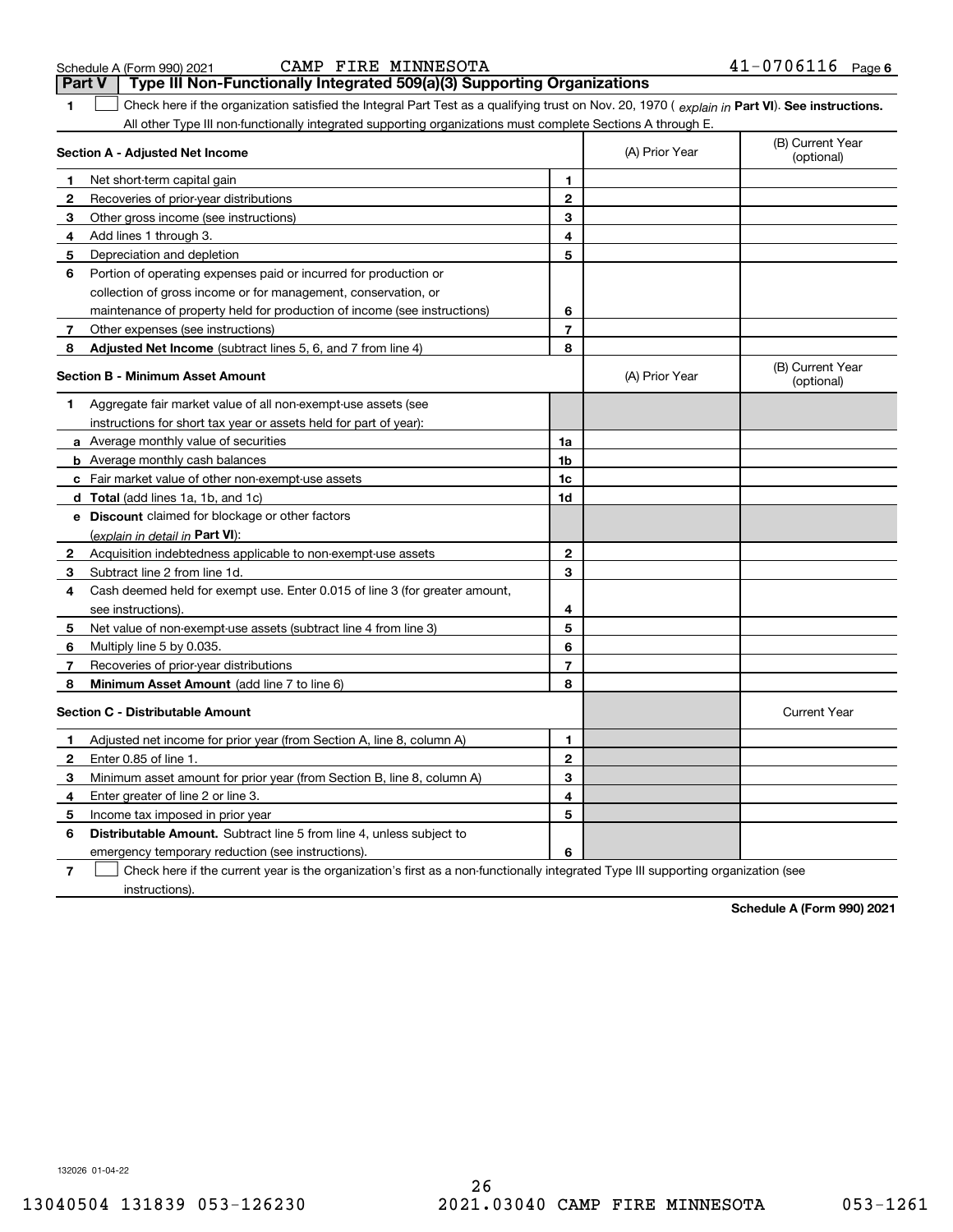|    | <b>Section D - Distributions</b>                                                           |                                    |                                               |                | <b>Current Year</b>                              |
|----|--------------------------------------------------------------------------------------------|------------------------------------|-----------------------------------------------|----------------|--------------------------------------------------|
| 1  | Amounts paid to supported organizations to accomplish exempt purposes                      |                                    |                                               | 1              |                                                  |
| 2  | Amounts paid to perform activity that directly furthers exempt purposes of supported       |                                    |                                               |                |                                                  |
|    | organizations, in excess of income from activity                                           |                                    |                                               | $\mathbf{2}$   |                                                  |
| 3  | Administrative expenses paid to accomplish exempt purposes of supported organizations      |                                    |                                               | 3              |                                                  |
| 4  | Amounts paid to acquire exempt-use assets                                                  |                                    |                                               | 4              |                                                  |
| 5  | Qualified set-aside amounts (prior IRS approval required - provide details in Part VI)     |                                    |                                               | 5              |                                                  |
| 6  | Other distributions (describe in Part VI). See instructions.                               |                                    |                                               | 6              |                                                  |
| 7  | Total annual distributions. Add lines 1 through 6.                                         |                                    |                                               | $\overline{7}$ |                                                  |
| 8  | Distributions to attentive supported organizations to which the organization is responsive |                                    |                                               |                |                                                  |
|    | (provide details in Part VI). See instructions.                                            |                                    |                                               | 8              |                                                  |
| 9  | Distributable amount for 2021 from Section C, line 6                                       |                                    |                                               | 9              |                                                  |
| 10 | Line 8 amount divided by line 9 amount                                                     |                                    |                                               | 10             |                                                  |
|    | <b>Section E - Distribution Allocations</b> (see instructions)                             | (i)<br><b>Excess Distributions</b> | (ii)<br><b>Underdistributions</b><br>Pre-2021 |                | (iii)<br><b>Distributable</b><br>Amount for 2021 |
| 1  | Distributable amount for 2021 from Section C, line 6                                       |                                    |                                               |                |                                                  |
| 2  | Underdistributions, if any, for years prior to 2021 (reason-                               |                                    |                                               |                |                                                  |
|    | able cause required - explain in Part VI). See instructions.                               |                                    |                                               |                |                                                  |
| 3  | Excess distributions carryover, if any, to 2021                                            |                                    |                                               |                |                                                  |
|    | a From 2016                                                                                |                                    |                                               |                |                                                  |
|    | <b>b</b> From 2017                                                                         |                                    |                                               |                |                                                  |
|    | $c$ From 2018                                                                              |                                    |                                               |                |                                                  |
|    | d From 2019                                                                                |                                    |                                               |                |                                                  |
|    | e From 2020                                                                                |                                    |                                               |                |                                                  |
|    | f Total of lines 3a through 3e                                                             |                                    |                                               |                |                                                  |
|    | g Applied to underdistributions of prior years                                             |                                    |                                               |                |                                                  |
|    | <b>h</b> Applied to 2021 distributable amount                                              |                                    |                                               |                |                                                  |
| Ť. | Carryover from 2016 not applied (see instructions)                                         |                                    |                                               |                |                                                  |
|    | Remainder. Subtract lines 3g, 3h, and 3i from line 3f.                                     |                                    |                                               |                |                                                  |
| 4  | Distributions for 2021 from Section D,                                                     |                                    |                                               |                |                                                  |
|    | line $7:$                                                                                  |                                    |                                               |                |                                                  |
|    | a Applied to underdistributions of prior years                                             |                                    |                                               |                |                                                  |
|    | <b>b</b> Applied to 2021 distributable amount                                              |                                    |                                               |                |                                                  |
|    | c Remainder. Subtract lines 4a and 4b from line 4.                                         |                                    |                                               |                |                                                  |
| 5  | Remaining underdistributions for years prior to 2021, if                                   |                                    |                                               |                |                                                  |
|    | any. Subtract lines 3g and 4a from line 2. For result greater                              |                                    |                                               |                |                                                  |
|    | than zero, explain in Part VI. See instructions.                                           |                                    |                                               |                |                                                  |
| 6  | Remaining underdistributions for 2021. Subtract lines 3h                                   |                                    |                                               |                |                                                  |
|    | and 4b from line 1. For result greater than zero, explain in                               |                                    |                                               |                |                                                  |
|    | <b>Part VI.</b> See instructions.                                                          |                                    |                                               |                |                                                  |
| 7  | Excess distributions carryover to 2022. Add lines 3j                                       |                                    |                                               |                |                                                  |
|    | and 4c.                                                                                    |                                    |                                               |                |                                                  |
| 8  | Breakdown of line 7:                                                                       |                                    |                                               |                |                                                  |
|    | a Excess from 2017                                                                         |                                    |                                               |                |                                                  |
|    | <b>b</b> Excess from 2018                                                                  |                                    |                                               |                |                                                  |
|    | c Excess from 2019                                                                         |                                    |                                               |                |                                                  |
|    | d Excess from 2020                                                                         |                                    |                                               |                |                                                  |
|    | e Excess from 2021                                                                         |                                    |                                               |                |                                                  |
|    |                                                                                            |                                    |                                               |                | Schedule A (Form 990) 2021                       |

**Part V Type III Non-Functionally Integrated 509(a)(3) Supporting Organizations** *(continued)*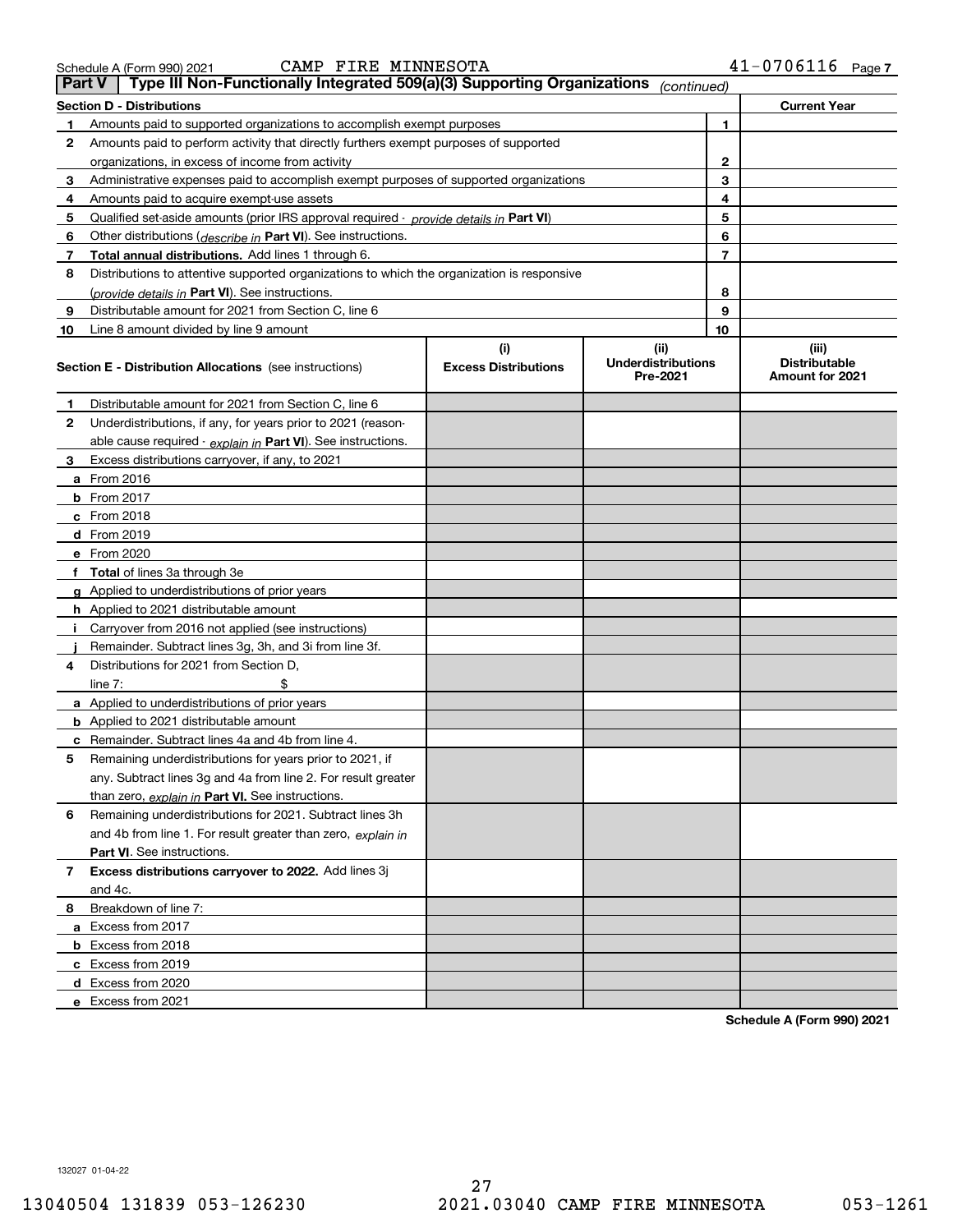Part VI | Supplemental Information. Provide the explanations required by Part II, line 10; Part II, line 17a or 17b; Part III, line 12; Part IV, Section A, lines 1, 2, 3b, 3c, 4b, 4c, 5a, 6, 9a, 9b, 9c, 11a, 11b, and 11c; Part IV, Section B, lines 1 and 2; Part IV, Section C, line 1; Part IV, Section D, lines 2 and 3; Part IV, Section E, lines 1c, 2a, 2b, 3a, and 3b; Part V, line 1; Part V, Section B, line 1e; Part V, Section D, lines 5, 6, and 8; and Part V, Section E, lines 2, 5, and 6. Also complete this part for any additional information. (See instructions.)

## SCHEDULE A, PART II, LINE 10, EXPLANATION FOR OTHER INCOME:

| 2017 AMOUNT: \$ 447.    |    |                            |  |
|-------------------------|----|----------------------------|--|
|                         |    |                            |  |
| 2018 AMOUNT: \$ 1,559.  |    |                            |  |
| 2019 AMOUNT: \$ 3,248.  |    |                            |  |
| 2020 AMOUNT: \$ 15,524. |    |                            |  |
| 2021 AMOUNT: \$ 11,036. |    |                            |  |
|                         |    |                            |  |
|                         |    |                            |  |
|                         |    |                            |  |
|                         |    |                            |  |
|                         |    |                            |  |
|                         |    |                            |  |
|                         |    |                            |  |
|                         |    |                            |  |
|                         |    |                            |  |
|                         |    |                            |  |
|                         |    |                            |  |
|                         |    |                            |  |
|                         |    |                            |  |
|                         |    |                            |  |
|                         |    |                            |  |
|                         |    |                            |  |
|                         |    |                            |  |
|                         |    |                            |  |
|                         |    |                            |  |
|                         |    |                            |  |
|                         |    |                            |  |
| 132028 01-04-22         | 28 | Schedule A (Form 990) 2021 |  |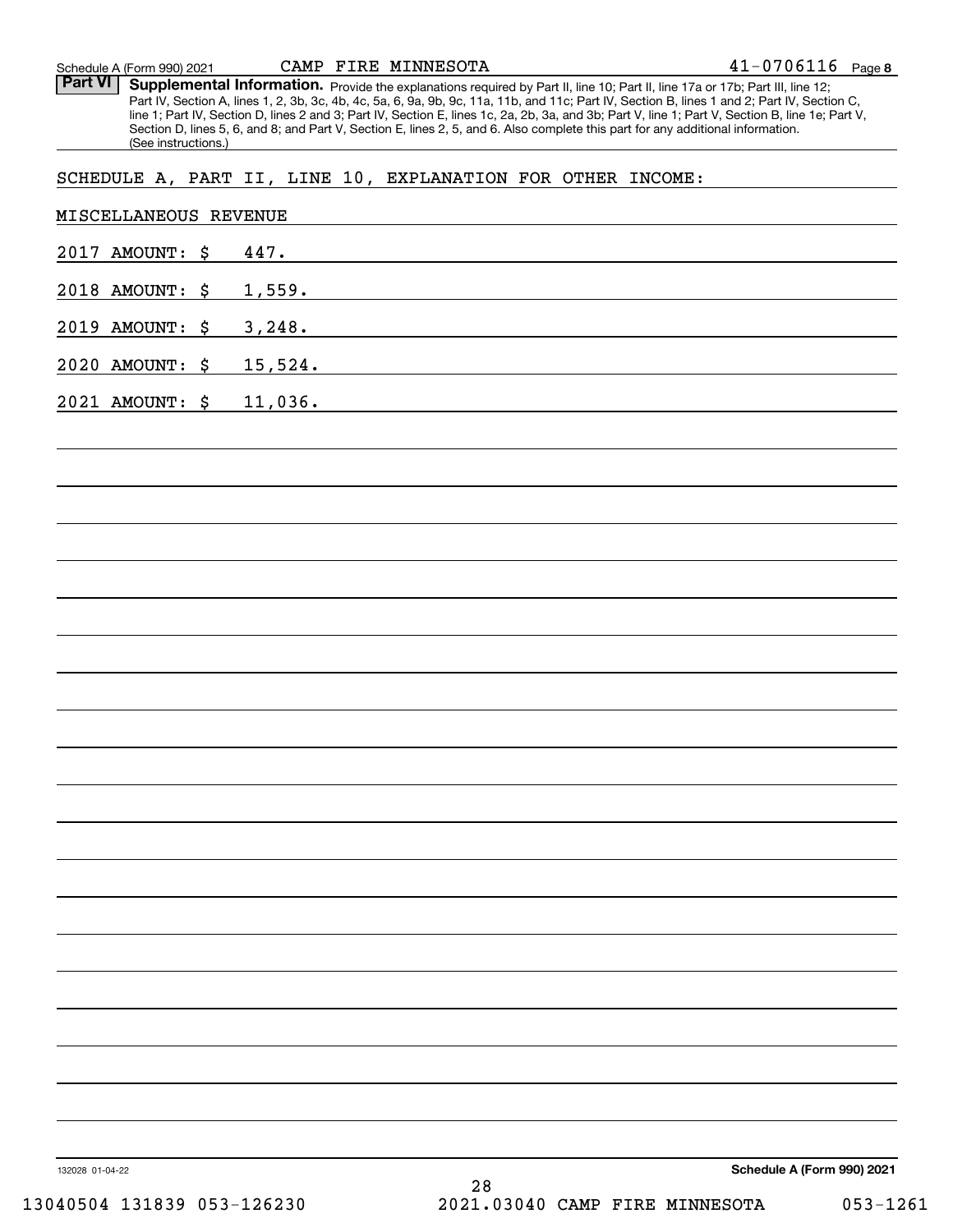Department of the Treasury Internal Revenue Service

Name of the organization

**Organization type** (check one):

# **Schedule B Schedule of Contributors**

**(Form 990) | Attach to Form 990 or Form 990-PF. | Go to www.irs.gov/Form990 for the latest information.** OMB No. 1545-0047

**2021**

**Employer identification number**

 $41 - 0706116$ 

|  | CAMP FIRE MINNESOTA |
|--|---------------------|
|  |                     |

| Filers of:         | Section:                                                                    |
|--------------------|-----------------------------------------------------------------------------|
| Form 990 or 990-EZ | $\lfloor x \rfloor$ 501(c)( 3) (enter number) organization                  |
|                    | $4947(a)(1)$ nonexempt charitable trust not treated as a private foundation |
|                    | 527 political organization                                                  |
| Form 990-PF        | 501(c)(3) exempt private foundation                                         |
|                    | 4947(a)(1) nonexempt charitable trust treated as a private foundation       |
|                    | 501(c)(3) taxable private foundation                                        |

Check if your organization is covered by the **General Rule** or a **Special Rule. Note:**  Only a section 501(c)(7), (8), or (10) organization can check boxes for both the General Rule and a Special Rule. See instructions.

### **General Rule**

 $\mathcal{L}^{\text{max}}$ 

For an organization filing Form 990, 990-EZ, or 990-PF that received, during the year, contributions totaling \$5,000 or more (in money or property) from any one contributor. Complete Parts I and II. See instructions for determining a contributor's total contributions.

### **Special Rules**

contributor, during the year, total contributions of the greater of (1**)** \$5,000; or (2) 2% of the amount on (i) Form 990, Part VIII, line 1h;  $\boxed{\textbf{X}}$  For an organization described in section 501(c)(3) filing Form 990 or 990-EZ that met the 33 1/3% support test of the regulations under sections 509(a)(1) and 170(b)(1)(A)(vi), that checked Schedule A (Form 990), Part II, line 13, 16a, or 16b, and that received from any one or (ii) Form 990-EZ, line 1. Complete Parts I and II.

For an organization described in section 501(c)(7), (8), or (10) filing Form 990 or 990-EZ that received from any one contributor, during the year, total contributions of more than \$1,000 exclusively for religious, charitable, scientific, literary, or educational purposes, or for the prevention of cruelty to children or animals. Complete Parts I (entering "N/A" in column (b) instead of the contributor name and address), II, and III.  $\mathcal{L}^{\text{max}}$ 

purpose. Don't complete any of the parts unless the **General Rule** applies to this organization because it received *nonexclusively* year, contributions <sub>exclusively</sub> for religious, charitable, etc., purposes, but no such contributions totaled more than \$1,000. If this box is checked, enter here the total contributions that were received during the year for an  $\;$ exclusively religious, charitable, etc., For an organization described in section 501(c)(7), (8), or (10) filing Form 990 or 990-EZ that received from any one contributor, during the religious, charitable, etc., contributions totaling \$5,000 or more during the year  $\Box$ — $\Box$   $\Box$  $\mathcal{L}^{\text{max}}$ 

Caution: An organization that isn't covered by the General Rule and/or the Special Rules doesn't file Schedule B (Form 990), but it **must** answer "No" on Part IV, line 2, of its Form 990; or check the box on line H of its Form 990-EZ or on its Form 990-PF, Part I, line 2, to certify that it doesn't meet the filing requirements of Schedule B (Form 990).

LHA For Paperwork Reduction Act Notice, see the instructions for Form 990, 990-EZ, or 990-PF. **In the act and Schedule B** (Form 990) (2021)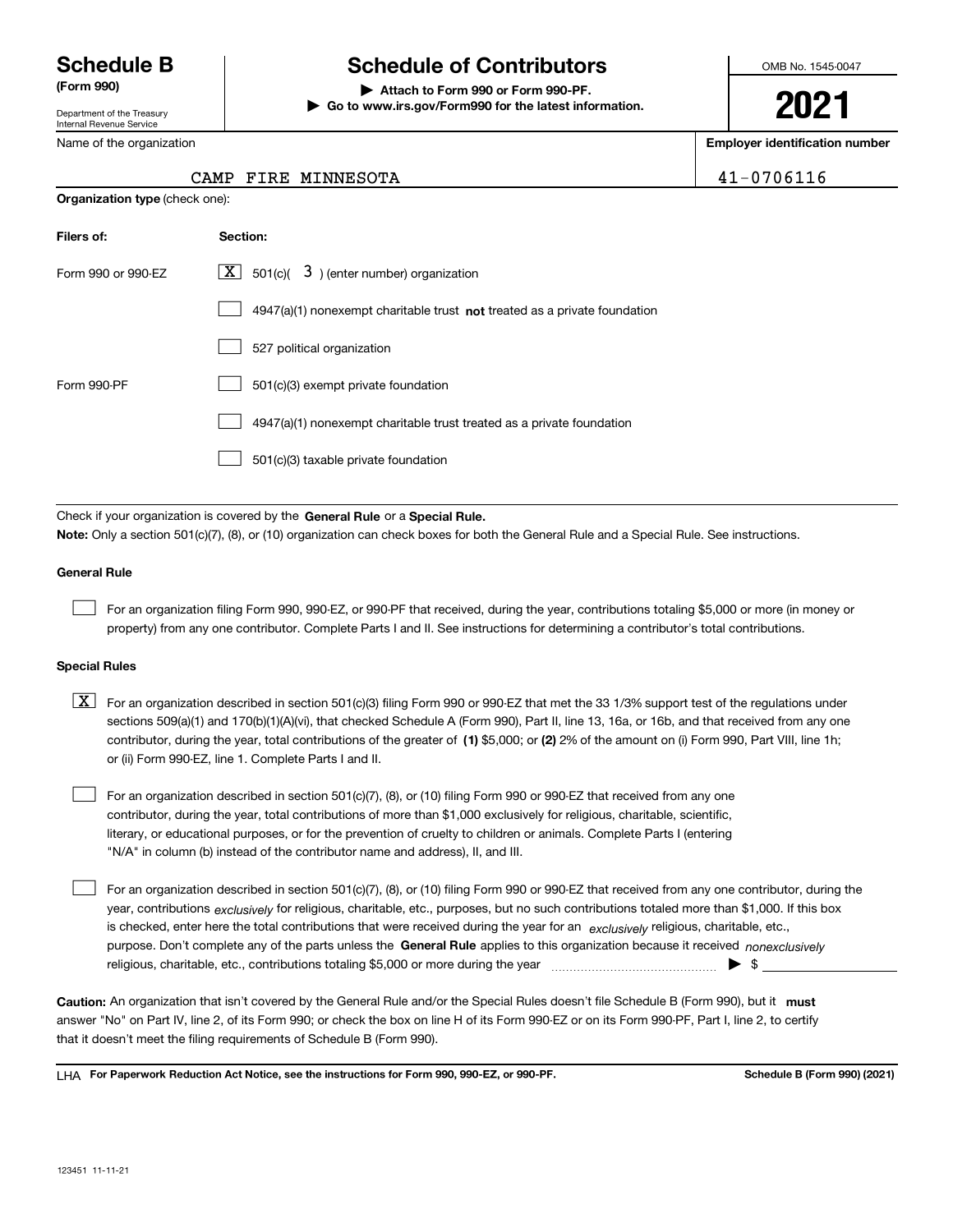# Schedule B (Form 990) (2021) Page 2

Name of organization

**Employer identification number**

CAMP FIRE MINNESOTA 41-0706116

### 123452 11-11-21 **Schedule B (Form 990) (2021) (a)No.(b)Name, address, and ZIP + 4 (c)Total contributions (d)Type of contribution PersonPayrollNoncash(a)No.(b)Name, address, and ZIP + 4 (c)Total contributions (d)Type of contribution PersonPayrollNoncash(a)No.(b)Name, address, and ZIP + 4 (c)Total contributions (d)Type of contribution PersonPayrollNoncash(a) No.(b) Name, address, and ZIP + 4 (c) Total contributions (d) Type of contribution PersonPayrollNoncash(a) No.(b) Name, address, and ZIP + 4 (c) Total contributions (d) Type of contribution PersonPayrollNoncash(a) No.(b)Name, address, and ZIP + 4 (c) Total contributions (d)Type of contribution PersonPayrollNoncashContributors** (see instructions). Use duplicate copies of Part I if additional space is needed. \$(Complete Part II for noncash contributions.) \$(Complete Part II for noncash contributions.) \$(Complete Part II for noncash contributions.) \$(Complete Part II for noncash contributions.) \$(Complete Part II for noncash contributions.) \$(Complete Part II for noncash contributions.) **2** Chedule B (Form 990) (2021)<br> **2Part I 2Part I Contributors** (see instructions). Use duplicate copies of Part I if additional space is needed.<br> **Part I Contributors** (see instructions). Use duplicate copies of Par 1 X 52,500.  $2$  | Person X 292,915. 3 345,054. Noncash X 4 Person X 40,000. <u>5 | Person X</u> 30,000. 6 Berson X Adventure Contract of the Contract of the Contract of the Contract of the Contract of the Contract of the Contract of the Contract of the Contract of the Contract of the Contract of the Contract of the Contract 30,000.

13040504 131839 053-126230 2021.03040 CAMP FIRE MINNESOTA 053-1261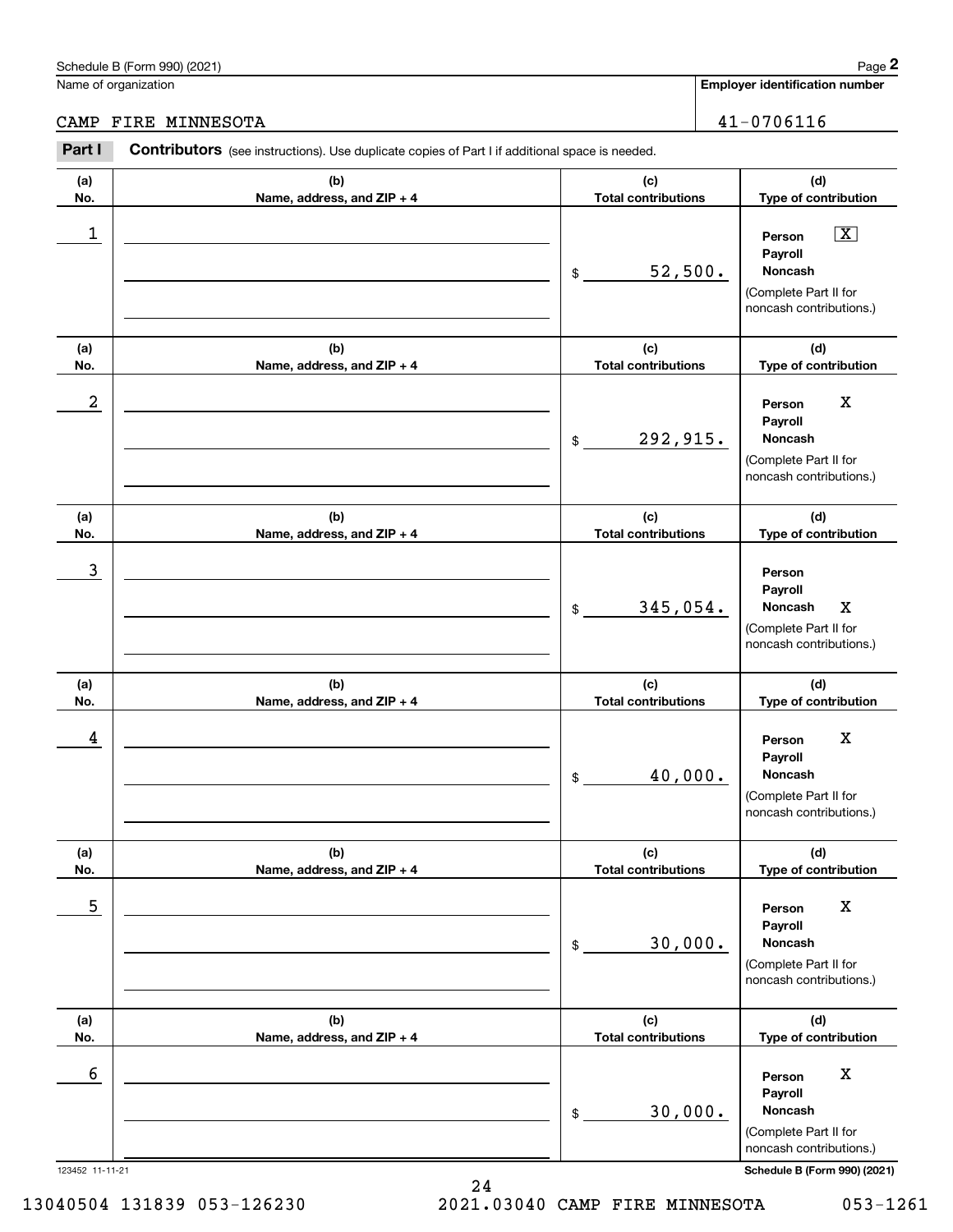# Schedule B (Form 990) (2021) Page 2

|                 | Schedule B (Form 990) (2021)                                                                   |                                   | Page 2                                                                                                                  |
|-----------------|------------------------------------------------------------------------------------------------|-----------------------------------|-------------------------------------------------------------------------------------------------------------------------|
|                 | Name of organization                                                                           |                                   | <b>Employer identification number</b>                                                                                   |
| CAMP            | FIRE MINNESOTA                                                                                 |                                   | $41 - 0706116$                                                                                                          |
| Part I          | Contributors (see instructions). Use duplicate copies of Part I if additional space is needed. |                                   |                                                                                                                         |
| (a)<br>No.      | (b)<br>Name, address, and ZIP + 4                                                              | (c)<br><b>Total contributions</b> | (d)<br>Type of contribution                                                                                             |
| 7               |                                                                                                | 126,302.<br>\$                    | $\boxed{\text{X}}$<br>Person<br>Payroll<br>Noncash<br>(Complete Part II for<br>noncash contributions.)                  |
| (a)<br>No.      | (b)<br>Name, address, and ZIP + 4                                                              | (c)<br><b>Total contributions</b> | (d)<br>Type of contribution                                                                                             |
|                 |                                                                                                | \$                                | Person<br>Payroll<br>Noncash<br>(Complete Part II for<br>noncash contributions.)                                        |
| (a)<br>No.      | (b)<br>Name, address, and ZIP + 4                                                              | (c)<br><b>Total contributions</b> | (d)<br>Type of contribution                                                                                             |
|                 |                                                                                                | \$                                | Person<br>Payroll<br>Noncash<br>(Complete Part II for<br>noncash contributions.)                                        |
| (a)<br>No.      | (b)<br>Name, address, and ZIP + 4                                                              | (c)<br><b>Total contributions</b> | (d)<br>Type of contribution                                                                                             |
|                 |                                                                                                | \$                                | Person<br>Payroll<br>Noncash<br>(Complete Part II for<br>noncash contributions.)                                        |
| (a)<br>No.      | (b)<br>Name, address, and ZIP + 4                                                              | (c)<br><b>Total contributions</b> | (d)<br>Type of contribution                                                                                             |
|                 |                                                                                                | \$                                | Person<br>Payroll<br>Noncash<br>(Complete Part II for<br>noncash contributions.)                                        |
| (a)<br>No.      | (b)<br>Name, address, and ZIP + 4                                                              | (c)<br><b>Total contributions</b> | (d)<br>Type of contribution                                                                                             |
| 123452 11-11-21 |                                                                                                | \$                                | Person<br>Payroll<br>Noncash<br>(Complete Part II for<br>noncash contributions.)<br><b>Schedule B (Form 990) (2021)</b> |

13040504 131839 053-126230 2021.03040 CAMP FIRE MINNESOTA 053-1261

25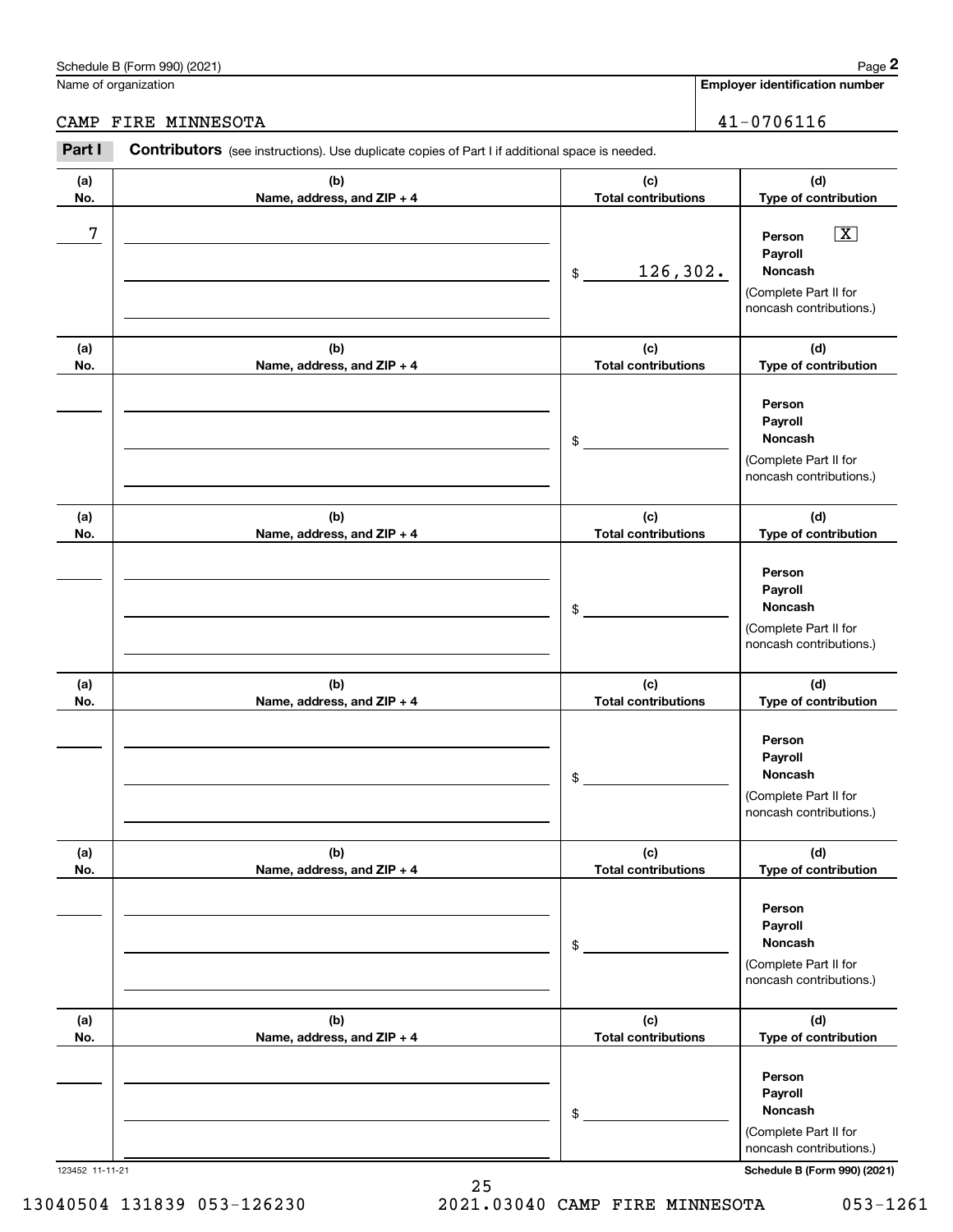|                              | Schedule B (Form 990) (2021)                                                                        |                                                 |                                       | Page 3                       |
|------------------------------|-----------------------------------------------------------------------------------------------------|-------------------------------------------------|---------------------------------------|------------------------------|
| Name of organization         |                                                                                                     |                                                 | <b>Employer identification number</b> |                              |
|                              | CAMP FIRE MINNESOTA                                                                                 |                                                 |                                       | $41 - 0706116$               |
| Part II                      | Noncash Property (see instructions). Use duplicate copies of Part II if additional space is needed. |                                                 |                                       |                              |
| (a)<br>No.<br>from<br>Part I | (b)<br>Description of noncash property given                                                        | (c)<br>FMV (or estimate)<br>(See instructions.) |                                       | (d)<br>Date received         |
| 3                            |                                                                                                     |                                                 |                                       |                              |
|                              |                                                                                                     | 345,054.<br>\$                                  |                                       | 04/28/21                     |
| (a)<br>No.<br>from<br>Part I | (b)<br>Description of noncash property given                                                        | (c)<br>FMV (or estimate)<br>(See instructions.) |                                       | (d)<br>Date received         |
|                              |                                                                                                     | \$                                              |                                       |                              |
| (a)<br>No.<br>from<br>Part I | (b)<br>Description of noncash property given                                                        | (c)<br>FMV (or estimate)<br>(See instructions.) |                                       | (d)<br>Date received         |
|                              |                                                                                                     | \$                                              |                                       |                              |
| (a)<br>No.<br>from<br>Part I | (b)<br>Description of noncash property given                                                        | (c)<br>FMV (or estimate)<br>(See instructions.) |                                       | (d)<br>Date received         |
|                              |                                                                                                     | \$                                              |                                       |                              |
| (a)<br>No.<br>from<br>Part I | (b)<br>Description of noncash property given                                                        | (c)<br>FMV (or estimate)<br>(See instructions.) |                                       | (d)<br>Date received         |
|                              |                                                                                                     | \$                                              |                                       |                              |
| (a)<br>No.<br>from<br>Part I | (b)<br>Description of noncash property given                                                        | (c)<br>FMV (or estimate)<br>(See instructions.) |                                       | (d)<br>Date received         |
|                              |                                                                                                     | \$                                              |                                       |                              |
| 123453 11-11-21              |                                                                                                     |                                                 |                                       | Schedule B (Form 990) (2021) |

13040504 131839 053-126230 2021.03040 CAMP FIRE MINNESOTA 053-1261

26

Schedule B (Form 990) (2021) Page 3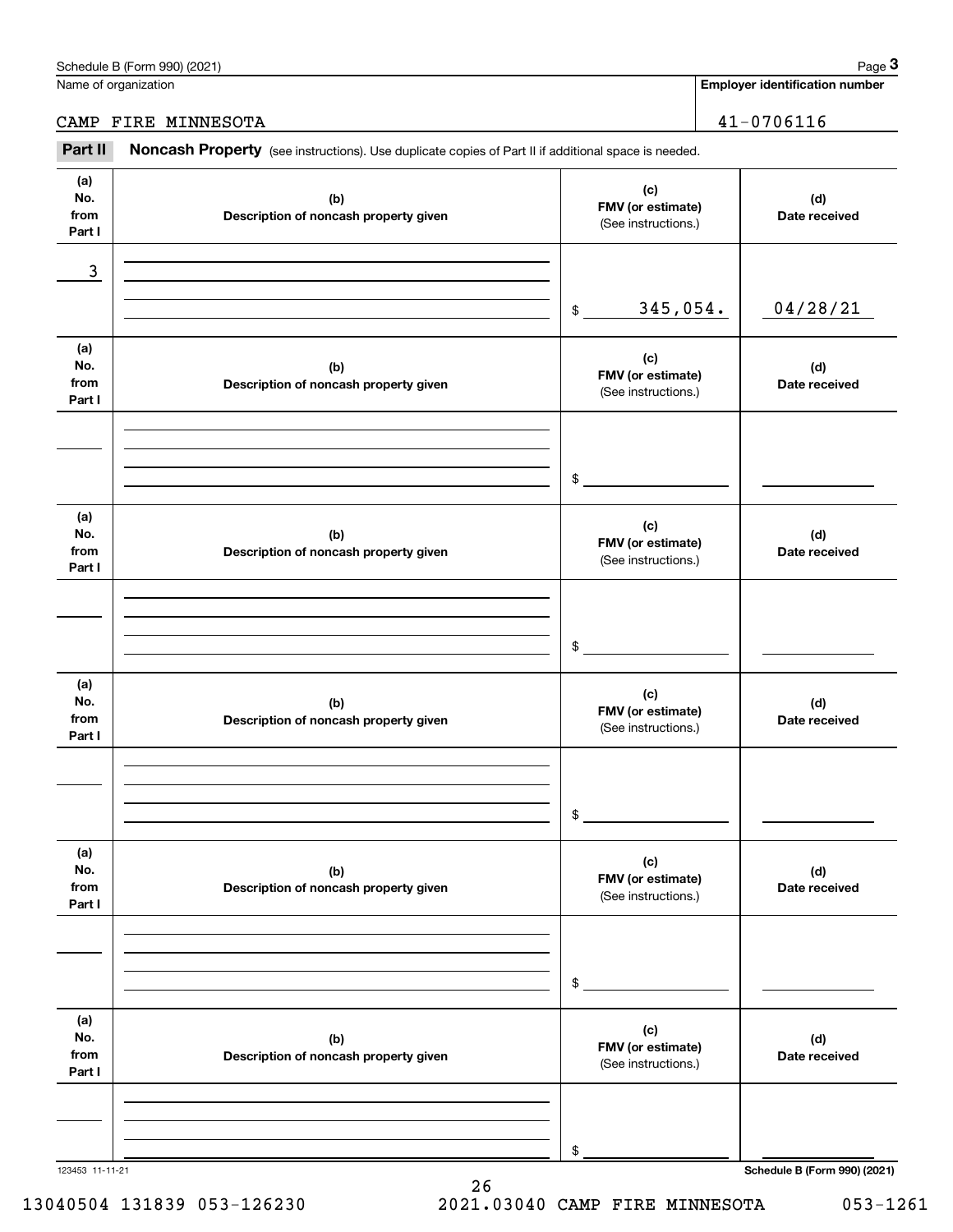|                           | Schedule B (Form 990) (2021)                                                                                                                                                                                                                                                 |                      |                                          | Page 4                                   |  |  |
|---------------------------|------------------------------------------------------------------------------------------------------------------------------------------------------------------------------------------------------------------------------------------------------------------------------|----------------------|------------------------------------------|------------------------------------------|--|--|
|                           | Name of organization                                                                                                                                                                                                                                                         |                      |                                          | <b>Employer identification number</b>    |  |  |
|                           | CAMP FIRE MINNESOTA                                                                                                                                                                                                                                                          |                      |                                          | 41-0706116                               |  |  |
| Part III                  | Exclusively religious, charitable, etc., contributions to organizations described in section 501(c)(7), (8), or (10) that total more than \$1,000 for the year<br>from any one contributor. Complete columns (a) through (e) and the following line entry. For organizations |                      |                                          |                                          |  |  |
|                           | completing Part III, enter the total of exclusively religious, charitable, etc., contributions of \$1,000 or less for the year. (Enter this info. once.) $\blacktriangleright$ \$                                                                                            |                      |                                          |                                          |  |  |
| (a) No.                   | Use duplicate copies of Part III if additional space is needed.                                                                                                                                                                                                              |                      |                                          |                                          |  |  |
| from<br>Part I            | (b) Purpose of gift                                                                                                                                                                                                                                                          | (c) Use of gift      |                                          | (d) Description of how gift is held      |  |  |
|                           |                                                                                                                                                                                                                                                                              |                      |                                          |                                          |  |  |
|                           |                                                                                                                                                                                                                                                                              |                      |                                          |                                          |  |  |
|                           |                                                                                                                                                                                                                                                                              |                      |                                          |                                          |  |  |
|                           |                                                                                                                                                                                                                                                                              | (e) Transfer of gift |                                          |                                          |  |  |
|                           | Transferee's name, address, and ZIP + 4                                                                                                                                                                                                                                      |                      | Relationship of transferor to transferee |                                          |  |  |
|                           |                                                                                                                                                                                                                                                                              |                      |                                          |                                          |  |  |
|                           |                                                                                                                                                                                                                                                                              |                      |                                          |                                          |  |  |
| (a) No.                   |                                                                                                                                                                                                                                                                              |                      |                                          |                                          |  |  |
| from<br>Part I            | (b) Purpose of gift                                                                                                                                                                                                                                                          | (c) Use of gift      |                                          | (d) Description of how gift is held      |  |  |
|                           |                                                                                                                                                                                                                                                                              |                      |                                          |                                          |  |  |
|                           |                                                                                                                                                                                                                                                                              |                      |                                          |                                          |  |  |
|                           |                                                                                                                                                                                                                                                                              |                      |                                          |                                          |  |  |
|                           |                                                                                                                                                                                                                                                                              | (e) Transfer of gift |                                          |                                          |  |  |
|                           | Transferee's name, address, and $ZIP + 4$                                                                                                                                                                                                                                    |                      |                                          | Relationship of transferor to transferee |  |  |
|                           |                                                                                                                                                                                                                                                                              |                      |                                          |                                          |  |  |
|                           |                                                                                                                                                                                                                                                                              |                      |                                          |                                          |  |  |
|                           |                                                                                                                                                                                                                                                                              |                      |                                          |                                          |  |  |
| (a) No.<br>from<br>Part I | (b) Purpose of gift                                                                                                                                                                                                                                                          | (c) Use of gift      |                                          | (d) Description of how gift is held      |  |  |
|                           |                                                                                                                                                                                                                                                                              |                      |                                          |                                          |  |  |
|                           |                                                                                                                                                                                                                                                                              |                      |                                          |                                          |  |  |
|                           |                                                                                                                                                                                                                                                                              |                      |                                          |                                          |  |  |
|                           |                                                                                                                                                                                                                                                                              | (e) Transfer of gift |                                          |                                          |  |  |
|                           | Transferee's name, address, and $ZIP + 4$                                                                                                                                                                                                                                    |                      |                                          | Relationship of transferor to transferee |  |  |
|                           |                                                                                                                                                                                                                                                                              |                      |                                          |                                          |  |  |
|                           |                                                                                                                                                                                                                                                                              |                      |                                          |                                          |  |  |
| (a) No.                   |                                                                                                                                                                                                                                                                              |                      |                                          |                                          |  |  |
| from<br>Part I            | (b) Purpose of gift                                                                                                                                                                                                                                                          | (c) Use of gift      |                                          | (d) Description of how gift is held      |  |  |
|                           |                                                                                                                                                                                                                                                                              |                      |                                          |                                          |  |  |
|                           |                                                                                                                                                                                                                                                                              |                      |                                          |                                          |  |  |
|                           |                                                                                                                                                                                                                                                                              |                      |                                          |                                          |  |  |
|                           | (e) Transfer of gift                                                                                                                                                                                                                                                         |                      |                                          |                                          |  |  |
|                           | Transferee's name, address, and ZIP + 4                                                                                                                                                                                                                                      |                      | Relationship of transferor to transferee |                                          |  |  |
|                           |                                                                                                                                                                                                                                                                              |                      |                                          |                                          |  |  |
|                           |                                                                                                                                                                                                                                                                              |                      |                                          |                                          |  |  |
|                           |                                                                                                                                                                                                                                                                              |                      |                                          |                                          |  |  |
| 123454 11-11-21           |                                                                                                                                                                                                                                                                              |                      |                                          | Schedule B (Form 990) (2021)             |  |  |

13040504 131839 053-126230 2021.03040 CAMP FIRE MINNESOTA 053-1261

27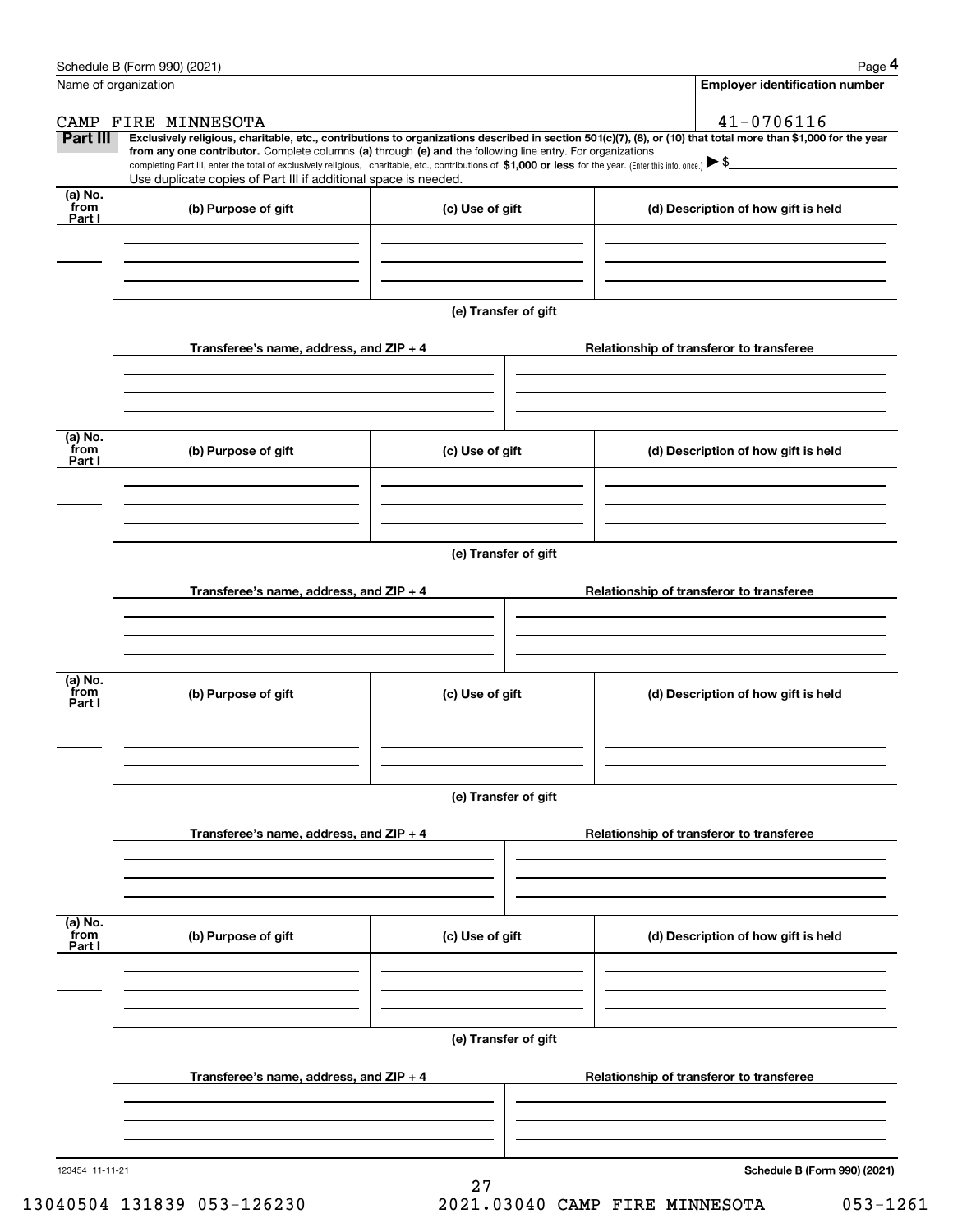| <b>Supplemental Financial Statements</b><br><b>SCHEDULE D</b><br>Complete if the organization answered "Yes" on Form 990,<br>(Form 990) |                                                                                                                                                |                                                                                                                                                                                                                               | OMB No. 1545-0047 |                                                     |  |
|-----------------------------------------------------------------------------------------------------------------------------------------|------------------------------------------------------------------------------------------------------------------------------------------------|-------------------------------------------------------------------------------------------------------------------------------------------------------------------------------------------------------------------------------|-------------------|-----------------------------------------------------|--|
|                                                                                                                                         |                                                                                                                                                | Part IV, line 6, 7, 8, 9, 10, 11a, 11b, 11c, 11d, 11e, 11f, 12a, or 12b.                                                                                                                                                      |                   |                                                     |  |
| Department of the Treasury<br>Internal Revenue Service                                                                                  |                                                                                                                                                | Attach to Form 990.<br>Go to www.irs.gov/Form990 for instructions and the latest information.                                                                                                                                 |                   | <b>Open to Public</b><br><b>Inspection</b>          |  |
| Name of the organization                                                                                                                | CAMP FIRE MINNESOTA                                                                                                                            |                                                                                                                                                                                                                               |                   | <b>Employer identification number</b><br>41-0706116 |  |
| Part I                                                                                                                                  | Organizations Maintaining Donor Advised Funds or Other Similar Funds or Accounts. Complete if the                                              |                                                                                                                                                                                                                               |                   |                                                     |  |
|                                                                                                                                         | organization answered "Yes" on Form 990, Part IV, line 6.                                                                                      |                                                                                                                                                                                                                               |                   |                                                     |  |
|                                                                                                                                         |                                                                                                                                                | (a) Donor advised funds                                                                                                                                                                                                       |                   | (b) Funds and other accounts                        |  |
| 1                                                                                                                                       |                                                                                                                                                |                                                                                                                                                                                                                               |                   |                                                     |  |
| 2                                                                                                                                       | Aggregate value of contributions to (during year)                                                                                              |                                                                                                                                                                                                                               |                   |                                                     |  |
| 3                                                                                                                                       | Aggregate value of grants from (during year)                                                                                                   |                                                                                                                                                                                                                               |                   |                                                     |  |
| 4                                                                                                                                       |                                                                                                                                                |                                                                                                                                                                                                                               |                   |                                                     |  |
| 5                                                                                                                                       | Did the organization inform all donors and donor advisors in writing that the assets held in donor advised funds                               |                                                                                                                                                                                                                               |                   |                                                     |  |
|                                                                                                                                         |                                                                                                                                                |                                                                                                                                                                                                                               |                   | Yes<br><b>No</b>                                    |  |
| 6                                                                                                                                       | Did the organization inform all grantees, donors, and donor advisors in writing that grant funds can be used only                              |                                                                                                                                                                                                                               |                   |                                                     |  |
|                                                                                                                                         | for charitable purposes and not for the benefit of the donor or donor advisor, or for any other purpose conferring                             |                                                                                                                                                                                                                               |                   |                                                     |  |
|                                                                                                                                         |                                                                                                                                                |                                                                                                                                                                                                                               |                   | Yes<br>No                                           |  |
| Part II                                                                                                                                 | Conservation Easements. Complete if the organization answered "Yes" on Form 990, Part IV, line 7.                                              |                                                                                                                                                                                                                               |                   |                                                     |  |
| 1.                                                                                                                                      | Purpose(s) of conservation easements held by the organization (check all that apply).                                                          |                                                                                                                                                                                                                               |                   |                                                     |  |
|                                                                                                                                         | Preservation of land for public use (for example, recreation or education)                                                                     |                                                                                                                                                                                                                               |                   | Preservation of a historically important land area  |  |
|                                                                                                                                         | Protection of natural habitat<br>Preservation of a certified historic structure                                                                |                                                                                                                                                                                                                               |                   |                                                     |  |
|                                                                                                                                         | Preservation of open space                                                                                                                     |                                                                                                                                                                                                                               |                   |                                                     |  |
| 2                                                                                                                                       | Complete lines 2a through 2d if the organization held a qualified conservation contribution in the form of a conservation easement on the last |                                                                                                                                                                                                                               |                   |                                                     |  |
| day of the tax year.                                                                                                                    |                                                                                                                                                |                                                                                                                                                                                                                               |                   | Held at the End of the Tax Year                     |  |
|                                                                                                                                         |                                                                                                                                                |                                                                                                                                                                                                                               | 2a                |                                                     |  |
|                                                                                                                                         | <b>b</b> Total acreage restricted by conservation easements                                                                                    |                                                                                                                                                                                                                               | 2b                |                                                     |  |
|                                                                                                                                         |                                                                                                                                                |                                                                                                                                                                                                                               | 2c                |                                                     |  |
|                                                                                                                                         | d Number of conservation easements included in (c) acquired after 7/25/06, and not on a historic structure                                     |                                                                                                                                                                                                                               |                   |                                                     |  |
|                                                                                                                                         |                                                                                                                                                | listed in the National Register [111] Marshall Register [11] Marshall Register [11] Marshall Register [11] Marshall Register [11] Marshall Register [11] Marshall Register [11] Marshall Register [11] Marshall Register [11] | 2d                |                                                     |  |
|                                                                                                                                         |                                                                                                                                                |                                                                                                                                                                                                                               |                   |                                                     |  |
| 3                                                                                                                                       |                                                                                                                                                |                                                                                                                                                                                                                               |                   |                                                     |  |
| vear                                                                                                                                    | Number of conservation easements modified, transferred, released, extinguished, or terminated by the organization during the tax               |                                                                                                                                                                                                                               |                   |                                                     |  |

| 5 Does the organization have a written policy regarding the periodic monitoring, inspection, handling of                                    |
|---------------------------------------------------------------------------------------------------------------------------------------------|
| □ l Yes □<br>∣ ∣No<br>violations, and enforcement of the conservation easements it holds?                                                   |
| 6 Staff and volunteer hours devoted to monitoring, inspecting, handling of violations, and enforcing conservation easements during the year |
|                                                                                                                                             |
| Amount of expenses incurred in monitoring inconsting bondling of violetians, and enforcing concervation essements during the veer           |

| Amount of expenses incurred in monitoring, inspecting, handling of violations, and enforcing conservation easements during the year |
|-------------------------------------------------------------------------------------------------------------------------------------|
|                                                                                                                                     |
| 8 Does each conservation easement reported on line 2(d) above satisfy the requirements of section 170(h)(4)(B)(i)                   |

| 8 Does each conservation easement reported on line 2(d) above satisfy the requirements of section 170(h)(4)(B)(i)                |           |
|----------------------------------------------------------------------------------------------------------------------------------|-----------|
| │ ∣Yes                                                                                                                           | $\sim 10$ |
| 9 In Part XIII, describe how the organization reports conservation easements in its revenue and expense statement and            |           |
| holance cheet, and include if applicable. the text of the feetpote to the erganization's financial statements that describes the |           |

| balance sheet, and include, if applicable, the text of the footnote to the organization's financial statements that describes the |
|-----------------------------------------------------------------------------------------------------------------------------------|
| organization's accounting for conservation easements.                                                                             |
| <b>Part III   Organizations Maintaining Collections of Art, Historical Treasures, or Other Similar Assets.</b>                    |

| Complete if the organization answered "Yes" on Form 990, Part IV, line 8.                                                         |
|-----------------------------------------------------------------------------------------------------------------------------------|
| 1a If the organization elected, as permitted under FASB ASC 958, not to report in its revenue statement and balance sheet works   |
| of art, historical treasures, or other similar assets held for public exhibition, education, or research in furtherance of public |
| service, provide in Part XIII the text of the footnote to its financial statements that describes these items.                    |

| <b>b</b> If the organization elected, as permitted under FASB ASC 958, to report in its revenue statement and balance sheet works of    |                    |  |
|-----------------------------------------------------------------------------------------------------------------------------------------|--------------------|--|
| art, historical treasures, or other similar assets held for public exhibition, education, or research in furtherance of public service, |                    |  |
| provide the following amounts relating to these items:                                                                                  |                    |  |
| (i) Revenue included on Form 990, Part VIII, line 1                                                                                     | $\triangleright$ s |  |

| ► 5                                                                                                                            |  |
|--------------------------------------------------------------------------------------------------------------------------------|--|
| 2 If the organization received or held works of art, historical treasures, or other similar assets for financial gain, provide |  |
| the following amounts required to be reported under FASB ASC 958 relating to these items:                                      |  |
| <b>a</b> Revenue included on Form 990, Part VIII, line 1                                                                       |  |
|                                                                                                                                |  |

| LHA For Paperwork Reduction Act Notice, see the Instructions for Form 990. |
|----------------------------------------------------------------------------|
| 132051 10-28-21                                                            |

29

**No**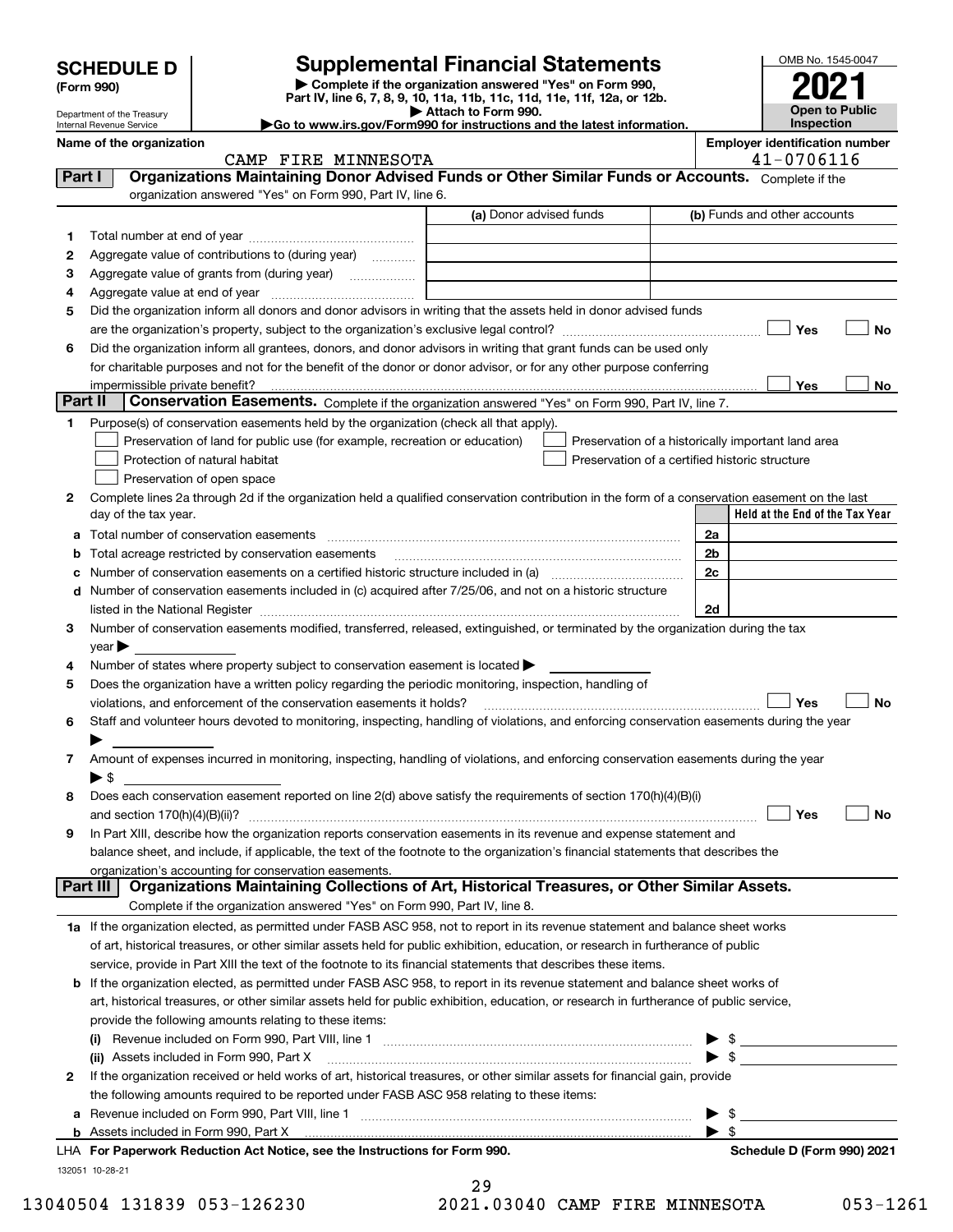|               | Schedule D (Form 990) 2021                                                                                                                                                                                                     | CAMP FIRE MINNESOTA |                   |                                                                                                                                                                                                                               |                 | $41 - 0706116$ Page 2      |                     |          |         |  |  |  |
|---------------|--------------------------------------------------------------------------------------------------------------------------------------------------------------------------------------------------------------------------------|---------------------|-------------------|-------------------------------------------------------------------------------------------------------------------------------------------------------------------------------------------------------------------------------|-----------------|----------------------------|---------------------|----------|---------|--|--|--|
|               | Organizations Maintaining Collections of Art, Historical Treasures, or Other Similar Assets (continued)<br>Part III                                                                                                            |                     |                   |                                                                                                                                                                                                                               |                 |                            |                     |          |         |  |  |  |
| 3             | Using the organization's acquisition, accession, and other records, check any of the following that make significant use of its                                                                                                |                     |                   |                                                                                                                                                                                                                               |                 |                            |                     |          |         |  |  |  |
|               | collection items (check all that apply):                                                                                                                                                                                       |                     |                   |                                                                                                                                                                                                                               |                 |                            |                     |          |         |  |  |  |
| a             | Public exhibition                                                                                                                                                                                                              |                     |                   | Loan or exchange program                                                                                                                                                                                                      |                 |                            |                     |          |         |  |  |  |
| b             | Scholarly research                                                                                                                                                                                                             |                     |                   | Other and the contract of the contract of the contract of the contract of the contract of the contract of the contract of the contract of the contract of the contract of the contract of the contract of the contract of the |                 |                            |                     |          |         |  |  |  |
| с             | Preservation for future generations                                                                                                                                                                                            |                     |                   |                                                                                                                                                                                                                               |                 |                            |                     |          |         |  |  |  |
| 4             | Provide a description of the organization's collections and explain how they further the organization's exempt purpose in Part XIII.                                                                                           |                     |                   |                                                                                                                                                                                                                               |                 |                            |                     |          |         |  |  |  |
| 5             | During the year, did the organization solicit or receive donations of art, historical treasures, or other similar assets                                                                                                       |                     |                   |                                                                                                                                                                                                                               |                 |                            |                     |          |         |  |  |  |
|               | to be sold to raise funds rather than to be maintained as part of the organization's collection?                                                                                                                               |                     |                   |                                                                                                                                                                                                                               |                 |                            | Yes                 |          | No      |  |  |  |
|               | <b>Part IV</b><br>Escrow and Custodial Arrangements. Complete if the organization answered "Yes" on Form 990, Part IV, line 9, or<br>reported an amount on Form 990, Part X, line 21.                                          |                     |                   |                                                                                                                                                                                                                               |                 |                            |                     |          |         |  |  |  |
|               | 1a Is the organization an agent, trustee, custodian or other intermediary for contributions or other assets not included                                                                                                       |                     |                   |                                                                                                                                                                                                                               |                 |                            |                     |          |         |  |  |  |
|               |                                                                                                                                                                                                                                |                     |                   |                                                                                                                                                                                                                               |                 |                            | Yes                 |          | No      |  |  |  |
|               | b If "Yes," explain the arrangement in Part XIII and complete the following table:                                                                                                                                             |                     |                   |                                                                                                                                                                                                                               |                 |                            |                     |          |         |  |  |  |
|               |                                                                                                                                                                                                                                |                     |                   |                                                                                                                                                                                                                               |                 |                            | Amount              |          |         |  |  |  |
|               | c Beginning balance measurements and the contract of the contract of the contract of the contract of the contract of the contract of the contract of the contract of the contract of the contract of the contract of the contr |                     |                   |                                                                                                                                                                                                                               | 1c              |                            |                     |          |         |  |  |  |
|               |                                                                                                                                                                                                                                |                     |                   |                                                                                                                                                                                                                               | 1d              |                            |                     |          |         |  |  |  |
|               | e Distributions during the year manufactured and contained and contained and contained and contained and contained and contained and contained and contained and contained and contained and contained and contained and conta |                     |                   |                                                                                                                                                                                                                               | 1e              |                            |                     |          |         |  |  |  |
| f.            | Ending balance manufactured and contract the contract of the contract of the contract of the contract of the contract of the contract of the contract of the contract of the contract of the contract of the contract of the c |                     |                   |                                                                                                                                                                                                                               | 1f              |                            |                     |          |         |  |  |  |
|               | 2a Did the organization include an amount on Form 990, Part X, line 21, for escrow or custodial account liability?                                                                                                             |                     |                   |                                                                                                                                                                                                                               |                 |                            | Yes                 |          | No      |  |  |  |
|               | <b>b</b> If "Yes," explain the arrangement in Part XIII. Check here if the explanation has been provided on Part XIII                                                                                                          |                     |                   |                                                                                                                                                                                                                               |                 |                            |                     |          |         |  |  |  |
| <b>Part V</b> | Endowment Funds. Complete if the organization answered "Yes" on Form 990, Part IV, line 10.                                                                                                                                    |                     |                   |                                                                                                                                                                                                                               |                 |                            |                     |          |         |  |  |  |
|               |                                                                                                                                                                                                                                | (a) Current year    | (b) Prior year    | (c) Two years back                                                                                                                                                                                                            |                 | (d) Three years back       | (e) Four years back |          |         |  |  |  |
|               | 1a Beginning of year balance                                                                                                                                                                                                   | 48,580.             | 48,984.           | 46,300.                                                                                                                                                                                                                       |                 | 51,771.                    |                     |          | 46,300. |  |  |  |
|               |                                                                                                                                                                                                                                | 24,825.             |                   |                                                                                                                                                                                                                               |                 |                            |                     |          |         |  |  |  |
|               | c Net investment earnings, gains, and losses                                                                                                                                                                                   | 1,060.              | 3,341.            | 6,406.                                                                                                                                                                                                                        |                 | $-2,558.$                  |                     |          | 9,149.  |  |  |  |
|               |                                                                                                                                                                                                                                |                     |                   |                                                                                                                                                                                                                               |                 |                            |                     |          |         |  |  |  |
|               | e Other expenditures for facilities                                                                                                                                                                                            |                     |                   |                                                                                                                                                                                                                               |                 |                            |                     |          |         |  |  |  |
|               | and programs                                                                                                                                                                                                                   | 3,828.              | 2,557.            | 2,578.                                                                                                                                                                                                                        |                 | 1,655.                     |                     |          | 2,725.  |  |  |  |
|               | f Administrative expenses <i></i>                                                                                                                                                                                              |                     | 1,188.            | 1,144.                                                                                                                                                                                                                        |                 | 1,258.                     |                     |          | 953.    |  |  |  |
| g             | End of year balance                                                                                                                                                                                                            | 78,293.             | 48,580.           | 48,984.                                                                                                                                                                                                                       |                 | 46,300.                    |                     |          | 51,771. |  |  |  |
| 2             | Provide the estimated percentage of the current year end balance (line 1g, column (a)) held as:                                                                                                                                |                     |                   |                                                                                                                                                                                                                               |                 |                            |                     |          |         |  |  |  |
|               | a Board designated or quasi-endowment >                                                                                                                                                                                        |                     | %                 |                                                                                                                                                                                                                               |                 |                            |                     |          |         |  |  |  |
|               | <b>b</b> Permanent endowment $\triangleright$ 90.8400                                                                                                                                                                          | %                   |                   |                                                                                                                                                                                                                               |                 |                            |                     |          |         |  |  |  |
|               | 9.1600<br>$\mathbf c$ Term endowment $\blacktriangleright$                                                                                                                                                                     | %                   |                   |                                                                                                                                                                                                                               |                 |                            |                     |          |         |  |  |  |
|               | The percentages on lines 2a, 2b, and 2c should equal 100%.                                                                                                                                                                     |                     |                   |                                                                                                                                                                                                                               |                 |                            |                     |          |         |  |  |  |
|               | 3a Are there endowment funds not in the possession of the organization that are held and administered for the organization                                                                                                     |                     |                   |                                                                                                                                                                                                                               |                 |                            |                     |          |         |  |  |  |
|               | by:                                                                                                                                                                                                                            |                     |                   |                                                                                                                                                                                                                               |                 |                            |                     | Yes      | No      |  |  |  |
|               | (i)                                                                                                                                                                                                                            |                     |                   |                                                                                                                                                                                                                               |                 |                            | 3a(i)               |          | X       |  |  |  |
|               |                                                                                                                                                                                                                                |                     |                   |                                                                                                                                                                                                                               |                 |                            | 3a(ii)              | х        |         |  |  |  |
|               |                                                                                                                                                                                                                                |                     |                   |                                                                                                                                                                                                                               |                 |                            | 3b                  | х        |         |  |  |  |
|               | Describe in Part XIII the intended uses of the organization's endowment funds.                                                                                                                                                 |                     |                   |                                                                                                                                                                                                                               |                 |                            |                     |          |         |  |  |  |
|               | Land, Buildings, and Equipment.<br><b>Part VI</b>                                                                                                                                                                              |                     |                   |                                                                                                                                                                                                                               |                 |                            |                     |          |         |  |  |  |
|               | Complete if the organization answered "Yes" on Form 990, Part IV, line 11a. See Form 990, Part X, line 10.                                                                                                                     |                     |                   |                                                                                                                                                                                                                               |                 |                            |                     |          |         |  |  |  |
|               | Description of property                                                                                                                                                                                                        | (a) Cost or other   | (b) Cost or other |                                                                                                                                                                                                                               | (c) Accumulated |                            | (d) Book value      |          |         |  |  |  |
|               |                                                                                                                                                                                                                                | basis (investment)  | basis (other)     |                                                                                                                                                                                                                               | depreciation    |                            |                     |          |         |  |  |  |
|               |                                                                                                                                                                                                                                |                     |                   |                                                                                                                                                                                                                               |                 |                            |                     |          |         |  |  |  |
|               |                                                                                                                                                                                                                                |                     |                   | 958,434.                                                                                                                                                                                                                      | 383,823.        |                            |                     | 574,611. |         |  |  |  |
|               |                                                                                                                                                                                                                                |                     |                   |                                                                                                                                                                                                                               |                 |                            |                     |          |         |  |  |  |
|               |                                                                                                                                                                                                                                |                     |                   | 891,861.                                                                                                                                                                                                                      | 467,667.        |                            |                     | 424,194. |         |  |  |  |
|               |                                                                                                                                                                                                                                |                     |                   | 7,609.                                                                                                                                                                                                                        |                 |                            |                     | 7,609.   |         |  |  |  |
|               | Total. Add lines 1a through 1e. (Column (d) must equal Form 990. Part X. column (B). line 10c.)                                                                                                                                |                     |                   |                                                                                                                                                                                                                               |                 |                            | 1,006,414.          |          |         |  |  |  |
|               |                                                                                                                                                                                                                                |                     |                   |                                                                                                                                                                                                                               |                 | Schedule D (Form 990) 2021 |                     |          |         |  |  |  |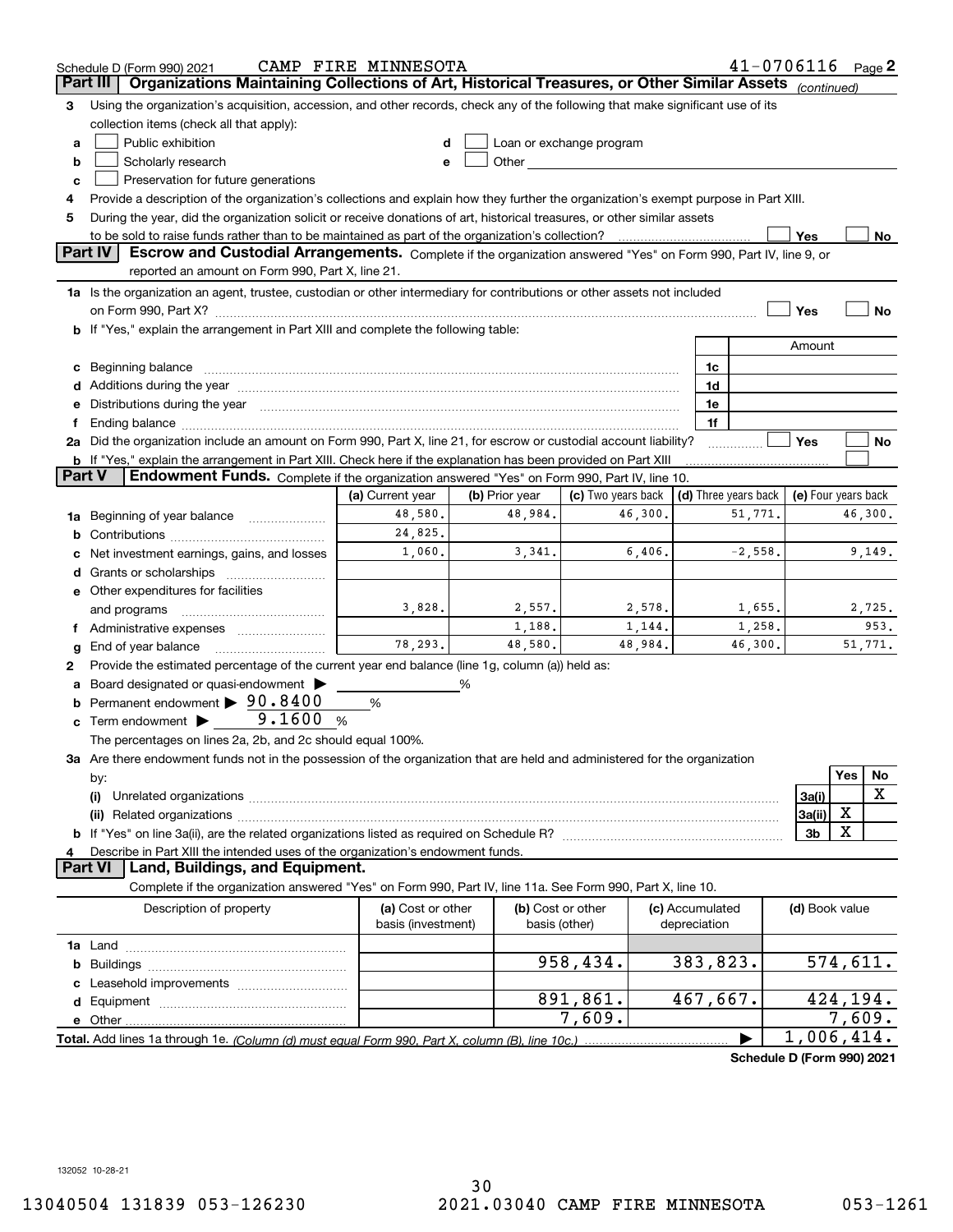| CAMP FIRE MINNESOTA<br>Schedule D (Form 990) 2021                                                                 |                 |                                                           | $41 - 0706116$ Page 3 |
|-------------------------------------------------------------------------------------------------------------------|-----------------|-----------------------------------------------------------|-----------------------|
| <b>Investments - Other Securities.</b><br><b>Part VIII</b>                                                        |                 |                                                           |                       |
| Complete if the organization answered "Yes" on Form 990, Part IV, line 11b. See Form 990, Part X, line 12.        |                 |                                                           |                       |
| (a) Description of security or category (including name of security)                                              | (b) Book value  | (c) Method of valuation: Cost or end-of-year market value |                       |
| (1) Financial derivatives                                                                                         |                 |                                                           |                       |
| (2) Closely held equity interests                                                                                 |                 |                                                           |                       |
| (3) Other                                                                                                         |                 |                                                           |                       |
| BENEFICIAL INTEREST IN<br>(A)                                                                                     |                 |                                                           |                       |
| HUMPHREY TRUST<br>(B)                                                                                             | 1,108,966.      | END-OF-YEAR MARKET VALUE                                  |                       |
| (C)                                                                                                               |                 |                                                           |                       |
| (D)                                                                                                               |                 |                                                           |                       |
| (E)                                                                                                               |                 |                                                           |                       |
| (F)                                                                                                               |                 |                                                           |                       |
| (G)                                                                                                               |                 |                                                           |                       |
| (H)                                                                                                               |                 |                                                           |                       |
| Total. (Col. (b) must equal Form 990, Part X, col. (B) line 12.) $\blacktriangleright$                            | 1,108,966.      |                                                           |                       |
| Part VIII Investments - Program Related.                                                                          |                 |                                                           |                       |
| Complete if the organization answered "Yes" on Form 990, Part IV, line 11c. See Form 990, Part X, line 13.        |                 |                                                           |                       |
| (a) Description of investment                                                                                     | (b) Book value  | (c) Method of valuation: Cost or end-of-year market value |                       |
| (1)                                                                                                               |                 |                                                           |                       |
| (2)                                                                                                               |                 |                                                           |                       |
| (3)                                                                                                               |                 |                                                           |                       |
| (4)                                                                                                               |                 |                                                           |                       |
| (5)                                                                                                               |                 |                                                           |                       |
| (6)                                                                                                               |                 |                                                           |                       |
| (7)                                                                                                               |                 |                                                           |                       |
| (8)                                                                                                               |                 |                                                           |                       |
| (9)                                                                                                               |                 |                                                           |                       |
| Total. (Col. (b) must equal Form 990, Part X, col. (B) line 13.) $\blacktriangleright$                            |                 |                                                           |                       |
| <b>Other Assets.</b><br><b>Part IX</b>                                                                            |                 |                                                           |                       |
| Complete if the organization answered "Yes" on Form 990, Part IV, line 11d. See Form 990, Part X, line 15.        |                 |                                                           |                       |
|                                                                                                                   | (a) Description |                                                           | (b) Book value        |
| (1)                                                                                                               |                 |                                                           |                       |
| (2)                                                                                                               |                 |                                                           |                       |
| (3)                                                                                                               |                 |                                                           |                       |
| (4)                                                                                                               |                 |                                                           |                       |
| (5)                                                                                                               |                 |                                                           |                       |
| (6)                                                                                                               |                 |                                                           |                       |
| (7)                                                                                                               |                 |                                                           |                       |
| (8)                                                                                                               |                 |                                                           |                       |
| (9)                                                                                                               |                 |                                                           |                       |
| <b>Other Liabilities.</b><br>Part X                                                                               |                 |                                                           |                       |
| Complete if the organization answered "Yes" on Form 990, Part IV, line 11e or 11f. See Form 990, Part X, line 25. |                 |                                                           |                       |
| (a) Description of liability<br>1.                                                                                |                 |                                                           | (b) Book value        |
| (1)<br>Federal income taxes<br>$C2$ $D T M T T T T R R T$                                                         |                 |                                                           | 25.502                |

| Federal income taxes<br>(1) |         |
|-----------------------------|---------|
| CAPITAL LEASE<br>(2)        | 35,592. |
| $\qquad \qquad (3)$         |         |
| (4)                         |         |
| (5)                         |         |
| (6)                         |         |
| (7)                         |         |
| (8)                         |         |
| (9)                         |         |
|                             | 35,592. |

**Total.**  *(Column (b) must equal Form 990, Part X, col. (B) line 25.)* 

**2.**Liability for uncertain tax positions. In Part XIII, provide the text of the footnote to the organization's financial statements that reports the organization's liability for uncertain tax positions under FASB ASC 740. Check here if the text of the footnote has been provided in Part XIII  $\boxed{\text{X}}$ 

**Schedule D (Form 990) 2021**

132053 10-28-21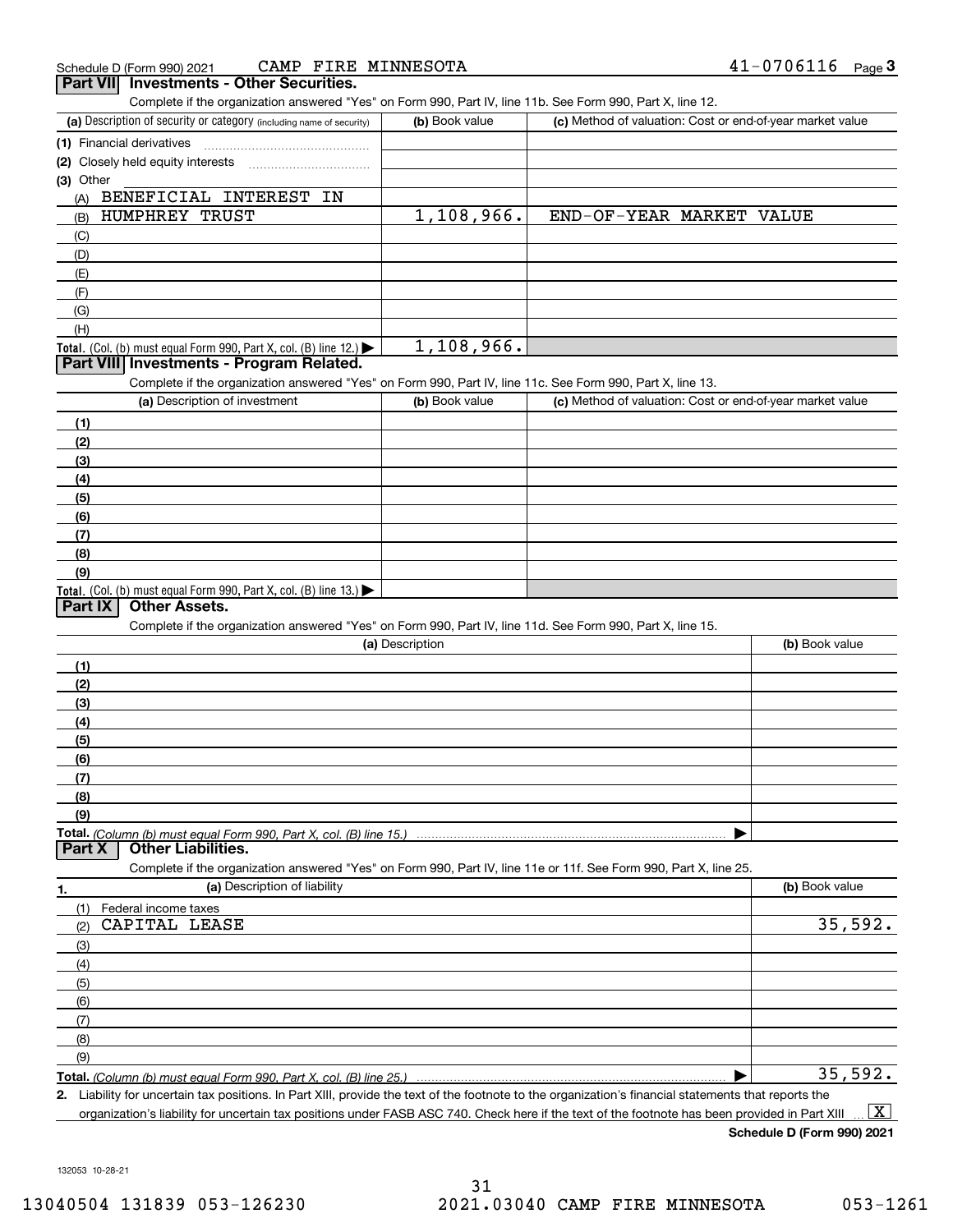|    | CAMP FIRE MINNESOTA<br>Schedule D (Form 990) 2021                                                                                                                                                    |                |          |                | 41-0706116<br>Page 4          |
|----|------------------------------------------------------------------------------------------------------------------------------------------------------------------------------------------------------|----------------|----------|----------------|-------------------------------|
|    | Reconciliation of Revenue per Audited Financial Statements With Revenue per Return.<br>Part XI                                                                                                       |                |          |                |                               |
|    | Complete if the organization answered "Yes" on Form 990, Part IV, line 12a.                                                                                                                          |                |          |                |                               |
| 1. | Total revenue, gains, and other support per audited financial statements                                                                                                                             |                |          | $\blacksquare$ | 2,639,687.                    |
| 2  | Amounts included on line 1 but not on Form 990, Part VIII, line 12:                                                                                                                                  |                |          |                |                               |
| a  |                                                                                                                                                                                                      | 2a             |          |                |                               |
|    |                                                                                                                                                                                                      | 2 <sub>b</sub> |          |                |                               |
|    |                                                                                                                                                                                                      | 2 <sub>c</sub> |          |                |                               |
| d  | Other (Describe in Part XIII.)                                                                                                                                                                       | 2d             | 591,541. |                |                               |
| е  | Add lines 2a through 2d                                                                                                                                                                              |                |          | 2e             | $\frac{591,541}{2,048,146}$ . |
| 3  |                                                                                                                                                                                                      |                |          | $\overline{3}$ |                               |
| 4  | Amounts included on Form 990, Part VIII, line 12, but not on line 1:                                                                                                                                 |                |          |                |                               |
|    |                                                                                                                                                                                                      |                |          |                |                               |
| b  |                                                                                                                                                                                                      | 4 <sub>b</sub> | 182,386. |                |                               |
| c. | Add lines 4a and 4b                                                                                                                                                                                  |                |          | 4c             | 182,386.                      |
|    |                                                                                                                                                                                                      |                |          | 5 <sup>1</sup> | 2, 230, 532.                  |
|    |                                                                                                                                                                                                      |                |          |                |                               |
|    | Part XII   Reconciliation of Expenses per Audited Financial Statements With Expenses per Return.                                                                                                     |                |          |                |                               |
|    | Complete if the organization answered "Yes" on Form 990, Part IV, line 12a.                                                                                                                          |                |          |                |                               |
| 1  | Total expenses and losses per audited financial statements [11] [11] Total expenses and losses per audited financial statements [11] [11] Total expenses and losses per audited financial statements |                |          | $\blacksquare$ | 2,656,986.                    |
| 2  | Amounts included on line 1 but not on Form 990, Part IX, line 25:                                                                                                                                    |                |          |                |                               |
| a  |                                                                                                                                                                                                      | 2a             |          |                |                               |
| b  |                                                                                                                                                                                                      | 2 <sub>b</sub> |          |                |                               |
|    |                                                                                                                                                                                                      | 2c             |          |                |                               |
|    |                                                                                                                                                                                                      | 2d             | 475,579. |                |                               |
|    | Add lines 2a through 2d <b>contained a contained a contained a contained a</b> contained a contained a contact the set                                                                               |                |          | 2e             | <u>475,579.</u>               |
| 3  |                                                                                                                                                                                                      |                |          | $\mathbf{a}$   | 2,181,407.                    |
| 4  | Amounts included on Form 990, Part IX, line 25, but not on line 1:                                                                                                                                   |                |          |                |                               |
|    |                                                                                                                                                                                                      | 4a             |          |                |                               |
| b  |                                                                                                                                                                                                      | 4 <sub>b</sub> | 101,772. |                |                               |
|    | Add lines 4a and 4b                                                                                                                                                                                  |                |          | 4c             | 101,772.                      |
|    | Part XIII Supplemental Information.                                                                                                                                                                  |                |          | 5              | 2, 283, 179.                  |

Provide the descriptions required for Part II, lines 3, 5, and 9; Part III, lines 1a and 4; Part IV, lines 1b and 2b; Part V, line 4; Part X, line 2; Part XI, lines 2d and 4b; and Part XII, lines 2d and 4b. Also complete this part to provide any additional information.

### PART V, LINE 4:

|  |  | A RELATED ORGANIZATION, THE MINNESOTA CAMP FIRE FOUNDATION HOLDS THE |  |  |  |  |  |  |  |
|--|--|----------------------------------------------------------------------|--|--|--|--|--|--|--|
|--|--|----------------------------------------------------------------------|--|--|--|--|--|--|--|

ENDOWMENT FUNDS FOR THE BENEFIT OF CAMP FIRE.

PART X, LINE 2:

CAMP FIRE MINNESOTA IS EXEMPT FROM INCOME TAXES AS A PUBLIC CHARITY UNDER

SECTION 501(C)(3) OF THE INTERNAL REVENUE CODE AND APPLICABLE STATE

STATUTES. HOWEVER, INCOME FROM CERTAIN ACTIVITIES NOT DIRECTLY RELATED TO

CAMP FIRE'S TAX-EXEMPT PURPOSE COULD RESULT IN TAXABLE INCOME. CAMP FIRE

FOLLOWS GUIDANCE RELATED TO UNCERTAINTY IN INCOME TAXES, RECOGNIZING TAX

BENEFITS FROM UNCERTAIN TAX POSITIONS ONLY IF IT IS MORE LIKELY THAN NOT

|  |  |  |  |  |  |  |  | THAT THE TAX POSITIONS WILL BE SUSTAINED ON EXAMINATION BY TAXING |  |  |  |
|--|--|--|--|--|--|--|--|-------------------------------------------------------------------|--|--|--|
|--|--|--|--|--|--|--|--|-------------------------------------------------------------------|--|--|--|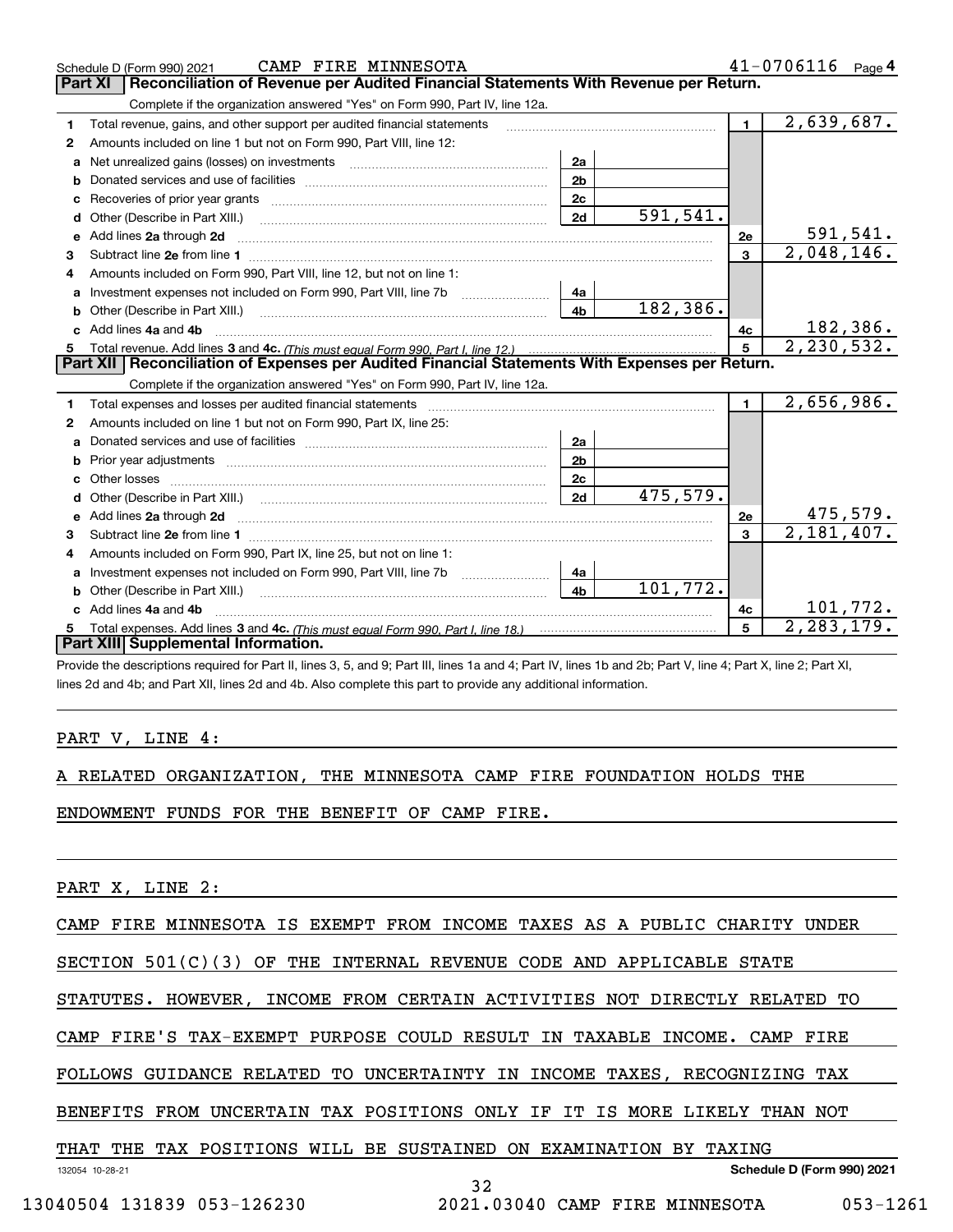Schedule D (Form 990) 2021 CAMP FIRE MINNESOTA 4 $1\text{--}$  0  $7\,0\,6\,11\,6$  Page

*(continued)* **Part XIII Supplemental Information** 

AUTHORITIES. CAMP FIRE HAS IDENTIFIED NO SIGNIFICANT INCOME TAX

UNCERTAINTIES.

CAMP FIRE HAD NO INCOME TAX EXPENSE OR CASH PAYMENTS FOR INCOME TAXES FOR

THE YEARS ENDED DECEMBER 31, 2021 AND 2020.

| PART XI, LINE 2D - OTHER ADJUSTMENTS:               |             |
|-----------------------------------------------------|-------------|
| RENT EXPENSE                                        | 220,837.    |
| SPECIAL EVENT EXPENSES IN EXCESS OF DIRECT BENEFIT  | 71,861.     |
| COST OF GOODS SOLD                                  | 9,999.      |
| CHANGE IN THE VALUE OF INTEREST IN BENEFICIAL TRUST | 113,990.    |
| FOUNDATION REVENUE                                  | $174,854$ . |
| TOTAL TO SCHEDULE D, PART XI, LINE 2D               | 591,541.    |
| PART XI, LINE 4B - OTHER ADJUSTMENTS:               |             |
| CAMP DISCOUNTS/GRANTS                               | 101,772.    |
| INTERCOMPANY ELIMINATIONS                           | $80,614$ .  |
| TOTAL TO SCHEDULE D, PART XI, LINE 4B               | 182, 386.   |
| PART XII, LINE 2D - OTHER ADJUSTMENTS:              |             |
| FOUNDATION EXPENSES REPORTED IN A SEPARATE RETURN   | 172,883.    |
| SPECIAL EVENT EXPENSES IN EXCESS OF DIRECT BENEFIT  | 71,861.     |
| COST OF GOODS SOLD                                  | 9,999.      |
| RENT EXPENSE                                        | 220,836.    |
| TOTAL TO SCHEDULE D, PART XII, LINE 2D              | 475,579.    |
| PART XII, LINE 4B - OTHER ADJUSTMENTS:              |             |
| CAMP DISCOUNTS/GRANTS                               | 101,772.    |

132055 10-28-21

**Schedule D (Form 990) 2021**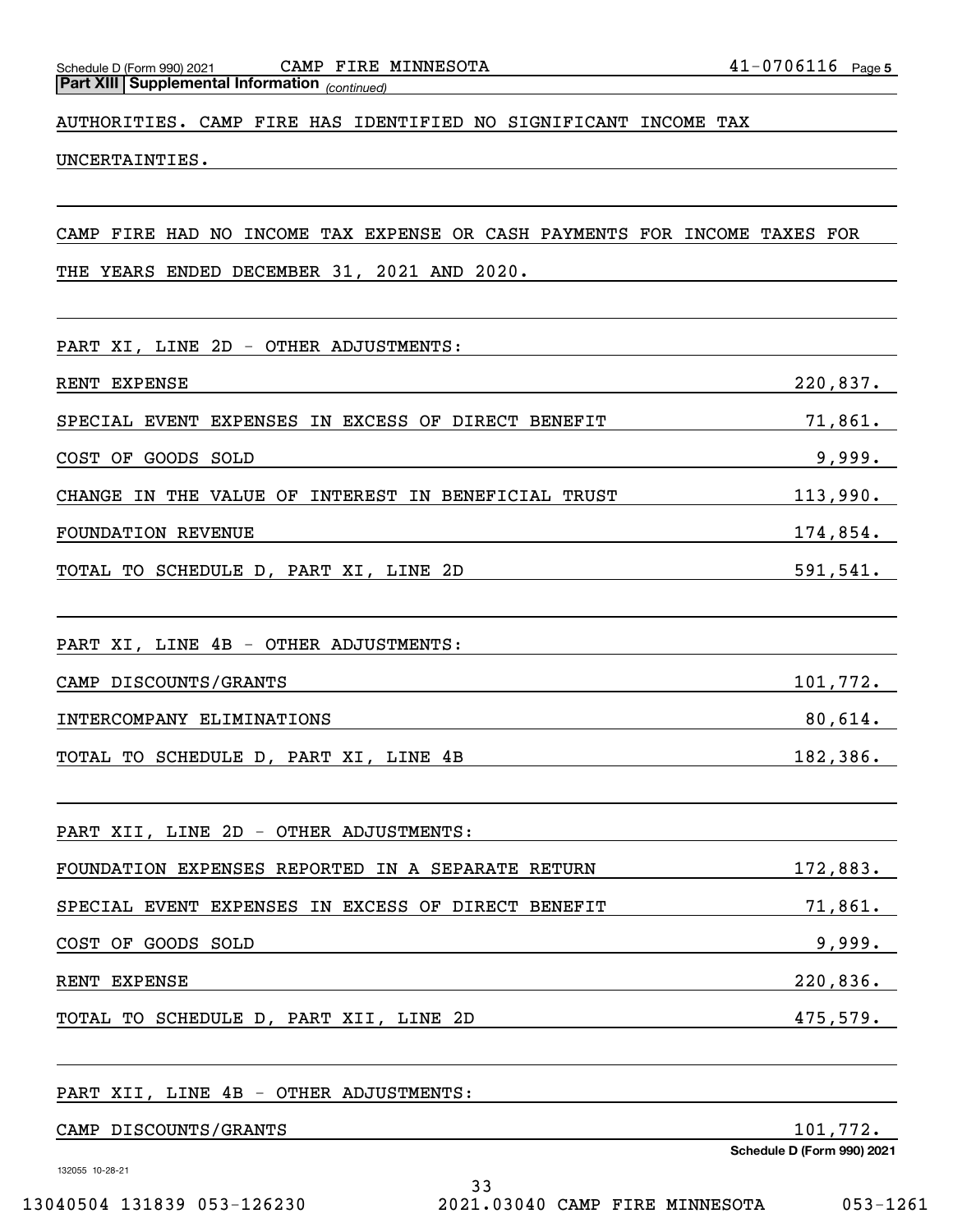| <b>SCHEDULE G</b>                                                                                                                             | Supplemental Information Regarding Fundraising or Gaming Activities                             |                                                                                                                                                                                                                                                                                                                                                                                                                                                                                                                                               | OMB No. 1545-0047                                                          |    |                                                                            |  |                                                                            |                                                         |
|-----------------------------------------------------------------------------------------------------------------------------------------------|-------------------------------------------------------------------------------------------------|-----------------------------------------------------------------------------------------------------------------------------------------------------------------------------------------------------------------------------------------------------------------------------------------------------------------------------------------------------------------------------------------------------------------------------------------------------------------------------------------------------------------------------------------------|----------------------------------------------------------------------------|----|----------------------------------------------------------------------------|--|----------------------------------------------------------------------------|---------------------------------------------------------|
| (Form 990)                                                                                                                                    | Complete if the organization answered "Yes" on Form 990, Part IV, line 17, 18, or 19, or if the | 2021                                                                                                                                                                                                                                                                                                                                                                                                                                                                                                                                          |                                                                            |    |                                                                            |  |                                                                            |                                                         |
| Department of the Treasury                                                                                                                    |                                                                                                 | organization entered more than \$15,000 on Form 990-EZ, line 6a.<br>Attach to Form 990 or Form 990-EZ.                                                                                                                                                                                                                                                                                                                                                                                                                                        |                                                                            |    |                                                                            |  |                                                                            | <b>Open to Public</b>                                   |
| Internal Revenue Service<br>Name of the organization                                                                                          |                                                                                                 | ► Go to www.irs.gov/Form990 for instructions and the latest information.                                                                                                                                                                                                                                                                                                                                                                                                                                                                      |                                                                            |    |                                                                            |  |                                                                            | Inspection                                              |
|                                                                                                                                               |                                                                                                 | CAMP FIRE MINNESOTA                                                                                                                                                                                                                                                                                                                                                                                                                                                                                                                           |                                                                            |    |                                                                            |  | 41-0706116                                                                 | <b>Employer identification number</b>                   |
| Part I                                                                                                                                        | required to complete this part.                                                                 | Fundraising Activities. Complete if the organization answered "Yes" on Form 990, Part IV, line 17. Form 990-EZ filers are not                                                                                                                                                                                                                                                                                                                                                                                                                 |                                                                            |    |                                                                            |  |                                                                            |                                                         |
| Mail solicitations<br>a<br>b<br>Phone solicitations<br>c<br>In-person solicitations<br>d<br>compensated at least \$5,000 by the organization. | Internet and email solicitations                                                                | 1 Indicate whether the organization raised funds through any of the following activities. Check all that apply.<br>e<br>Special fundraising events<br>g<br>2 a Did the organization have a written or oral agreement with any individual (including officers, directors, trustees, or<br>key employees listed in Form 990, Part VII) or entity in connection with professional fundraising services?<br>b If "Yes," list the 10 highest paid individuals or entities (fundraisers) pursuant to agreements under which the fundraiser is to be |                                                                            |    | Solicitation of non-government grants<br>Solicitation of government grants |  | Yes                                                                        | No                                                      |
| (i) Name and address of individual<br>or entity (fundraiser)                                                                                  |                                                                                                 | (ii) Activity                                                                                                                                                                                                                                                                                                                                                                                                                                                                                                                                 | (iii) Did<br>fundraiser<br>have custody<br>or control of<br>contributions? |    | (iv) Gross receipts<br>from activity                                       |  | (v) Amount paid<br>to (or retained by)<br>fundraiser<br>listed in col. (i) | (vi) Amount paid<br>to (or retained by)<br>organization |
|                                                                                                                                               |                                                                                                 |                                                                                                                                                                                                                                                                                                                                                                                                                                                                                                                                               | Yes                                                                        | No |                                                                            |  |                                                                            |                                                         |
|                                                                                                                                               |                                                                                                 |                                                                                                                                                                                                                                                                                                                                                                                                                                                                                                                                               |                                                                            |    |                                                                            |  |                                                                            |                                                         |
|                                                                                                                                               |                                                                                                 |                                                                                                                                                                                                                                                                                                                                                                                                                                                                                                                                               |                                                                            |    |                                                                            |  |                                                                            |                                                         |
|                                                                                                                                               |                                                                                                 |                                                                                                                                                                                                                                                                                                                                                                                                                                                                                                                                               |                                                                            |    |                                                                            |  |                                                                            |                                                         |
|                                                                                                                                               |                                                                                                 |                                                                                                                                                                                                                                                                                                                                                                                                                                                                                                                                               |                                                                            |    |                                                                            |  |                                                                            |                                                         |
|                                                                                                                                               |                                                                                                 |                                                                                                                                                                                                                                                                                                                                                                                                                                                                                                                                               |                                                                            |    |                                                                            |  |                                                                            |                                                         |
|                                                                                                                                               |                                                                                                 |                                                                                                                                                                                                                                                                                                                                                                                                                                                                                                                                               |                                                                            |    |                                                                            |  |                                                                            |                                                         |
|                                                                                                                                               |                                                                                                 |                                                                                                                                                                                                                                                                                                                                                                                                                                                                                                                                               |                                                                            |    |                                                                            |  |                                                                            |                                                         |
|                                                                                                                                               |                                                                                                 |                                                                                                                                                                                                                                                                                                                                                                                                                                                                                                                                               |                                                                            |    |                                                                            |  |                                                                            |                                                         |
|                                                                                                                                               |                                                                                                 |                                                                                                                                                                                                                                                                                                                                                                                                                                                                                                                                               |                                                                            |    |                                                                            |  |                                                                            |                                                         |
|                                                                                                                                               |                                                                                                 |                                                                                                                                                                                                                                                                                                                                                                                                                                                                                                                                               |                                                                            |    |                                                                            |  |                                                                            |                                                         |
| Total<br>or licensing                                                                                                                         |                                                                                                 | 3 List all states in which the organization is registered or licensed to solicit contributions or has been notified it is exempt from registration                                                                                                                                                                                                                                                                                                                                                                                            |                                                                            |    |                                                                            |  |                                                                            |                                                         |
|                                                                                                                                               |                                                                                                 |                                                                                                                                                                                                                                                                                                                                                                                                                                                                                                                                               |                                                                            |    |                                                                            |  |                                                                            |                                                         |
|                                                                                                                                               |                                                                                                 |                                                                                                                                                                                                                                                                                                                                                                                                                                                                                                                                               |                                                                            |    |                                                                            |  |                                                                            |                                                         |
|                                                                                                                                               |                                                                                                 |                                                                                                                                                                                                                                                                                                                                                                                                                                                                                                                                               |                                                                            |    |                                                                            |  |                                                                            |                                                         |
|                                                                                                                                               |                                                                                                 |                                                                                                                                                                                                                                                                                                                                                                                                                                                                                                                                               |                                                                            |    |                                                                            |  |                                                                            |                                                         |
|                                                                                                                                               |                                                                                                 |                                                                                                                                                                                                                                                                                                                                                                                                                                                                                                                                               |                                                                            |    |                                                                            |  |                                                                            |                                                         |
|                                                                                                                                               |                                                                                                 |                                                                                                                                                                                                                                                                                                                                                                                                                                                                                                                                               |                                                                            |    |                                                                            |  |                                                                            |                                                         |
|                                                                                                                                               |                                                                                                 | LHA For Paperwork Reduction Act Notice, see the Instructions for Form 990 or 990-EZ.                                                                                                                                                                                                                                                                                                                                                                                                                                                          |                                                                            |    |                                                                            |  |                                                                            | Schedule G (Form 990) 2021                              |

132081 10-21-21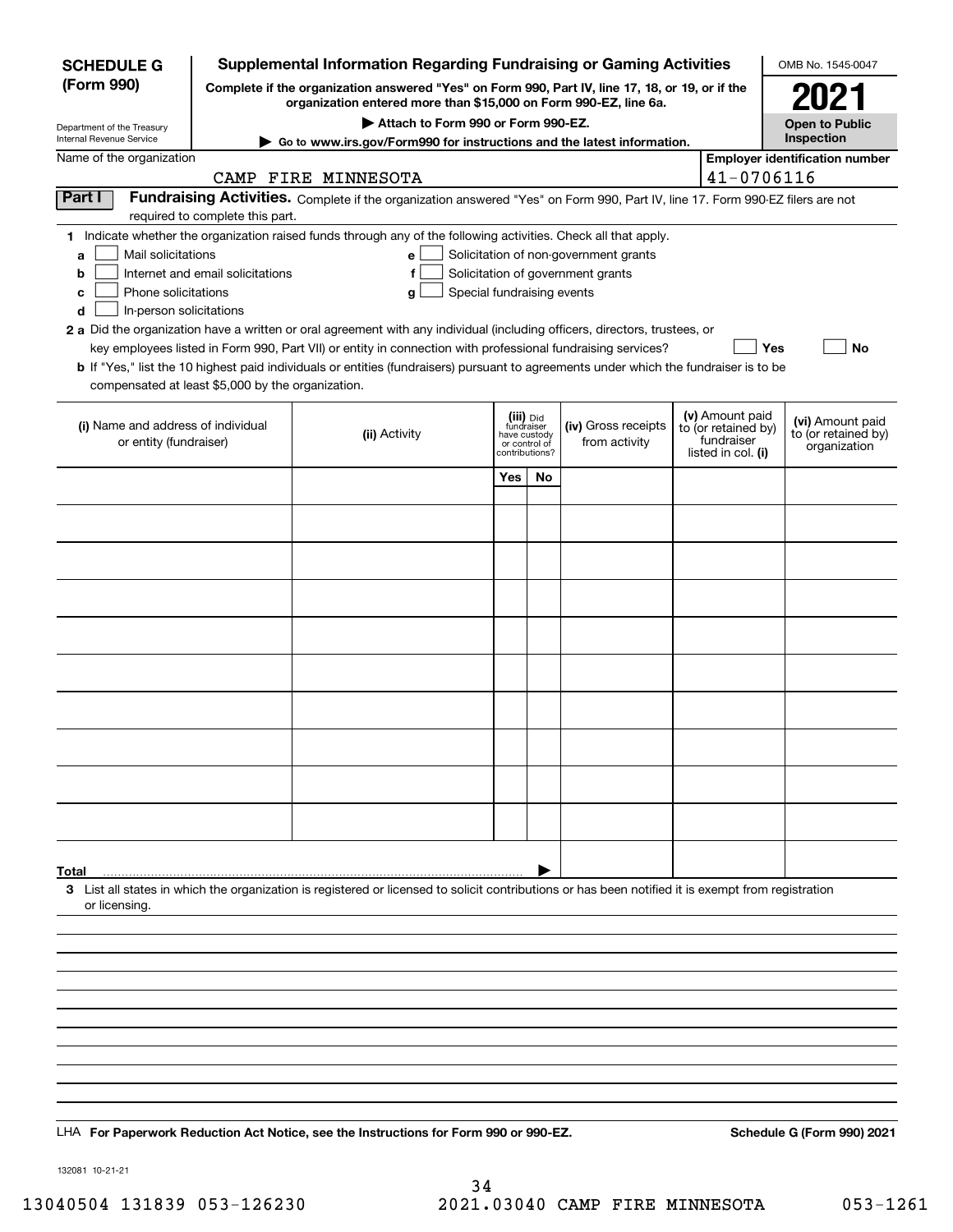**Part II** | Fundraising Events. Complete if the organization answered "Yes" on Form 990, Part IV, line 18, or reported more than \$15,000 of fundraising event contributions and gross income on Form 990-EZ, lines 1 and 6b. List events with gross receipts greater than \$5,000.

|                 |    | , randratonių ovont continuationo and groco incomo on r onn oou EE, inico + and ob. Elot ovonto with groco receipto groater than φo;coo. |                |                              |                  |                       |
|-----------------|----|------------------------------------------------------------------------------------------------------------------------------------------|----------------|------------------------------|------------------|-----------------------|
|                 |    |                                                                                                                                          | (a) Event $#1$ | $(b)$ Event #2               | (c) Other events | (d) Total events      |
|                 |    |                                                                                                                                          | COFFEE WITH    | <b>UNDER THE</b>             | <b>NONE</b>      | (add col. (a) through |
|                 |    |                                                                                                                                          | CAMP FIRE      | <b>STARS</b>                 |                  |                       |
|                 |    |                                                                                                                                          | (event type)   | (event type)                 | (total number)   | col. (c)              |
|                 |    |                                                                                                                                          |                |                              |                  |                       |
| Revenue         |    |                                                                                                                                          | 54,040.        | 247,840.                     |                  | 301,880.              |
|                 |    |                                                                                                                                          |                |                              |                  |                       |
|                 |    |                                                                                                                                          | 33,040.        | 168,910.                     |                  | 201,950.              |
|                 |    |                                                                                                                                          |                |                              |                  |                       |
|                 | 3  | Gross income (line 1 minus line 2)                                                                                                       | 21,000.        | 78,930.                      |                  | 99,930.               |
|                 |    |                                                                                                                                          |                |                              |                  |                       |
|                 |    |                                                                                                                                          |                |                              |                  |                       |
|                 |    |                                                                                                                                          |                |                              |                  |                       |
|                 | 5  |                                                                                                                                          |                | 20,769.                      |                  | <u>20,769.</u>        |
|                 |    |                                                                                                                                          |                |                              |                  |                       |
| Direct Expenses |    |                                                                                                                                          |                | 2,106.                       |                  | 2,106.                |
|                 |    |                                                                                                                                          |                |                              |                  |                       |
|                 |    | Food and beverages                                                                                                                       |                | 30,516.                      |                  | 30,516.               |
|                 |    |                                                                                                                                          |                |                              |                  |                       |
|                 | 8  |                                                                                                                                          | 1,254.         | 14,066.                      |                  | 15,320.               |
|                 | 9  |                                                                                                                                          | 170.           | 2,980.                       |                  | 3,150.                |
|                 | 10 | Direct expense summary. Add lines 4 through 9 in column (d)                                                                              |                |                              |                  | $\overline{71}$ ,861. |
|                 |    | 11 Net income summary. Subtract line 10 from line 3, column (d)                                                                          |                |                              |                  | 28,069.               |
| Part III        |    | <b>Gaming.</b> Complete if the organization answered "Yes" on Form 990, Part IV, line 19, or reported more than                          |                |                              |                  |                       |
|                 |    | \$15,000 on Form 990-EZ, line 6a.                                                                                                        |                |                              |                  |                       |
|                 |    |                                                                                                                                          |                | <b>ILL</b> Dull tabe/inctant |                  | Lan Total agming load |

|                 |    |                                                                                                                                              | (a) Bingo                 | (b) Pull tabs/instant<br>(c) Other gaming<br>bingo/progressive bingo |                | (d) Total gaming (add<br>col. (a) through col. (c)) |
|-----------------|----|----------------------------------------------------------------------------------------------------------------------------------------------|---------------------------|----------------------------------------------------------------------|----------------|-----------------------------------------------------|
| Revenue         |    |                                                                                                                                              |                           |                                                                      |                |                                                     |
|                 | 2  |                                                                                                                                              |                           |                                                                      |                |                                                     |
| Direct Expenses | 3  |                                                                                                                                              |                           |                                                                      |                |                                                     |
|                 | 4  |                                                                                                                                              |                           |                                                                      |                |                                                     |
|                 | 5  | Other direct expenses [[11,11,11,11,11,11,11,11]]                                                                                            |                           |                                                                      |                |                                                     |
|                 | 6. |                                                                                                                                              | <b>Yes</b> %<br><b>No</b> | Yes %<br>No                                                          | %<br><b>No</b> |                                                     |
|                 |    | Direct expense summary. Add lines 2 through 5 in column (d) [11] manuscription contract expense summary. Add lines 2 through 5 in column (d) |                           |                                                                      |                |                                                     |
|                 | 8  |                                                                                                                                              |                           |                                                                      |                |                                                     |
| 9               |    |                                                                                                                                              |                           |                                                                      |                | Yes<br><b>No</b>                                    |
|                 |    |                                                                                                                                              |                           |                                                                      |                |                                                     |
|                 |    |                                                                                                                                              |                           |                                                                      |                | <b>No</b><br>Yes                                    |
|                 |    |                                                                                                                                              |                           |                                                                      |                |                                                     |

132082 10-21-21

**Schedule G (Form 990) 2021**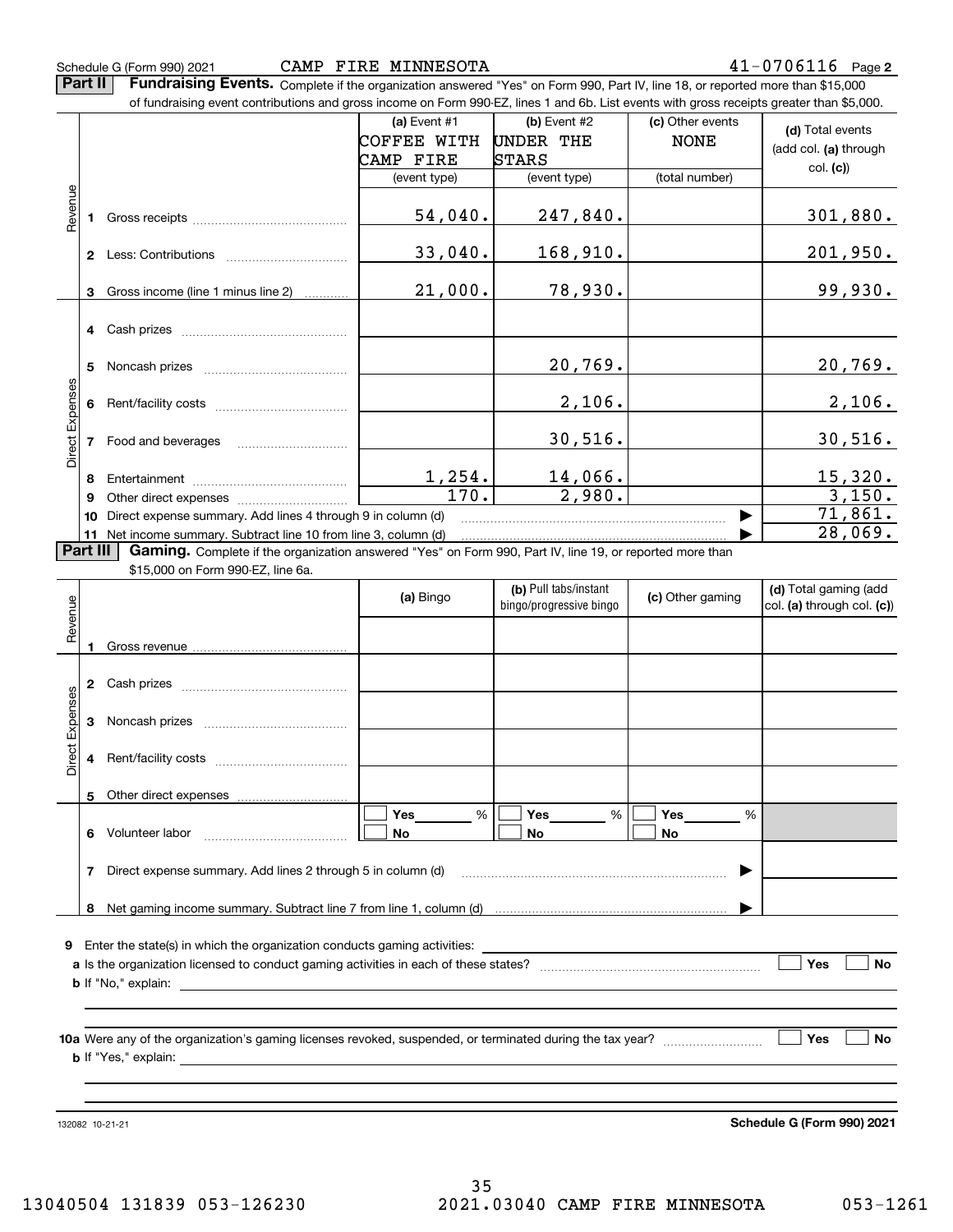|    | Schedule G (Form 990) 2021                                                                                                 |          | CAMP FIRE MINNESOTA                                                                                                                    | $41 - 0706116$ Page 3             |           |
|----|----------------------------------------------------------------------------------------------------------------------------|----------|----------------------------------------------------------------------------------------------------------------------------------------|-----------------------------------|-----------|
|    |                                                                                                                            |          |                                                                                                                                        | Yes<br>$\mathcal{L}(\mathcal{L})$ | No        |
|    |                                                                                                                            |          | 12 Is the organization a grantor, beneficiary or trustee of a trust, or a member of a partnership or other entity formed               |                                   |           |
|    |                                                                                                                            |          |                                                                                                                                        | Yes                               | No        |
|    | 13 Indicate the percentage of gaming activity conducted in:                                                                |          |                                                                                                                                        |                                   |           |
|    |                                                                                                                            |          |                                                                                                                                        | 13a                               | %         |
|    |                                                                                                                            |          | <b>b</b> An outside facility <i>www.communicality www.communicality.communicality www.communicality www.communicality.com</i>          | 13b                               | $\%$      |
|    |                                                                                                                            |          | 14 Enter the name and address of the person who prepares the organization's gaming/special events books and records:                   |                                   |           |
|    |                                                                                                                            |          |                                                                                                                                        |                                   |           |
|    |                                                                                                                            |          |                                                                                                                                        |                                   |           |
|    |                                                                                                                            |          |                                                                                                                                        | Yes                               | No        |
|    |                                                                                                                            |          |                                                                                                                                        |                                   |           |
|    | of gaming revenue retained by the third party $\triangleright$ \$ $\_\_\_\_\_\_\_\_\_\_\_\_\_\_\_\_\_\_\_\_\_\_\_\_\_\_\_$ |          |                                                                                                                                        |                                   |           |
|    | c If "Yes," enter name and address of the third party:                                                                     |          |                                                                                                                                        |                                   |           |
|    |                                                                                                                            |          |                                                                                                                                        |                                   |           |
|    |                                                                                                                            |          | Name $\blacktriangleright$ $\_\_\_\_\_\_\_\_\_\$                                                                                       |                                   |           |
|    |                                                                                                                            |          |                                                                                                                                        |                                   |           |
|    |                                                                                                                            |          |                                                                                                                                        |                                   |           |
|    |                                                                                                                            |          |                                                                                                                                        |                                   |           |
| 16 | Gaming manager information:                                                                                                |          |                                                                                                                                        |                                   |           |
|    | Name $\blacktriangleright$                                                                                                 |          | <u> 1989 - Andrea Stadt Britain, amerikansk politiker (</u>                                                                            |                                   |           |
|    |                                                                                                                            |          |                                                                                                                                        |                                   |           |
|    | Gaming manager compensation > \$                                                                                           |          |                                                                                                                                        |                                   |           |
|    |                                                                                                                            |          |                                                                                                                                        |                                   |           |
|    |                                                                                                                            |          | Description of services provided $\blacktriangleright$ $\_\_\_\_\_\_\_\_\_\_\_\_\_\_\_\_$                                              |                                   |           |
|    |                                                                                                                            |          |                                                                                                                                        |                                   |           |
|    |                                                                                                                            |          |                                                                                                                                        |                                   |           |
|    |                                                                                                                            |          |                                                                                                                                        |                                   |           |
|    | Director/officer                                                                                                           | Employee | Independent contractor                                                                                                                 |                                   |           |
|    |                                                                                                                            |          |                                                                                                                                        |                                   |           |
|    | 17 Mandatory distributions:                                                                                                |          | a Is the organization required under state law to make charitable distributions from the gaming proceeds to                            |                                   |           |
|    | retain the state gaming license?                                                                                           |          |                                                                                                                                        | $\Box$ Yes                        | $\Box$ No |
|    |                                                                                                                            |          | <b>b</b> Enter the amount of distributions required under state law to be distributed to other exempt organizations or spent in the    |                                   |           |
|    | organization's own exempt activities during the tax year $\triangleright$ \$                                               |          |                                                                                                                                        |                                   |           |
|    | <b>Part IV</b>                                                                                                             |          | Supplemental Information. Provide the explanations required by Part I, line 2b, columns (iii) and (v); and Part III, lines 9, 9b, 10b, |                                   |           |
|    |                                                                                                                            |          | 15b, 15c, 16, and 17b, as applicable. Also provide any additional information. See instructions.                                       |                                   |           |
|    |                                                                                                                            |          |                                                                                                                                        |                                   |           |
|    |                                                                                                                            |          |                                                                                                                                        |                                   |           |
|    |                                                                                                                            |          |                                                                                                                                        |                                   |           |
|    |                                                                                                                            |          |                                                                                                                                        |                                   |           |
|    |                                                                                                                            |          |                                                                                                                                        |                                   |           |
|    |                                                                                                                            |          |                                                                                                                                        |                                   |           |
|    |                                                                                                                            |          |                                                                                                                                        |                                   |           |
|    |                                                                                                                            |          |                                                                                                                                        |                                   |           |
|    |                                                                                                                            |          |                                                                                                                                        |                                   |           |
|    |                                                                                                                            |          |                                                                                                                                        |                                   |           |
|    |                                                                                                                            |          |                                                                                                                                        |                                   |           |
|    |                                                                                                                            |          |                                                                                                                                        |                                   |           |
|    |                                                                                                                            |          |                                                                                                                                        |                                   |           |
|    |                                                                                                                            |          |                                                                                                                                        |                                   |           |
|    |                                                                                                                            |          |                                                                                                                                        |                                   |           |
|    |                                                                                                                            |          |                                                                                                                                        |                                   |           |
|    | 132083 10-21-21                                                                                                            |          |                                                                                                                                        | Schedule G (Form 990) 2021        |           |
|    |                                                                                                                            |          | 36                                                                                                                                     |                                   |           |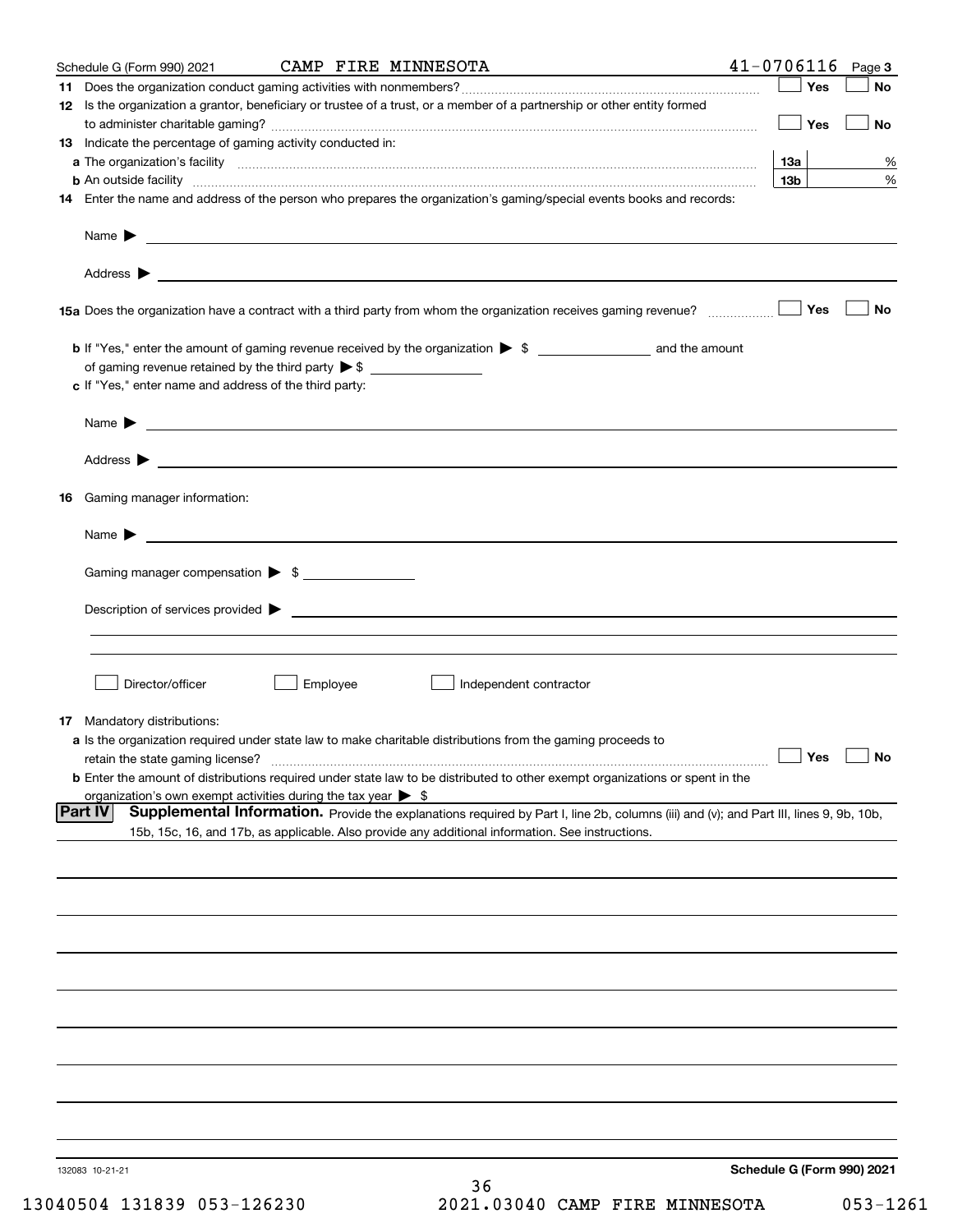|                 | <b>Part IV   Supplemental Information</b> (continued) |
|-----------------|-------------------------------------------------------|
|                 |                                                       |
|                 |                                                       |
|                 |                                                       |
|                 |                                                       |
|                 |                                                       |
|                 |                                                       |
|                 |                                                       |
|                 |                                                       |
|                 |                                                       |
|                 |                                                       |
|                 |                                                       |
|                 |                                                       |
|                 |                                                       |
|                 |                                                       |
|                 |                                                       |
|                 |                                                       |
|                 |                                                       |
|                 |                                                       |
|                 |                                                       |
|                 |                                                       |
|                 |                                                       |
|                 |                                                       |
|                 |                                                       |
|                 |                                                       |
|                 |                                                       |
|                 |                                                       |
|                 |                                                       |
|                 |                                                       |
| 132084 11-18-21 | Schedule G (Form 990)                                 |

132084 11-18-21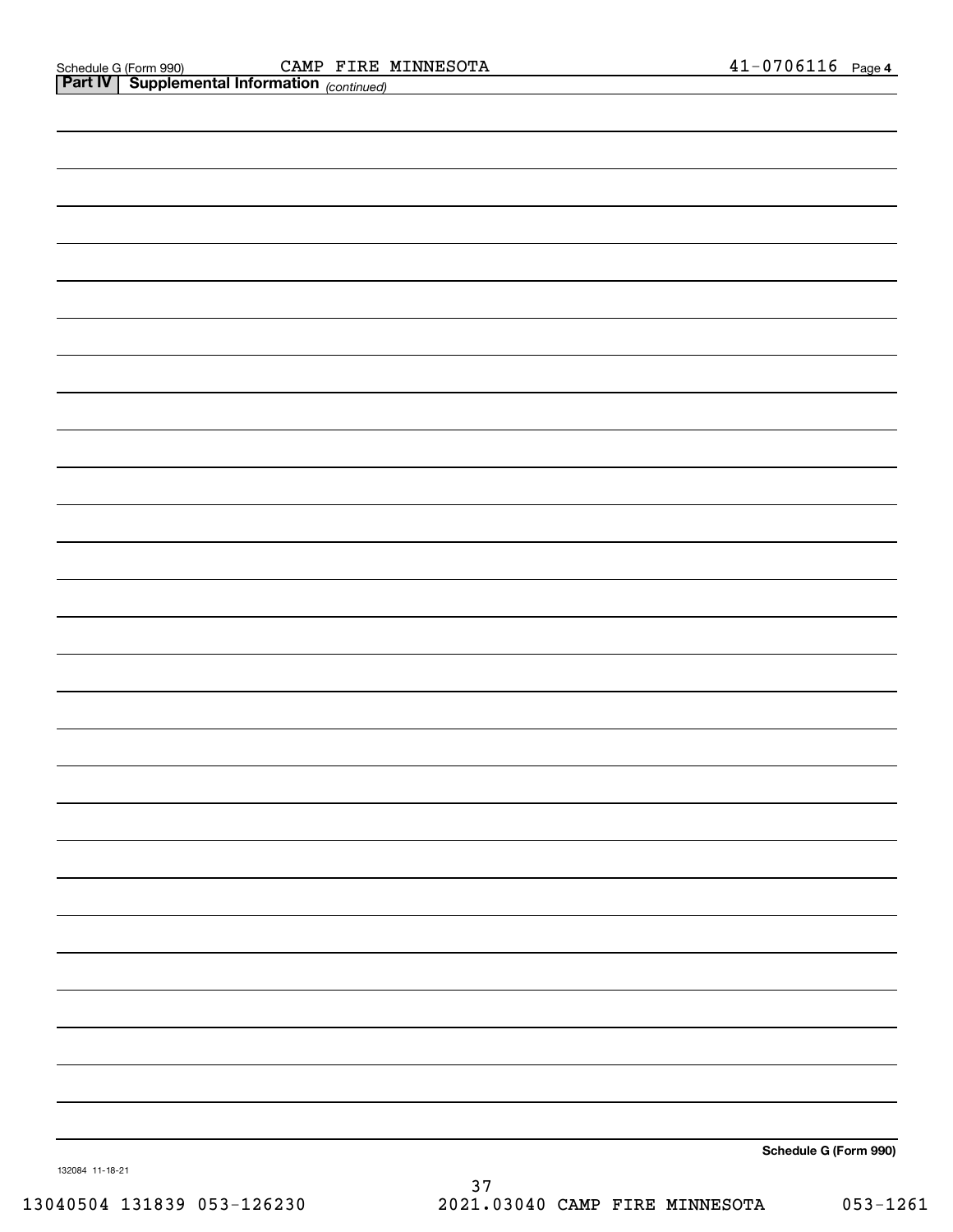| <b>SCHEDULE I</b><br>(Form 990)                                                                                                                                                         | <b>Grants and Other Assistance to Organizations,</b><br>Governments, and Individuals in the United States<br>Complete if the organization answered "Yes" on Form 990, Part IV, line 21 or 22.                                                                                                     |  |  |                                                                              |                                       |  |                                | OMB No. 1545-0047<br>2021                           |
|-----------------------------------------------------------------------------------------------------------------------------------------------------------------------------------------|---------------------------------------------------------------------------------------------------------------------------------------------------------------------------------------------------------------------------------------------------------------------------------------------------|--|--|------------------------------------------------------------------------------|---------------------------------------|--|--------------------------------|-----------------------------------------------------|
| Department of the Treasury<br>Internal Revenue Service                                                                                                                                  |                                                                                                                                                                                                                                                                                                   |  |  | Attach to Form 990.<br>Go to www.irs.gov/Form990 for the latest information. |                                       |  |                                | <b>Open to Public</b><br>Inspection                 |
|                                                                                                                                                                                         | Name of the organization<br>CAMP FIRE MINNESOTA                                                                                                                                                                                                                                                   |  |  |                                                                              |                                       |  |                                | <b>Employer identification number</b><br>41-0706116 |
| Part I                                                                                                                                                                                  | <b>General Information on Grants and Assistance</b>                                                                                                                                                                                                                                               |  |  |                                                                              |                                       |  |                                |                                                     |
| Does the organization maintain records to substantiate the amount of the grants or assistance, the grantees' eligibility for the grants or assistance, and the selection<br>$\mathbf 1$ |                                                                                                                                                                                                                                                                                                   |  |  |                                                                              |                                       |  | $\boxed{\text{X}}$ Yes<br>l No |                                                     |
| $\mathbf{2}$                                                                                                                                                                            | Describe in Part IV the organization's procedures for monitoring the use of grant funds in the United States.                                                                                                                                                                                     |  |  |                                                                              |                                       |  |                                |                                                     |
| Part II                                                                                                                                                                                 | Grants and Other Assistance to Domestic Organizations and Domestic Governments. Complete if the organization answered "Yes" on Form 990, Part IV, line 21, for any<br>recipient that received more than \$5,000. Part II can be duplicated if additional space is needed.                         |  |  |                                                                              |                                       |  |                                |                                                     |
|                                                                                                                                                                                         | (f) Method of<br>(c) IRC section<br>1 (a) Name and address of organization<br>$(b)$ EIN<br>(d) Amount of<br>(e) Amount of<br>(g) Description of<br>valuation (book,<br>noncash assistance<br>or government<br>(if applicable)<br>cash grant<br>noncash<br>FMV, appraisal,<br>assistance<br>other) |  |  |                                                                              | (h) Purpose of grant<br>or assistance |  |                                |                                                     |
|                                                                                                                                                                                         |                                                                                                                                                                                                                                                                                                   |  |  |                                                                              |                                       |  |                                |                                                     |
|                                                                                                                                                                                         |                                                                                                                                                                                                                                                                                                   |  |  |                                                                              |                                       |  |                                |                                                     |
|                                                                                                                                                                                         |                                                                                                                                                                                                                                                                                                   |  |  |                                                                              |                                       |  |                                |                                                     |
|                                                                                                                                                                                         |                                                                                                                                                                                                                                                                                                   |  |  |                                                                              |                                       |  |                                |                                                     |
|                                                                                                                                                                                         |                                                                                                                                                                                                                                                                                                   |  |  |                                                                              |                                       |  |                                |                                                     |
| 2                                                                                                                                                                                       | Enter total number of section 501(c)(3) and government organizations listed in the line 1 table                                                                                                                                                                                                   |  |  |                                                                              |                                       |  |                                |                                                     |
| з                                                                                                                                                                                       | Enter total number of other organizations listed in the line 1 table                                                                                                                                                                                                                              |  |  |                                                                              |                                       |  |                                |                                                     |
| LHA                                                                                                                                                                                     | For Paperwork Reduction Act Notice, see the Instructions for Form 990.                                                                                                                                                                                                                            |  |  |                                                                              |                                       |  |                                | Schedule I (Form 990) 2021                          |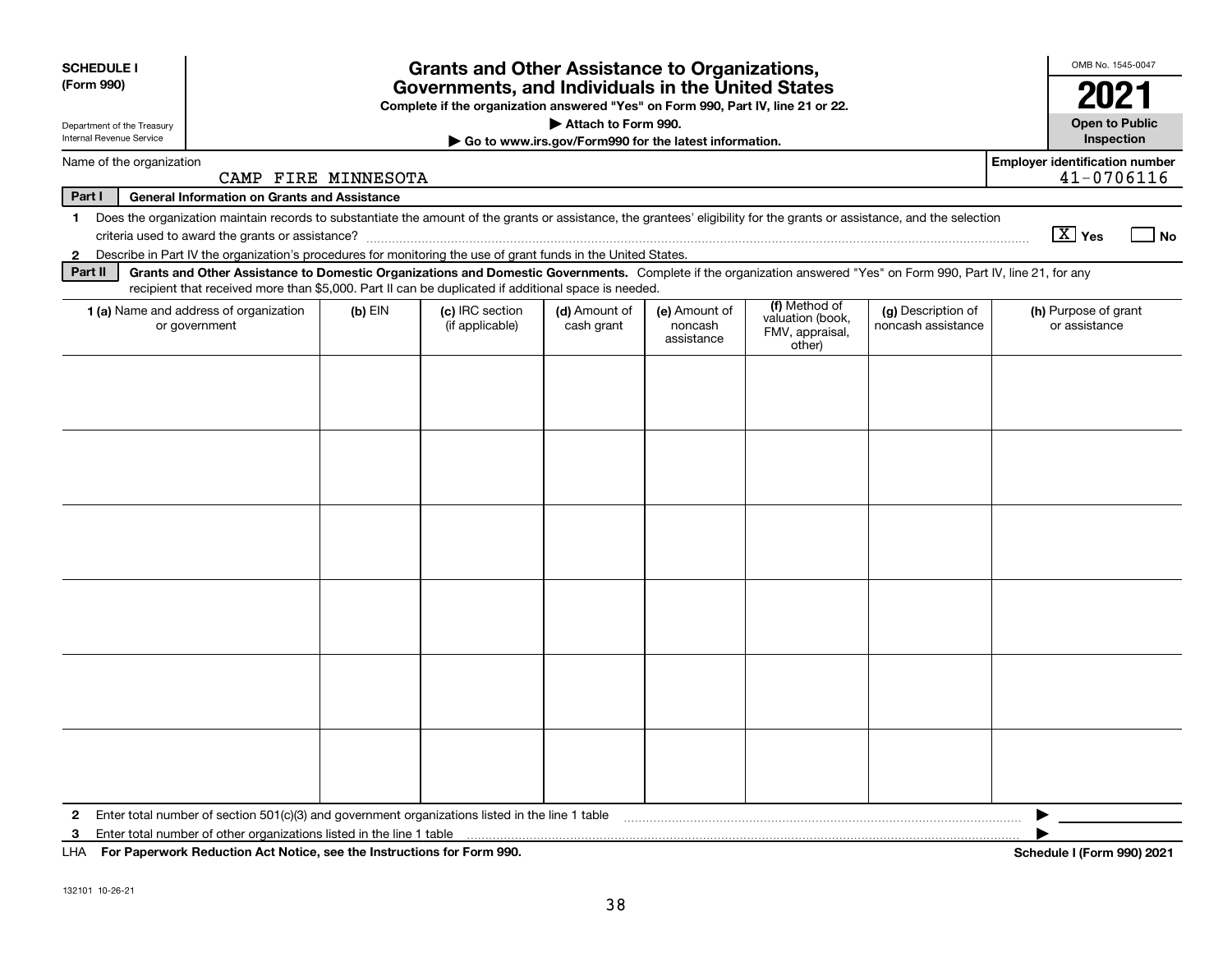Schedule I (Form 990) 2021 Page CAMP FIRE MINNESOTA 41-0706116

**Part III Grants and Other Assistance to Domestic Individuals.**  Complete if the organization answered "Yes" on Form 990, Part IV, line 22. Part III can be duplicated if additional space is needed.

| (a) Type of grant or assistance                                                                                                                 | (b) Number of<br>recipients | (c) Amount of<br>cash grant | (d) Amount of non-<br>cash assistance | (e) Method of valuation<br>(book, FMV, appraisal, other) | (f) Description of noncash assistance |
|-------------------------------------------------------------------------------------------------------------------------------------------------|-----------------------------|-----------------------------|---------------------------------------|----------------------------------------------------------|---------------------------------------|
|                                                                                                                                                 |                             |                             |                                       |                                                          |                                       |
| FIELD TRIP FINANCIAL ASSISTANCE                                                                                                                 | 2522                        | 29,343.                     |                                       | 0. N/A                                                   | N/A                                   |
|                                                                                                                                                 |                             |                             |                                       |                                                          |                                       |
| SUMMER AND SCHOOL-BREAK CAMP SCHOLARSHIP                                                                                                        | 144                         | 37,774.                     |                                       | 0. N/A                                                   | N/A                                   |
|                                                                                                                                                 |                             |                             |                                       |                                                          |                                       |
|                                                                                                                                                 |                             |                             |                                       |                                                          |                                       |
|                                                                                                                                                 |                             |                             |                                       |                                                          |                                       |
|                                                                                                                                                 |                             |                             |                                       |                                                          |                                       |
|                                                                                                                                                 |                             |                             |                                       |                                                          |                                       |
|                                                                                                                                                 |                             |                             |                                       |                                                          |                                       |
| PartN<br>Supplemental Information, Provide the information required in Part Lline 2: Part III, column (b); and any other additional information |                             |                             |                                       |                                                          |                                       |

Part IV | Supplemental Information. Provide the information required in Part I, line 2; Part III, column (b); and any other additional information.

PART I, LINE 2:

CAMP FIRE MINNESOTA IS COMMITTED TO OFFERING PROGRAMS THAT ARE ACCESSIBLE

AND INCLUSIVE. WE REMOVE FINANCIAL BARRIERS TO PARTICIPATION THROUGH OUR

FINANCIAL ASSISTANCE PROGRAM.

WE GRANT SUMMER CAMP SCHOLARSHIPS TO FAMILIES EXPERIENCING FINANCIAL

HARDSHIP. SCHOLARSHIPS ARE AWARDED BASED ON THE NUMBER OF APPLICANTS,

FINANCIAL NEED OF THE APPLICANT BASE, OTHER CIRCUMSTANCES WHICH WOULD PLACE

A FAMILY IN NEED, AND FUNDS AVAILABLE.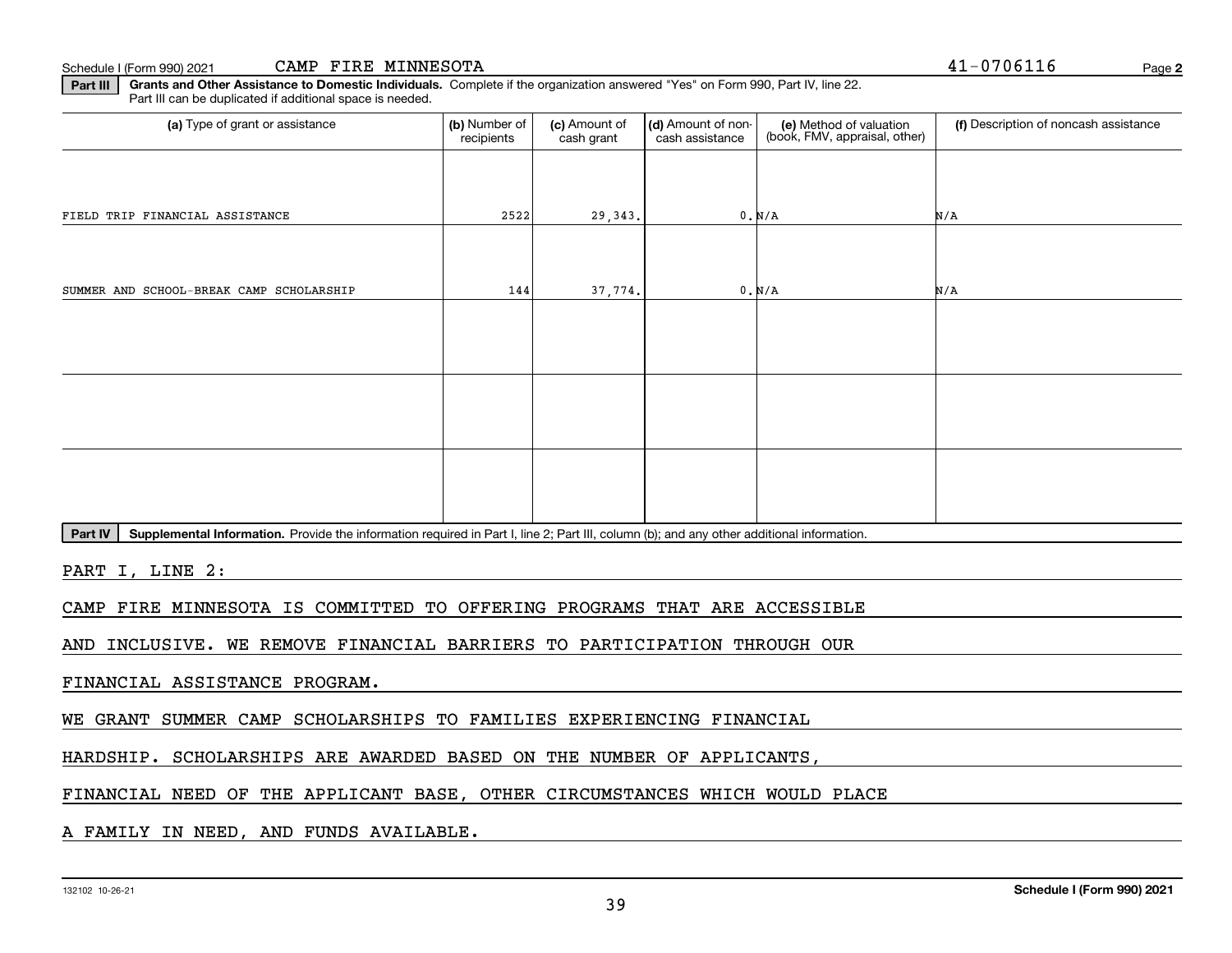| Schedule I (Form 990) CAMP FIRE MINNESOTA                                   | $41 - 0706116$ Page 2 |  |  |  |  |  |  |
|-----------------------------------------------------------------------------|-----------------------|--|--|--|--|--|--|
| <b>Part IV   Supplemental Information</b>                                   |                       |  |  |  |  |  |  |
|                                                                             |                       |  |  |  |  |  |  |
| ADDITIONALLY, FINANCIAL ASSISTANCE IS AWARDED TO SCHOOLS PARTICIPATING IN   |                       |  |  |  |  |  |  |
|                                                                             |                       |  |  |  |  |  |  |
| OUR K-12 ENVIRONMENTAL EDUCATION PROGRAM BASED ON A SLIDING SCALE FEE       |                       |  |  |  |  |  |  |
|                                                                             |                       |  |  |  |  |  |  |
| MODEL. A SCHOOL'S FEE IS BASED ON THE PERCENTAGE OF STUDENTS THEY SERVE     |                       |  |  |  |  |  |  |
|                                                                             |                       |  |  |  |  |  |  |
| THAT QUALIFY FOR FREE-AND-REDUCED PRICE LUNCH. SCHOOLS TAKE THE FOLLOWING   |                       |  |  |  |  |  |  |
|                                                                             |                       |  |  |  |  |  |  |
| INTO ACCOUNT WHEN DETERMINING IF A STUDENT QUALIFIES FOR FREE AND           |                       |  |  |  |  |  |  |
|                                                                             |                       |  |  |  |  |  |  |
| REDUCED-PRICE SCHOOL MEALS: FEDERAL INCOME ELIGIBILITY GUIDELINES,          |                       |  |  |  |  |  |  |
|                                                                             |                       |  |  |  |  |  |  |
| HOUSEHOLDS THAT RECEIVE BENEFITS SUCH AS SNAP, AND ANY OTHER DEFINITIONS OF |                       |  |  |  |  |  |  |
|                                                                             |                       |  |  |  |  |  |  |
| HOMELESS, RUNAWAY OR MIGRANT.                                               |                       |  |  |  |  |  |  |
|                                                                             |                       |  |  |  |  |  |  |

**Schedule I (Form 990)**

132291 04-01-21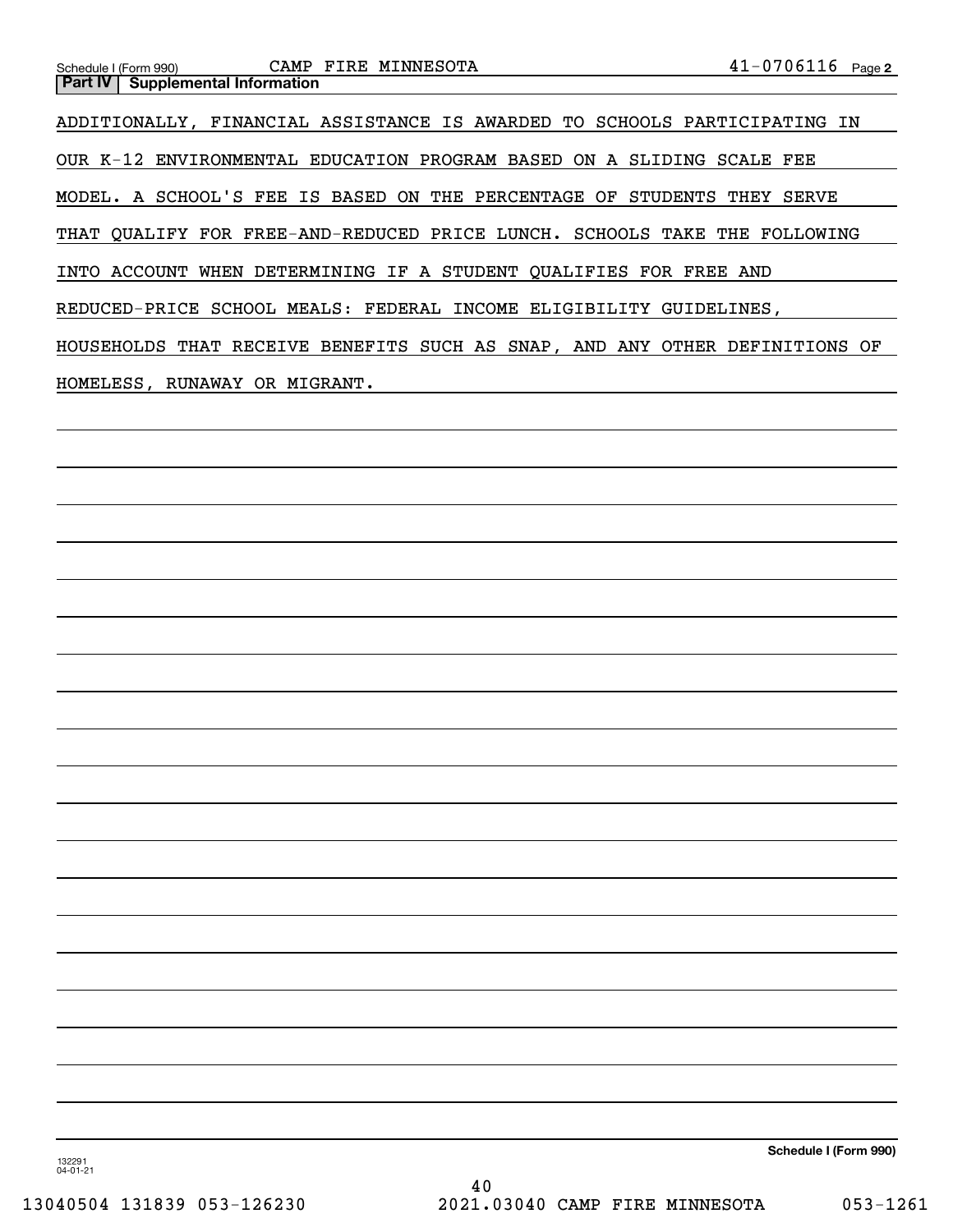## **SCHEDULE M (Form 990)**

# **Noncash Contributions**

OMB No. 1545-0047

| Department of the Treasury      |
|---------------------------------|
| <b>Internal Revenue Service</b> |

**Complete if the organizations answered "Yes" on Form 990, Part IV, lines 29 or 30.** <sup>J</sup>**2021 Attach to Form 990.** J

 **Go to www.irs.gov/Form990 for instructions and the latest information.** J

**Open to Public Inspection**

**Employer identification number**

|  | Name of the organization |  |
|--|--------------------------|--|

|  | CAMP FIRE MINNESOTA |
|--|---------------------|
|  |                     |

|        | CAMP FIRE MINNESOTA                                                                                                            |                               |                                      |                                                                                                      |  |                                                              | 41-0706116 |    |  |  |
|--------|--------------------------------------------------------------------------------------------------------------------------------|-------------------------------|--------------------------------------|------------------------------------------------------------------------------------------------------|--|--------------------------------------------------------------|------------|----|--|--|
| Part I | <b>Types of Property</b>                                                                                                       |                               |                                      |                                                                                                      |  |                                                              |            |    |  |  |
|        |                                                                                                                                | (a)<br>Check if<br>applicable | (b)<br>Number of<br>contributions or | (c)<br>Noncash contribution<br>amounts reported on<br>items contributed Form 990, Part VIII, line 1g |  | (d)<br>Method of determining<br>noncash contribution amounts |            |    |  |  |
| 1      |                                                                                                                                |                               |                                      |                                                                                                      |  |                                                              |            |    |  |  |
| 2      |                                                                                                                                |                               |                                      |                                                                                                      |  |                                                              |            |    |  |  |
| З      | Art - Fractional interests                                                                                                     |                               |                                      |                                                                                                      |  |                                                              |            |    |  |  |
| 4      | Books and publications                                                                                                         |                               |                                      |                                                                                                      |  |                                                              |            |    |  |  |
| 5      | Clothing and household goods                                                                                                   |                               |                                      |                                                                                                      |  |                                                              |            |    |  |  |
| 6      |                                                                                                                                |                               |                                      |                                                                                                      |  |                                                              |            |    |  |  |
| 7      |                                                                                                                                |                               |                                      |                                                                                                      |  |                                                              |            |    |  |  |
| 8      | Intellectual property                                                                                                          |                               |                                      |                                                                                                      |  |                                                              |            |    |  |  |
| 9      | Securities - Publicly traded                                                                                                   | $\mathbf x$                   | 2,840                                | 345,054.FMV                                                                                          |  |                                                              |            |    |  |  |
| 10     | Securities - Closely held stock                                                                                                |                               |                                      |                                                                                                      |  |                                                              |            |    |  |  |
| 11     | Securities - Partnership, LLC, or                                                                                              |                               |                                      |                                                                                                      |  |                                                              |            |    |  |  |
|        | trust interests                                                                                                                |                               |                                      |                                                                                                      |  |                                                              |            |    |  |  |
| 12     |                                                                                                                                |                               |                                      |                                                                                                      |  |                                                              |            |    |  |  |
| 13     | Qualified conservation contribution -                                                                                          |                               |                                      |                                                                                                      |  |                                                              |            |    |  |  |
|        | Historic structures                                                                                                            |                               |                                      |                                                                                                      |  |                                                              |            |    |  |  |
| 14     | Qualified conservation contribution - Other                                                                                    |                               |                                      |                                                                                                      |  |                                                              |            |    |  |  |
| 15     |                                                                                                                                |                               |                                      |                                                                                                      |  |                                                              |            |    |  |  |
| 16     |                                                                                                                                |                               |                                      |                                                                                                      |  |                                                              |            |    |  |  |
| 17     |                                                                                                                                |                               |                                      |                                                                                                      |  |                                                              |            |    |  |  |
| 18     |                                                                                                                                |                               |                                      |                                                                                                      |  |                                                              |            |    |  |  |
| 19     |                                                                                                                                |                               |                                      |                                                                                                      |  |                                                              |            |    |  |  |
| 20     | Drugs and medical supplies                                                                                                     |                               |                                      |                                                                                                      |  |                                                              |            |    |  |  |
| 21     |                                                                                                                                |                               |                                      |                                                                                                      |  |                                                              |            |    |  |  |
| 22     |                                                                                                                                |                               |                                      |                                                                                                      |  |                                                              |            |    |  |  |
| 23     |                                                                                                                                |                               |                                      |                                                                                                      |  |                                                              |            |    |  |  |
| 24     |                                                                                                                                |                               |                                      |                                                                                                      |  |                                                              |            |    |  |  |
| 25     | Other $\blacktriangleright$                                                                                                    |                               |                                      |                                                                                                      |  |                                                              |            |    |  |  |
| 26     | Other                                                                                                                          |                               |                                      |                                                                                                      |  |                                                              |            |    |  |  |
| 27     | Other                                                                                                                          |                               |                                      |                                                                                                      |  |                                                              |            |    |  |  |
| 28     | Other $\blacktriangleright$                                                                                                    |                               |                                      |                                                                                                      |  |                                                              |            |    |  |  |
| 29     | Number of Forms 8283 received by the organization during the tax year for contributions                                        |                               |                                      |                                                                                                      |  |                                                              |            |    |  |  |
|        | for which the organization completed Form 8283, Part V, Donee Acknowledgement                                                  |                               |                                      | 29<br>$\cdots$                                                                                       |  |                                                              |            |    |  |  |
|        |                                                                                                                                |                               |                                      |                                                                                                      |  |                                                              | Yes        | No |  |  |
|        | 30a During the year, did the organization receive by contribution any property reported in Part I, lines 1 through 28, that it |                               |                                      |                                                                                                      |  |                                                              |            |    |  |  |
|        | must hold for at least three years from the date of the initial contribution, and which isn't required to be used for          |                               |                                      |                                                                                                      |  |                                                              |            |    |  |  |
|        | exempt purposes for the entire holding period?                                                                                 |                               |                                      |                                                                                                      |  | <b>30a</b>                                                   |            | х  |  |  |
| b      | If "Yes," describe the arrangement in Part II.                                                                                 |                               |                                      |                                                                                                      |  |                                                              |            |    |  |  |
| 31     | Does the organization have a gift acceptance policy that requires the review of any nonstandard contributions?                 |                               |                                      |                                                                                                      |  | 31                                                           |            | х  |  |  |
|        | 32a Does the organization hire or use third parties or related organizations to solicit, process, or sell noncash              |                               |                                      |                                                                                                      |  |                                                              |            |    |  |  |
|        | contributions?                                                                                                                 |                               |                                      |                                                                                                      |  | <b>32a</b>                                                   |            | х  |  |  |
| b      | If "Yes," describe in Part II.                                                                                                 |                               |                                      |                                                                                                      |  |                                                              |            |    |  |  |
| 33     | If the organization didn't report an amount in column (c) for a type of property for which column (a) is checked,              |                               |                                      |                                                                                                      |  |                                                              |            |    |  |  |
|        | describe in Part II.                                                                                                           |                               |                                      |                                                                                                      |  |                                                              |            |    |  |  |

For Paperwork Reduction Act Notice, see the Instructions for Form 990. Schedule M (Form 990) 2021 LHA

132141 11-17-21

41 13040504 131839 053-126230 2021.03040 CAMP FIRE MINNESOTA 053-1261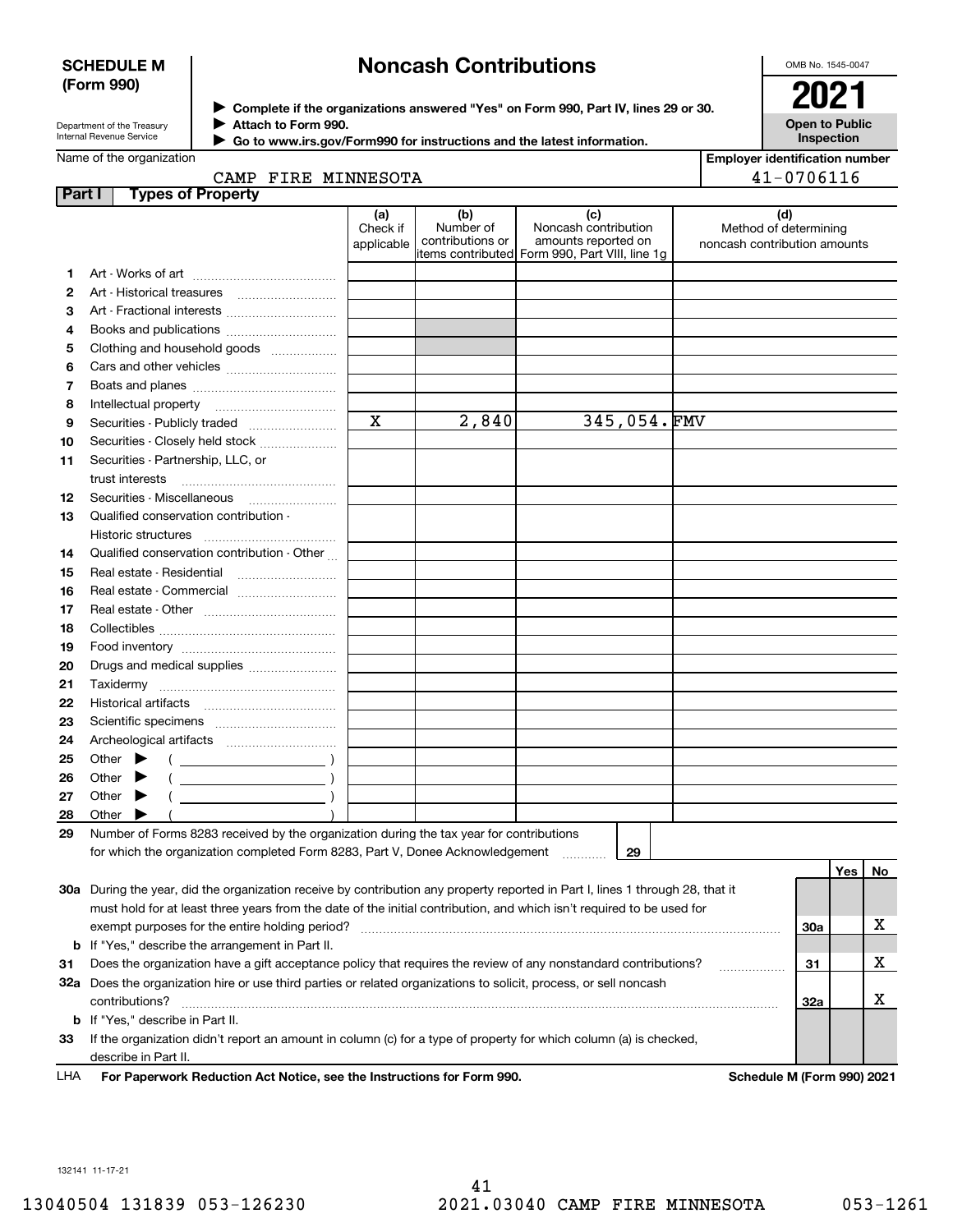| 10706116<br><b>MINNESOTA</b><br>CAMP<br>FIRE<br><b>A</b> <sup>-</sup><br>Schedule M (Form 990) 2021<br>ᆂᆚ | Page |  |
|-----------------------------------------------------------------------------------------------------------|------|--|
|-----------------------------------------------------------------------------------------------------------|------|--|

Part II | Supplemental Information. Provide the information required by Part I, lines 30b, 32b, and 33, and whether the organization is reporting in Part I, column (b), the number of contributions, the number of items received, or a combination of both. Also complete this part for any additional information.

SCHEDULE M, PART I, COLUMN (B):

# NUMBER OF SHARES OF STOCK

**Schedule M (Form 990) 2021**

132142 11-17-21

42 13040504 131839 053-126230 2021.03040 CAMP FIRE MINNESOTA 053-1261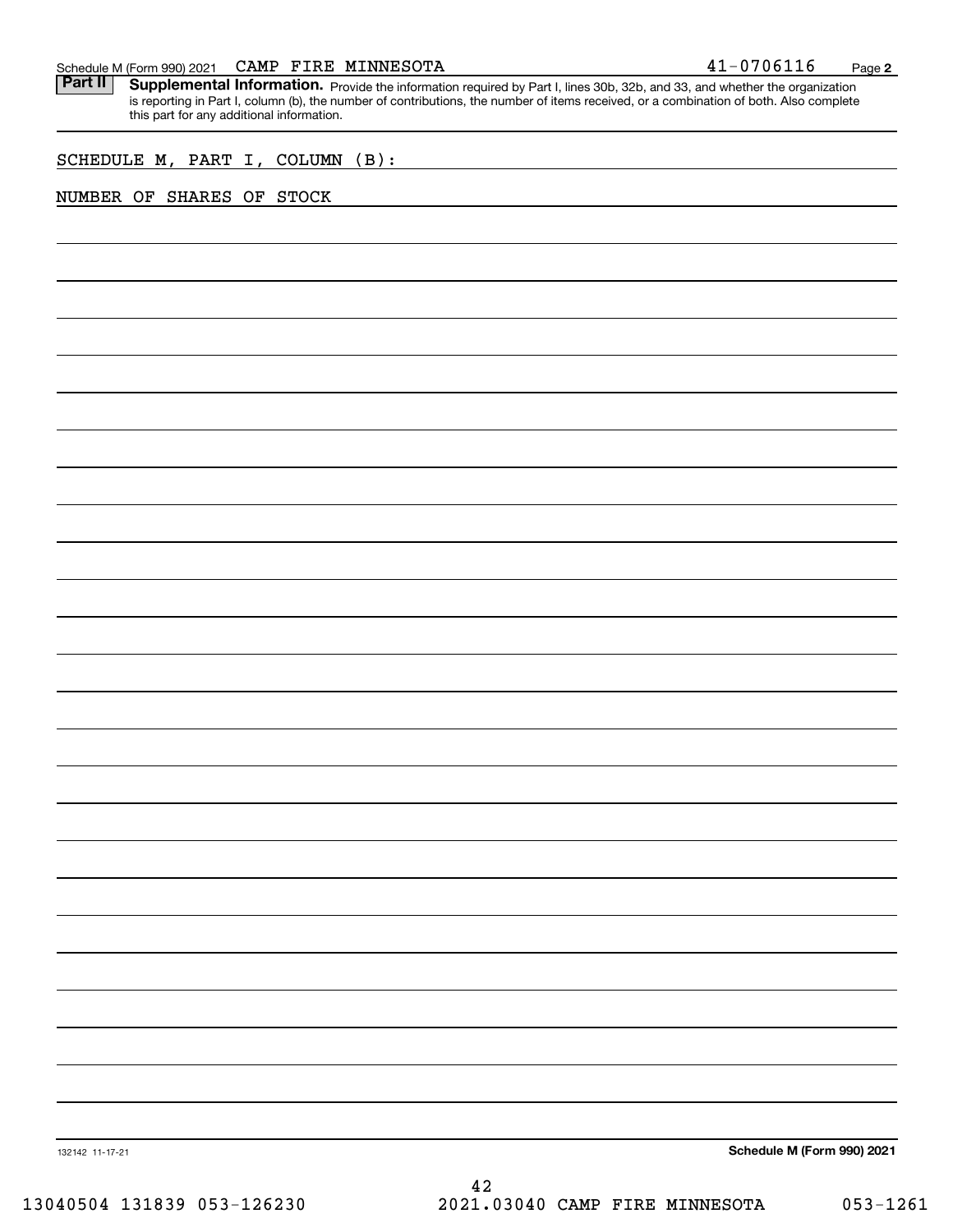**(Form 990)**

# **Complete to provide information for responses to specific questions on SCHEDULE O Supplemental Information to Form 990 or 990-EZ**

Department of the Treasury Internal Revenue Service Name of the organization **Form 990 or 990-EZ or to provide any additional information. | Attach to Form 990 or Form 990-EZ. | Go to www.irs.gov/Form990 for the latest information.**



CAMP FIRE MINNESOTA  $\vert$  41-0706116

FORM 990, PART III, LINE 4A, PROGRAM SERVICE ACCOMPLISHMENTS:

OUR K-12 ENVIRONMENTAL EDUCATION AND TEAM-BUILDING PROGRAM ENGAGES

STUDENTS IN HANDS-ON LEARNING AT OUR CAMP PROPERTY, IN THEIR

CLASSROOMS, AND THROUGH VIRTUAL LIVE LESSONS. OUR ENVIRONMENTAL

EDUCATION CURRICULUM ALIGNS WITH STATE EDUCATION STANDARDS AND IS

DELIVERED BY A COHORT OF NATURALISTS. WE PROVIDE FINANCIAL ASSISTANCE

TO SCHOOLS, UTILIZING A SLIDING SCALE FEE MODEL.

WE ALSO OFFER FAMILIES AND EDUCATORS ACCESS TO OUR FREE ONLINE RESOURCE

LIBRARY, MY NATURE CONNECTION, TO HELP YOUTH CONNECT WITH NATURE IN

THEIR BACKYARD AND NEIGHBORHOODS.

AS A RESULT OF OUR OUTDOOR PROGRAMS, YOUTH UNPLUG IN NATURE, DEVELOP AS

ENVIRONMENTAL STEWARDS, AND GROW AS INDIVIDUALS AND LEADERS.

FORM 990, PART III, LINE 4B, PROGRAM SERVICE ACCOMPLISHMENTS:

AS A RESULT OF OUR AFTERSCHOOL PROGRAMS, YOUTH DEVELOP LEADERSHIP

SKILLS AS THEY LEARN TO CARE FOR THEIR COMMUNITY AND THE ENVIRONMENT.

FORM 990, PART VI, SECTION A, LINE 8B:

THE ORGANIZATION DOES NOT HAVE ANY COMMITTEES WITH THE AUTHORITY TO ACT ON

BEHALF OF THE GOVERNING BODY.

FORM 990, PART VI, SECTION B, LINE 11B:

THE FINANCE/AUDIT COMMITTEE COMPLETES A DETAILED REVIEW PRIOR TO THE ENTIRE

43

BOARD OF DIRECTORS REVIEWING THE 990. THE REVIEW IS CONDUCTED BEFORE THE

990 IS FILED WITH THE IRS.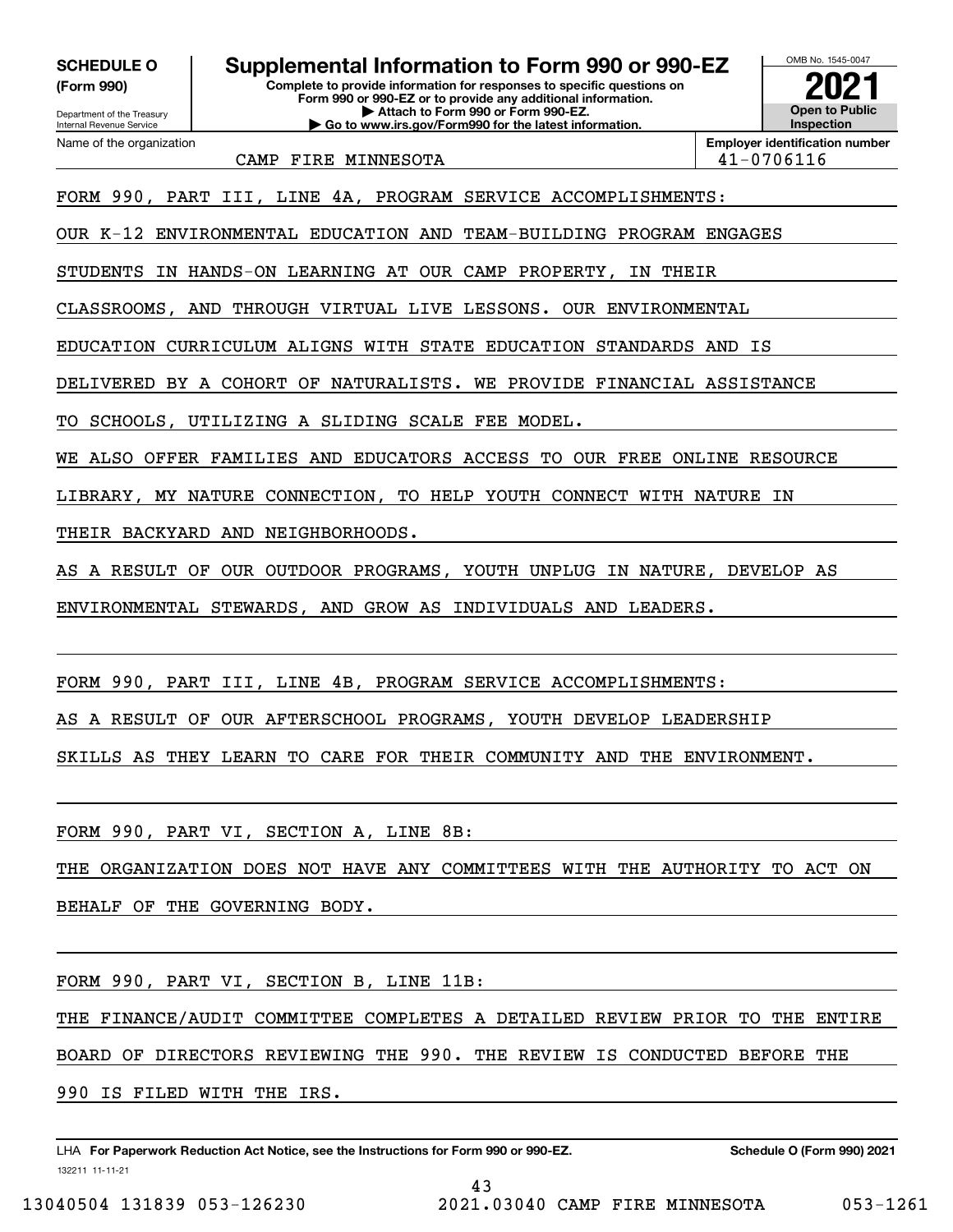FORM 990, PART VI, SECTION B, LINE 12C:

CAMP FIRE MINNESOTA'S CONFLICT OF INTEREST POLICY IS REVIEWED ANNUALLY BY ALL EMPLOYEES AND MEMBERS OF THE BOARD. EMPLOYEES AND BOARD MEMBERS ARE REQUIRED TO DISCLOSE ANY CONFLICTS OF INTEREST IN WRITING. IN THE COURSE OF BUSINESS, IF AND WHEN A RELEVANT CONFLICT OF INTEREST ARISES, THE EMPLOYEE OR BOARD MEMBER DISCLOSES IT VERBALLY AND IS RECUSED FROM ANY DECISION MAKING ROLE RELATED TO THE INTERESTED MATTER.

FORM 990, PART VI, SECTION B, LINE 15:

ALL POSITIONS OF THE ORGANIZATION ARE COMPARED TO THE BI-ANNUAL RELEASE OF THE MINNESOTA COUNCIL OF NONPROFITS SALARY AND BENEFITS SURVEY, INCLUDING THE SOCIAL SECURITY ADMINISTRATION'S ANNUAL COST OF LIVING INCREASE. THE LAST REVIEW WAS PERFORMED IN 2021.

THE EXECUTIVE COMMITTEE OF THE BOARD IS RESPONSIBLE FOR REVIEWING THE PERFORMANCE AND SALARY OF THE PRESIDENT & CEO. THE COMMITTEE DETERMINES COMPENSATION ADJUSTMENTS FOR THE PRESIDENT & CEO BASED ON THE PERFORMANCE REVIEW, BUDGET OBJECTIVES, COMPARISON OF SALARIES OF OTHER CEOS AND EXECUTIVE DIRECTORS IN PEER ORGANIZATIONS, AND THE MINNESOTA COUNCIL OF NONPROFIT'S SALARY AND BENEFITS SURVEY. THE PRESIDENT & CEO'S SALARY WAS LAST REVIEWED IN SPRING 2021 AS A PART OF THE FORMAL CEO SEARCH PROCESS.

FORM 990, PART VI, SECTION C, LINE 19:

GOVERNING DOCUMENTS AND CONFLICT OF INTEREST POLICY ARE MADE AVAILABLE UPON REQUEST. FINANCIAL

44

STATEMENTS ARE MADE AVAILABLE ON THE ORGANIZATION'S WEBSITE.

132212 11-11-21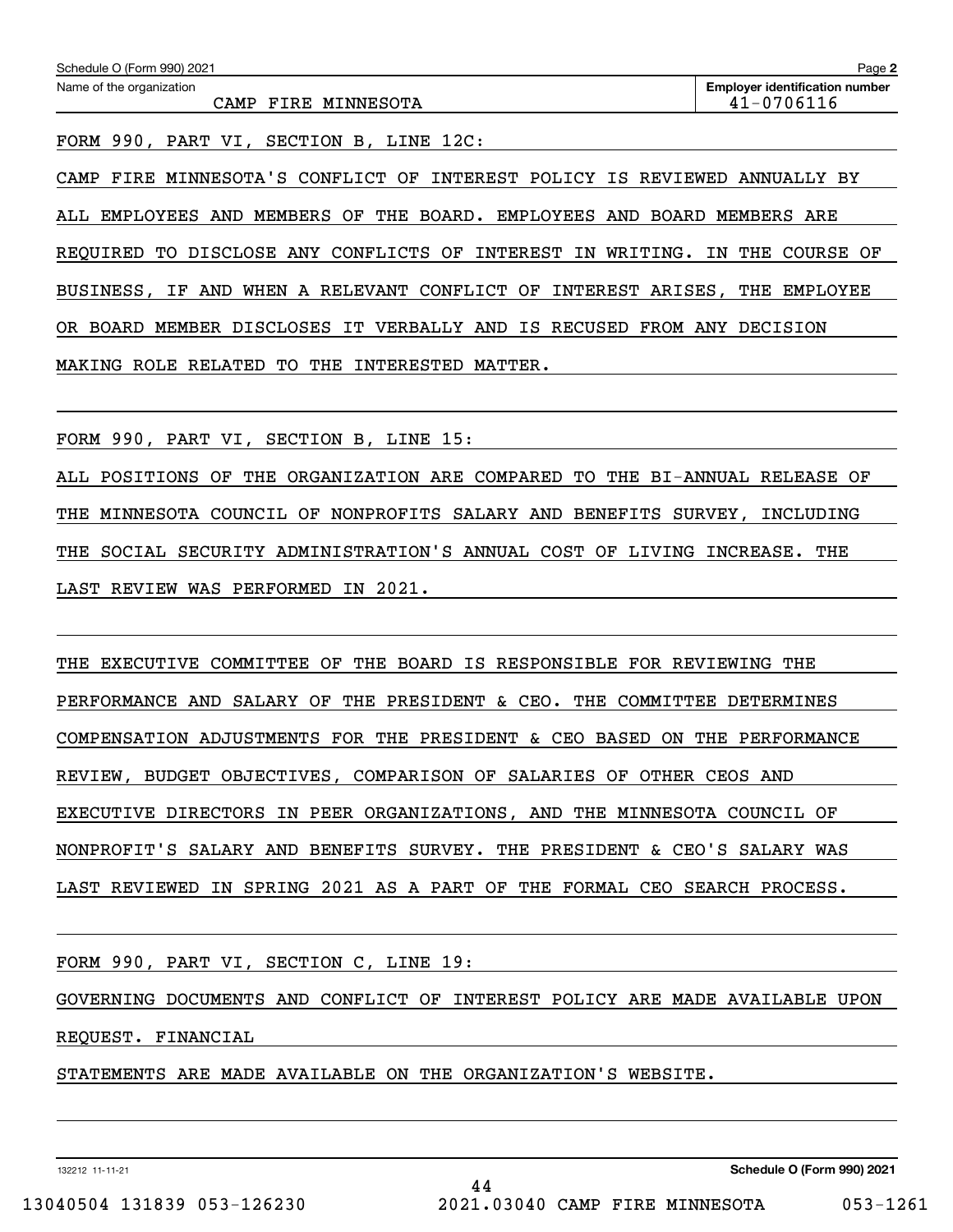# **Related Organizations and Unrelated Partnerships**

**Complete if the organization answered "Yes" on Form 990, Part IV, line 33, 34, 35b, 36, or 37.** |

**Attach to Form 990.**  |

Department of the Treasury Internal Revenue Service

## Name of the organization

CAMP FIRE MINNESOTA

**Part I Identification of Disregarded Entities.**  Complete if the organization answered "Yes" on Form 990, Part IV, line 33.

| (a)<br>Name, address, and EIN (if applicable)<br>of disregarded entity | (b)<br>Primary activity | (c)<br>Legal domicile (state or<br>foreign country) | (d)<br>Total income | (e)<br>End-of-year assets | (f)<br>Direct controlling<br>entity |
|------------------------------------------------------------------------|-------------------------|-----------------------------------------------------|---------------------|---------------------------|-------------------------------------|
|                                                                        |                         |                                                     |                     |                           |                                     |
|                                                                        |                         |                                                     |                     |                           |                                     |
|                                                                        |                         |                                                     |                     |                           |                                     |
|                                                                        |                         |                                                     |                     |                           |                                     |

### **Identification of Related Tax-Exempt Organizations.** Complete if the organization answered "Yes" on Form 990, Part IV, line 34, because it had one or more related tax-exempt **Part II** organizations during the tax year.

| (a)<br>Name, address, and EIN<br>of related organization | (b)<br>Primary activity | (c)<br>Legal domicile (state or<br>foreign country) | (d)<br>Exempt Code<br>section | (e)<br>Public charity<br>status (if section | (f)<br>Direct controlling<br>entity |                              | $(g)$<br>Section 512(b)(13)<br>controlled<br>entity? |
|----------------------------------------------------------|-------------------------|-----------------------------------------------------|-------------------------------|---------------------------------------------|-------------------------------------|------------------------------|------------------------------------------------------|
|                                                          |                         |                                                     |                               | 501(c)(3))                                  |                                     | Yes                          | No                                                   |
| THE MINNESOTA CAMP FIRE FOUNDATION -                     |                         |                                                     |                               |                                             |                                     |                              |                                                      |
| 41-1889037, 3300 TANADOONA DRIVE, EXCELSIOR,             |                         |                                                     |                               | LINE 12C,                                   | CAMP FIRE                           |                              |                                                      |
| MN 55331                                                 | SUPPORTING ORGANIZATION | MINNESOTA                                           | 501(C)(1)                     | III-FI                                      | MINNESOTA                           | $\overline{\mathbf{v}}$<br>△ |                                                      |
|                                                          |                         |                                                     |                               |                                             |                                     |                              |                                                      |
|                                                          |                         |                                                     |                               |                                             |                                     |                              |                                                      |
|                                                          |                         |                                                     |                               |                                             |                                     |                              |                                                      |
|                                                          |                         |                                                     |                               |                                             |                                     |                              |                                                      |
|                                                          |                         |                                                     |                               |                                             |                                     |                              |                                                      |
|                                                          |                         |                                                     |                               |                                             |                                     |                              |                                                      |
|                                                          |                         |                                                     |                               |                                             |                                     |                              |                                                      |

**For Paperwork Reduction Act Notice, see the Instructions for Form 990. Schedule R (Form 990) 2021**

**Open to Public | Go to www.irs.gov/Form990 for instructions and the latest information. Inspection**

**2021**

**Employer identification number**

41-0706116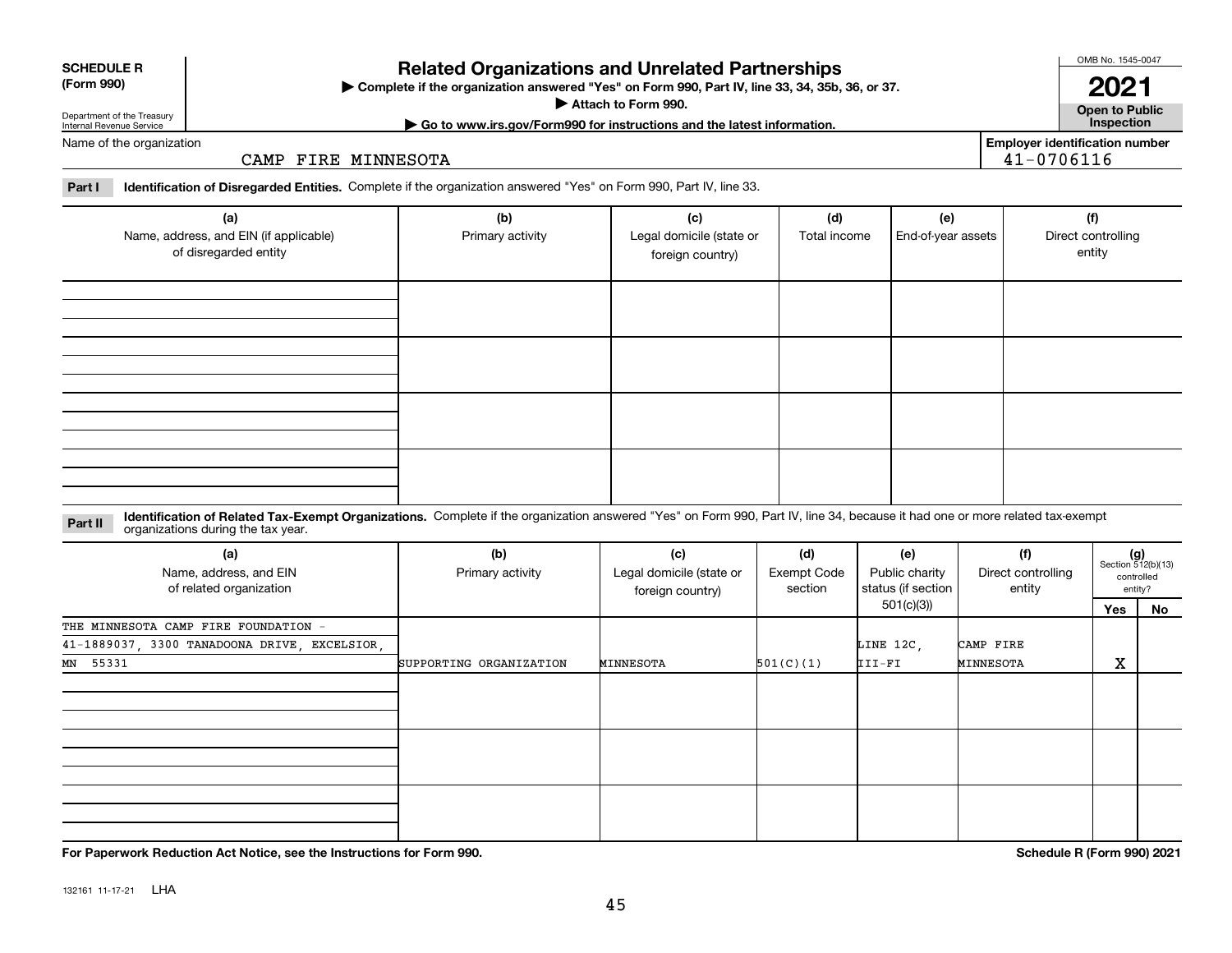### Schedule R (Form 990) 2021 Page CAMP FIRE MINNESOTA 41-0706116

**Identification of Related Organizations Taxable as a Partnership.** Complete if the organization answered "Yes" on Form 990, Part IV, line 34, because it had one or more related **Part III** organizations treated as a partnership during the tax year.

| (a)                                               | (b)              | (c)                  | (d)                          | (e)                                                                 | (f)                      | (g)                     |                                  | (h) | (i)                                       | (j) | (k)                                                       |
|---------------------------------------------------|------------------|----------------------|------------------------------|---------------------------------------------------------------------|--------------------------|-------------------------|----------------------------------|-----|-------------------------------------------|-----|-----------------------------------------------------------|
| Name, address, and EIN<br>of related organization | Primary activity | Legal<br>domicile    | Direct controlling<br>entity | Predominant income                                                  | Share of total<br>income | Share of<br>end-of-year | Disproportionate<br>allocations? |     | Code V-UBI<br>amount in box               |     | General or Percentage<br>managing<br>partner?<br>partner? |
|                                                   |                  | (state or<br>foreign |                              |                                                                     |                          | assets                  |                                  |     |                                           |     |                                                           |
|                                                   |                  | country)             |                              | related, unrelated,<br>excluded from tax under<br>sections 512-514) |                          |                         | Yes $ $                          | No  | 20 of Schedule<br>K-1 (Form 1065) Yes No. |     |                                                           |
|                                                   |                  |                      |                              |                                                                     |                          |                         |                                  |     |                                           |     |                                                           |
|                                                   |                  |                      |                              |                                                                     |                          |                         |                                  |     |                                           |     |                                                           |
|                                                   |                  |                      |                              |                                                                     |                          |                         |                                  |     |                                           |     |                                                           |
|                                                   |                  |                      |                              |                                                                     |                          |                         |                                  |     |                                           |     |                                                           |
|                                                   |                  |                      |                              |                                                                     |                          |                         |                                  |     |                                           |     |                                                           |
|                                                   |                  |                      |                              |                                                                     |                          |                         |                                  |     |                                           |     |                                                           |
|                                                   |                  |                      |                              |                                                                     |                          |                         |                                  |     |                                           |     |                                                           |
|                                                   |                  |                      |                              |                                                                     |                          |                         |                                  |     |                                           |     |                                                           |
|                                                   |                  |                      |                              |                                                                     |                          |                         |                                  |     |                                           |     |                                                           |
|                                                   |                  |                      |                              |                                                                     |                          |                         |                                  |     |                                           |     |                                                           |
|                                                   |                  |                      |                              |                                                                     |                          |                         |                                  |     |                                           |     |                                                           |
|                                                   |                  |                      |                              |                                                                     |                          |                         |                                  |     |                                           |     |                                                           |
|                                                   |                  |                      |                              |                                                                     |                          |                         |                                  |     |                                           |     |                                                           |
|                                                   |                  |                      |                              |                                                                     |                          |                         |                                  |     |                                           |     |                                                           |
|                                                   |                  |                      |                              |                                                                     |                          |                         |                                  |     |                                           |     |                                                           |
|                                                   |                  |                      |                              |                                                                     |                          |                         |                                  |     |                                           |     |                                                           |
|                                                   |                  |                      |                              |                                                                     |                          |                         |                                  |     |                                           |     |                                                           |

**Identification of Related Organizations Taxable as a Corporation or Trust.** Complete if the organization answered "Yes" on Form 990, Part IV, line 34, because it had one or more related **Part IV** organizations treated as a corporation or trust during the tax year.

| (a)<br>Name, address, and EIN<br>of related organization | (b)<br>Primary activity | (c)<br>Legal domicile<br>(state or<br>foreign | (d)<br>Direct controlling<br>entity | (e)<br>Type of entity<br>(C corp, S corp,<br>or trust) | (f)<br>Share of total<br>income | (g)<br>Share of<br>end-of-year<br>assets | (h)<br>Percentage<br>ownership | $\begin{array}{c} \textbf{(i)}\\ \text{Section}\\ 512 \text{(b)} \text{(13)}\\ \text{controlled}\\ \text{entity?} \end{array}$ |        |
|----------------------------------------------------------|-------------------------|-----------------------------------------------|-------------------------------------|--------------------------------------------------------|---------------------------------|------------------------------------------|--------------------------------|--------------------------------------------------------------------------------------------------------------------------------|--------|
|                                                          |                         | country)                                      |                                     |                                                        |                                 |                                          |                                |                                                                                                                                | Yes No |
|                                                          |                         |                                               |                                     |                                                        |                                 |                                          |                                |                                                                                                                                |        |
|                                                          |                         |                                               |                                     |                                                        |                                 |                                          |                                |                                                                                                                                |        |
|                                                          |                         |                                               |                                     |                                                        |                                 |                                          |                                |                                                                                                                                |        |
|                                                          |                         |                                               |                                     |                                                        |                                 |                                          |                                |                                                                                                                                |        |
|                                                          |                         |                                               |                                     |                                                        |                                 |                                          |                                |                                                                                                                                |        |
|                                                          |                         |                                               |                                     |                                                        |                                 |                                          |                                |                                                                                                                                |        |
|                                                          |                         |                                               |                                     |                                                        |                                 |                                          |                                |                                                                                                                                |        |
|                                                          |                         |                                               |                                     |                                                        |                                 |                                          |                                |                                                                                                                                |        |
|                                                          |                         |                                               |                                     |                                                        |                                 |                                          |                                |                                                                                                                                |        |
|                                                          |                         |                                               |                                     |                                                        |                                 |                                          |                                |                                                                                                                                |        |
|                                                          |                         |                                               |                                     |                                                        |                                 |                                          |                                |                                                                                                                                |        |
|                                                          |                         |                                               |                                     |                                                        |                                 |                                          |                                |                                                                                                                                |        |
|                                                          |                         |                                               |                                     |                                                        |                                 |                                          |                                |                                                                                                                                |        |
|                                                          |                         |                                               |                                     |                                                        |                                 |                                          |                                |                                                                                                                                |        |
|                                                          |                         |                                               |                                     |                                                        |                                 |                                          |                                |                                                                                                                                |        |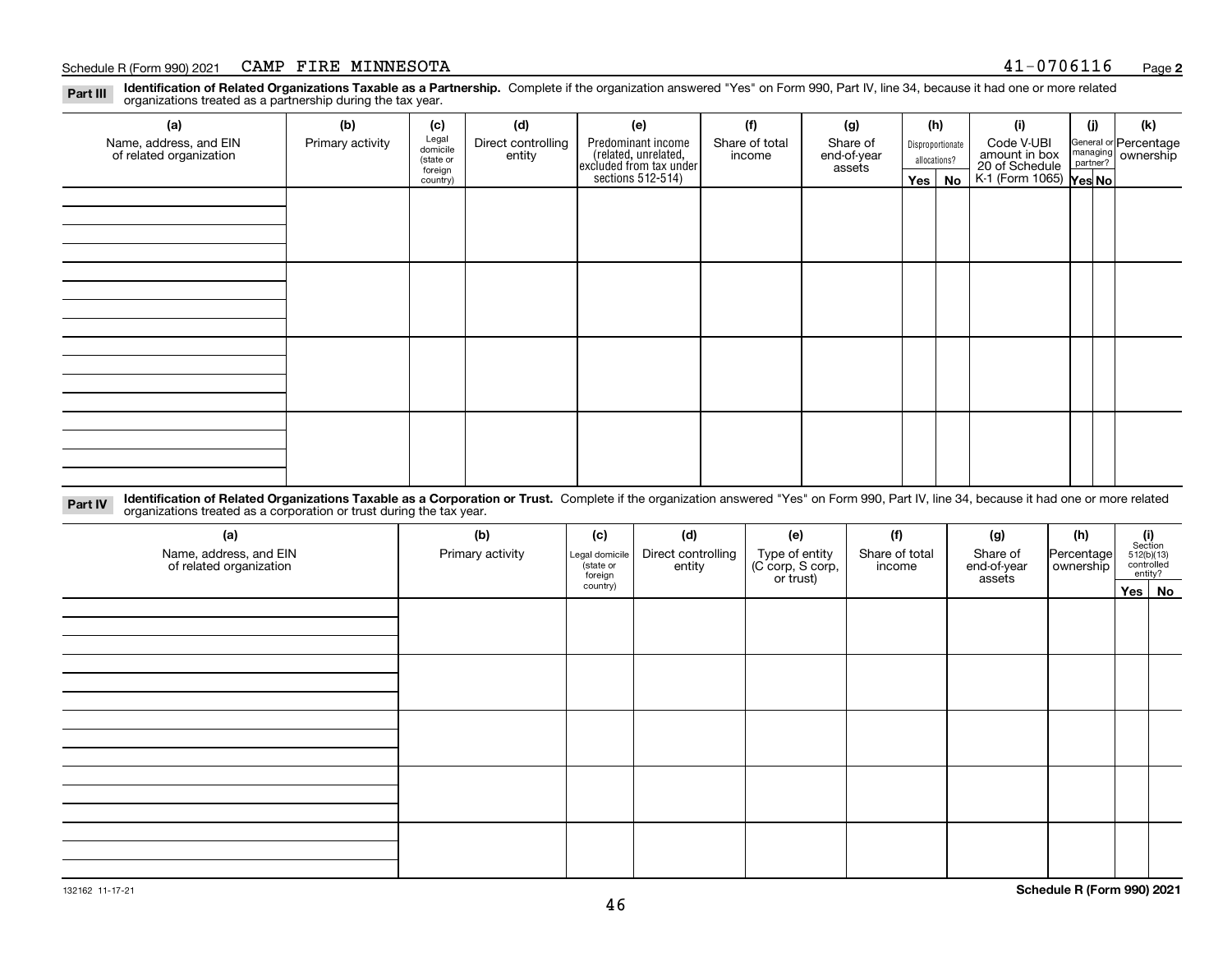### Schedule R (Form 990) 2021 Page CAMP FIRE MINNESOTA 41-0706116

**Part V** T**ransactions With Related Organizations.** Complete if the organization answered "Yes" on Form 990, Part IV, line 34, 35b, or 36.

| Note: Complete line 1 if any entity is listed in Parts II, III, or IV of this schedule. |                                                                                                                                                                                                                                   |     |   |             |  |  |
|-----------------------------------------------------------------------------------------|-----------------------------------------------------------------------------------------------------------------------------------------------------------------------------------------------------------------------------------|-----|---|-------------|--|--|
|                                                                                         | 1 During the tax year, did the organization engage in any of the following transactions with one or more related organizations listed in Parts II-IV?                                                                             |     |   |             |  |  |
|                                                                                         |                                                                                                                                                                                                                                   |     |   | X           |  |  |
|                                                                                         | b Gift, grant, or capital contribution to related organization(s) manufactured and contribution to related organization(s)                                                                                                        | 1b  |   | $\mathbf x$ |  |  |
|                                                                                         | c Gift, grant, or capital contribution from related organization(s) matches contains and contribution from related organization(s) matches contains and contribution from related organization(s) matches contains and contain    | 1c  | X |             |  |  |
|                                                                                         | d Loans or loan guarantees to or for related organization(s) committion contracts are constructed as a control or contract or contract or contract or contract or contract or contract or contract or contract or contract or     | 1d  |   | $\mathbf X$ |  |  |
|                                                                                         |                                                                                                                                                                                                                                   | 1e  |   | X           |  |  |
|                                                                                         |                                                                                                                                                                                                                                   |     |   |             |  |  |
|                                                                                         | f Dividends from related organization(s) manufactured contains and contained a series of the contact of the contact of the contact of the contact of the contact of the contact of the contact of the contact of the contact o    | 1f  |   | X           |  |  |
|                                                                                         | g Sale of assets to related organization(s) www.assettion.com/www.assettion.com/www.assettion.com/www.assettion.com/www.assettion.com/www.assettion.com/www.assettion.com/www.assettion.com/www.assettion.com/www.assettion.co    | 1a  |   | $\mathbf X$ |  |  |
|                                                                                         | h Purchase of assets from related organization(s) manufactured content to content the content of the content of the content of the content of the content of the content of the content of the content of the content of the c    | 1h  |   | X           |  |  |
|                                                                                         | Exchange of assets with related organization(s) www.communically.communically.communically and a strategy of assets with related organization(s) www.communically.communically and a strategy of assets with related organizat    | 1i. |   | X           |  |  |
|                                                                                         | Lease of facilities, equipment, or other assets to related organization(s) использованно положенно положенно по                                                                                                                   | 11  |   | $\mathbf x$ |  |  |
|                                                                                         |                                                                                                                                                                                                                                   |     |   |             |  |  |
|                                                                                         |                                                                                                                                                                                                                                   | 1k  |   | X           |  |  |
|                                                                                         |                                                                                                                                                                                                                                   | 11. |   | $\mathbf X$ |  |  |
|                                                                                         | m Performance of services or membership or fundraising solicitations by related organization(s)                                                                                                                                   | 1m  |   | X           |  |  |
|                                                                                         |                                                                                                                                                                                                                                   | 1n  | X |             |  |  |
|                                                                                         | <b>o</b> Sharing of paid employees with related organization(s)                                                                                                                                                                   | 10  | X |             |  |  |
|                                                                                         |                                                                                                                                                                                                                                   |     |   |             |  |  |
|                                                                                         | p Reimbursement paid to related organization(s) for expenses [1111] and manufacture manufacture manufacture manufacture manufacture manufacture manufacture manufacture manufacture manufacture manufacture manufacture manufa    | 1p. |   | x           |  |  |
|                                                                                         |                                                                                                                                                                                                                                   | 1q  | х |             |  |  |
|                                                                                         |                                                                                                                                                                                                                                   |     |   |             |  |  |
|                                                                                         | r Other transfer of cash or property to related organization(s)                                                                                                                                                                   | 1r  |   | х           |  |  |
|                                                                                         | r Other transfer of cash or property to related organization(s) www.community.com/www.community.com/www.communi<br>S Other transfer of cash or property from related organization(s) www.community.community.community.community. | 1s  |   | X           |  |  |
|                                                                                         | 2 If the answer to any of the above is "Yes," see the instructions for information on who must complete this line, including covered relationships and transaction thresholds.                                                    |     |   |             |  |  |

| (a)<br>Name of related organization | (b)<br>Transaction<br>type (a-s) | (c)<br>Amount involved | (d)<br>Method of determining amount involved |
|-------------------------------------|----------------------------------|------------------------|----------------------------------------------|
| (1)                                 |                                  |                        |                                              |
| (2)                                 |                                  |                        |                                              |
| (3)                                 |                                  |                        |                                              |
| (4)                                 |                                  |                        |                                              |
| (5)                                 |                                  |                        |                                              |
| (6)                                 |                                  |                        |                                              |

 $\overline{\phantom{a}}$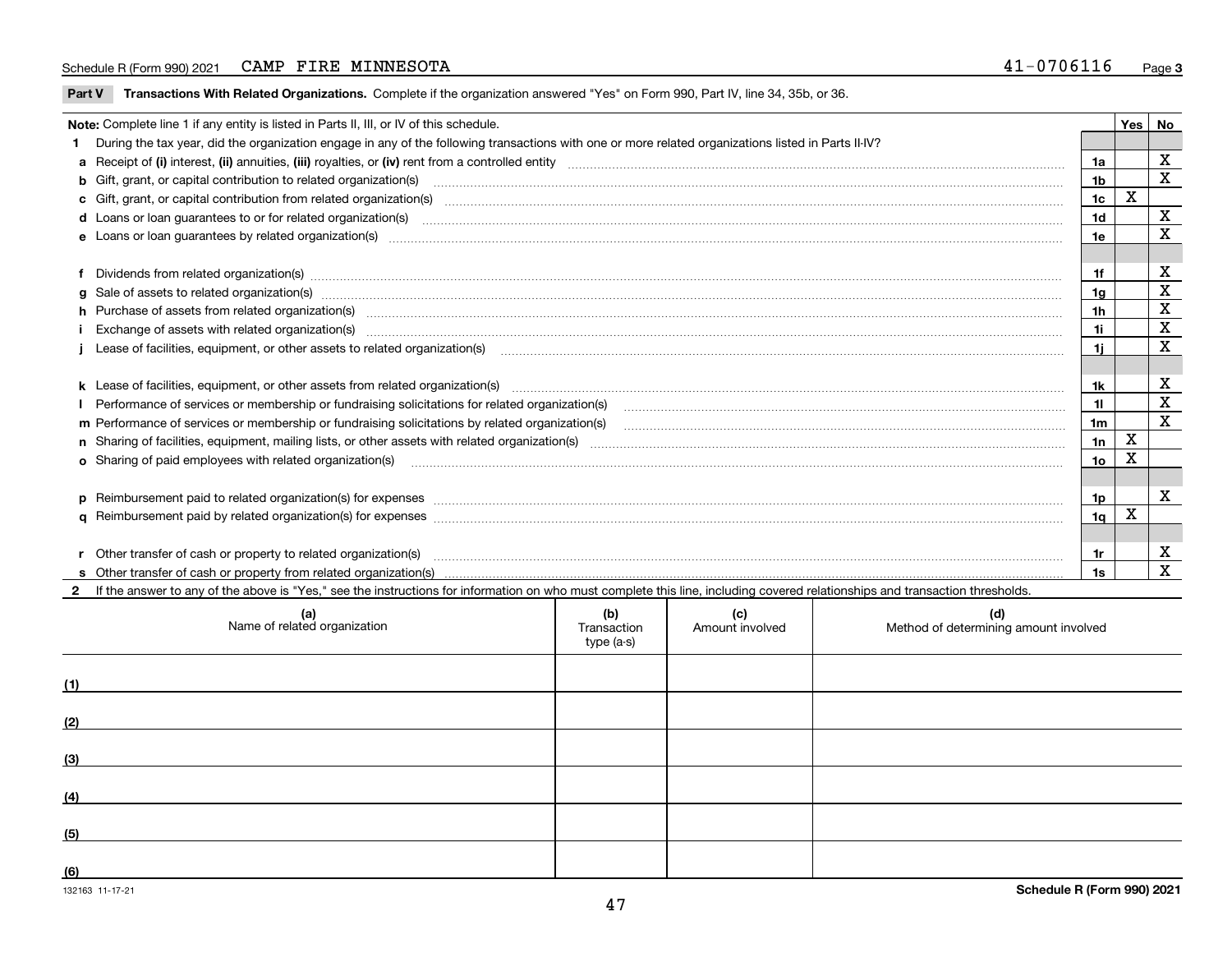### Schedule R (Form 990) 2021 Page CAMP FIRE MINNESOTA 41-0706116

**Part VI Unrelated Organizations Taxable as a Partnership. Complete if the organization answered "Yes" on Form 990, Part IV, line 37.** 

Provide the following information for each entity taxed as a partnership through which the organization conducted more than five percent of its activities (measured by total assets or gross revenue) that was not a related organization. See instructions regarding exclusion for certain investment partnerships.

| - - - - -<br>(a)<br>Name, address, and EIN<br>of entity | − ອ−<br>(b)<br>Primary activity | (c)<br>Legal domicile<br>(state or foreign<br>country) | (d)<br>Predominant income<br>(related, unrelated,<br>excluded from tax under<br>sections 512-514) | $\begin{array}{c} \textbf{(e)}\\ \text{Area all} \\ \text{partners sec.}\\ 501(c)(3) \\ \text{orgs.?} \end{array}$<br>Yes No | (f)<br>Share of<br>total<br>income | (g)<br>Share of<br>end-of-year<br>assets | (h)<br>Dispropor-<br>tionate<br>allocations?<br>Yes No | (i)<br>Code V-UBI<br>amount in box 20 managing<br>of Schedule K-1<br>(Form 1065)<br>$\overline{Yes}$ No | (i)<br>Yes No | (k) |
|---------------------------------------------------------|---------------------------------|--------------------------------------------------------|---------------------------------------------------------------------------------------------------|------------------------------------------------------------------------------------------------------------------------------|------------------------------------|------------------------------------------|--------------------------------------------------------|---------------------------------------------------------------------------------------------------------|---------------|-----|
|                                                         |                                 |                                                        |                                                                                                   |                                                                                                                              |                                    |                                          |                                                        |                                                                                                         |               |     |
|                                                         |                                 |                                                        |                                                                                                   |                                                                                                                              |                                    |                                          |                                                        |                                                                                                         |               |     |
|                                                         |                                 |                                                        |                                                                                                   |                                                                                                                              |                                    |                                          |                                                        |                                                                                                         |               |     |
|                                                         |                                 |                                                        |                                                                                                   |                                                                                                                              |                                    |                                          |                                                        |                                                                                                         |               |     |
|                                                         |                                 |                                                        |                                                                                                   |                                                                                                                              |                                    |                                          |                                                        |                                                                                                         |               |     |
|                                                         |                                 |                                                        |                                                                                                   |                                                                                                                              |                                    |                                          |                                                        |                                                                                                         |               |     |
|                                                         |                                 |                                                        |                                                                                                   |                                                                                                                              |                                    |                                          |                                                        |                                                                                                         |               |     |
|                                                         |                                 |                                                        |                                                                                                   |                                                                                                                              |                                    |                                          |                                                        |                                                                                                         |               |     |

**Schedule R (Form 990) 2021**